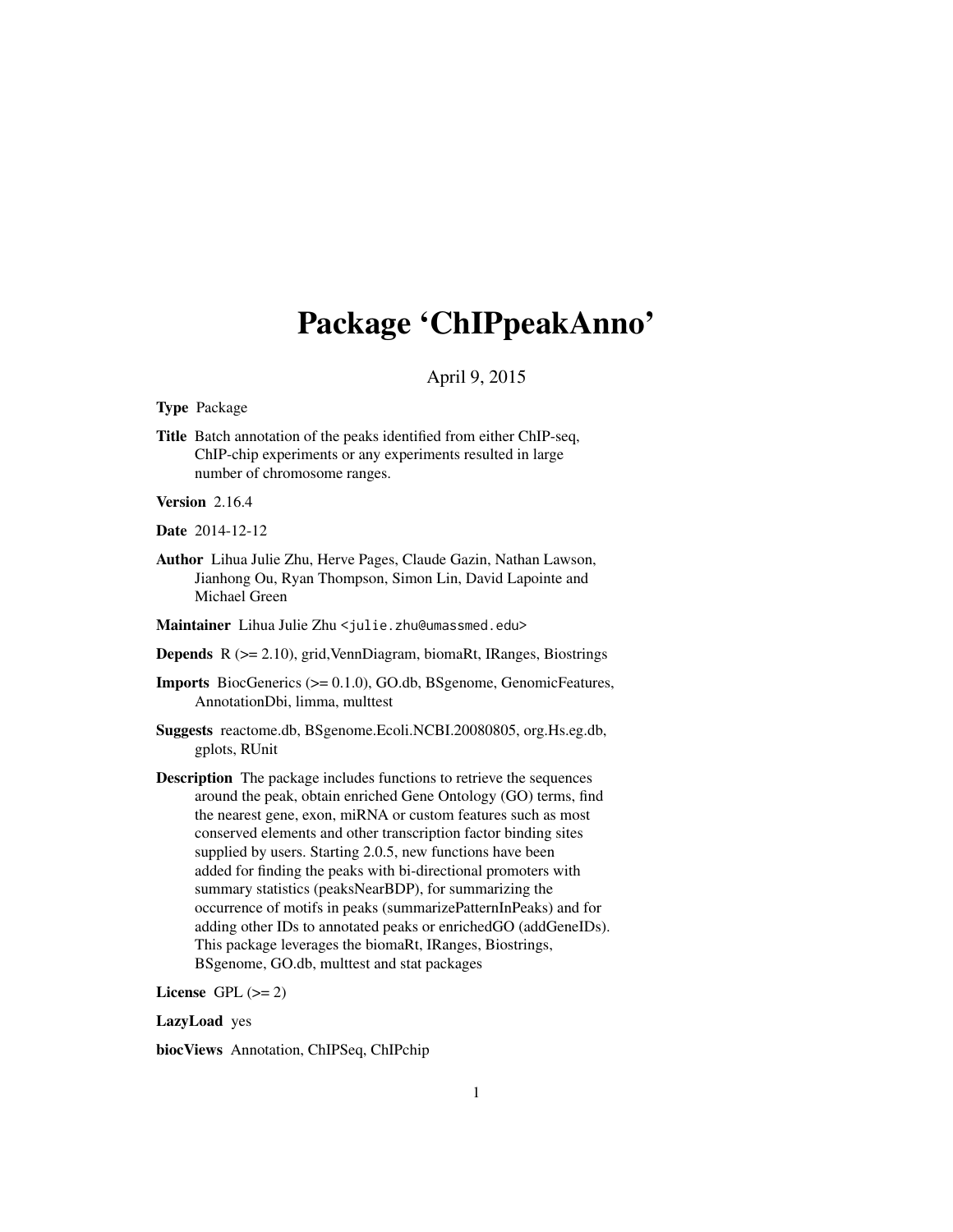# R topics documented:

| 3              |
|----------------|
| 5              |
| 5              |
| $\overline{7}$ |
| 8              |
| 11             |
| 13             |
| 14             |
| 15             |
| 16             |
| 17             |
| 18             |
| 19             |
| 20             |
| 22             |
| 23             |
| 24             |
| 26             |
| 27             |
| 28             |
| 30             |
| 30             |
| 31             |
| 32             |
| 32             |
| 34             |
| 35             |
| 36             |
| 37             |
| 38             |
| 38             |
| 39             |
| 40             |
| 40             |
| 41             |
| 42             |
|                |

#### **Index** [43](#page-42-0)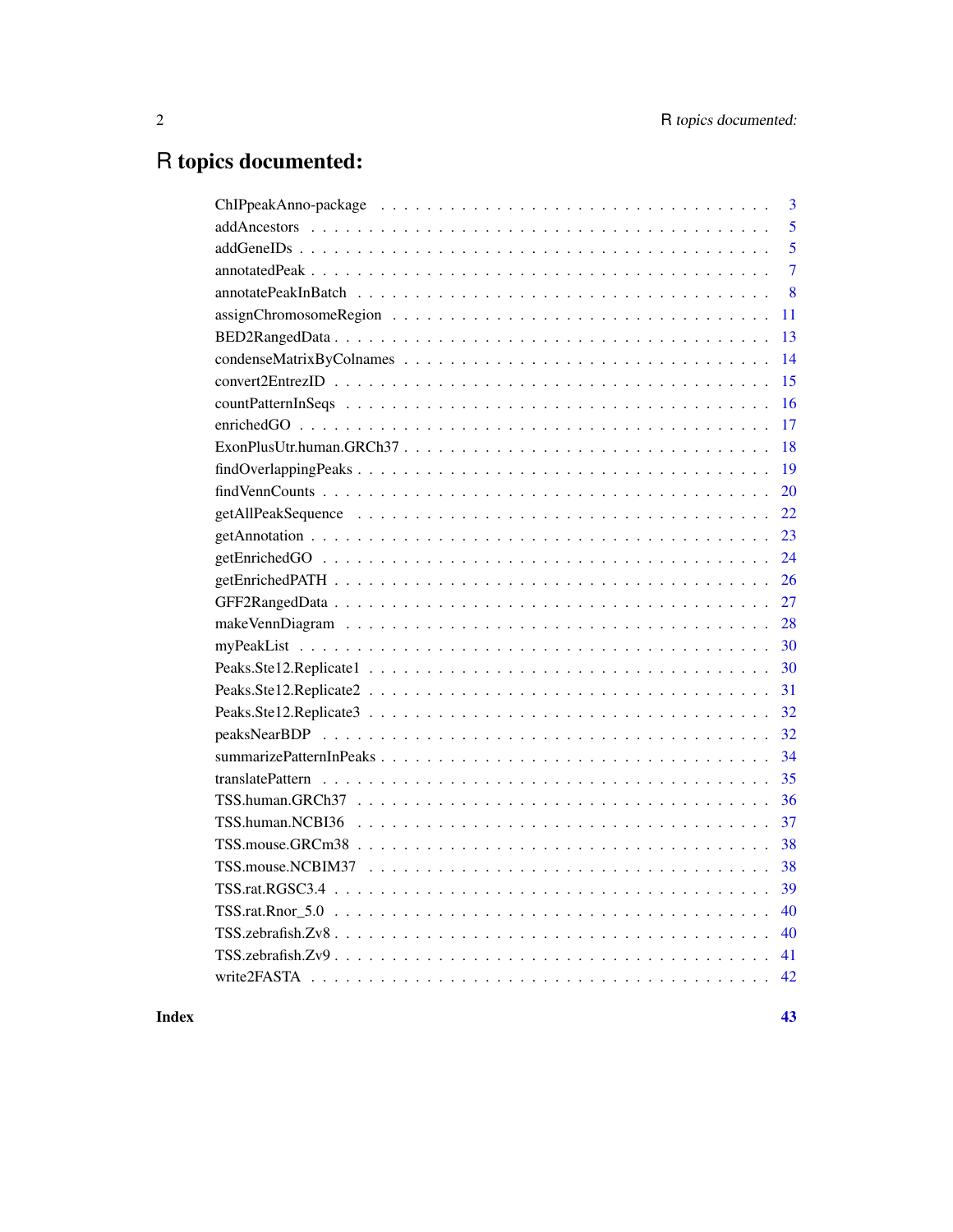<span id="page-2-0"></span>ChIPpeakAnno-package *Batch annotation of the peaks identified from either ChIP-seq or ChIPchip experiments.*

#### Description

The package includes functions to retrieve the sequences around the peak, obtain enriched Gene Ontology (GO) terms, find the nearest gene, exon, miRNA or custom features such as most conserved elements and other transcription factor binding sites leveraging biomaRt, IRanges, Biostrings, BSgenome, GO.db, hypergeometric test phyper and multtest package.

### Details

| Package:  | ChIPpeakAnno |
|-----------|--------------|
| Type:     | Package      |
| Version:  | 2.9.6        |
| Date:     | 2013-08-22   |
| License:  | LGPL         |
| LazyLoad: | yes          |

### Author(s)

Lihua Julie Zhu, Jianhong Ou, Herve Pages, Claude Gazin, Nathan Lawson, Simon Lin, David Lapointe and Michael Green

Maintainer: Lihua Julie Zhu <julie.zhu@umassmed.edu>, Jianhong Ou <Jianhong.Ou@umassmed.edu>

#### References

1. Y. Benjamini and Y. Hochberg (1995). Controlling the false discovery rate: a practical and powerful approach to multiple testing. J. R. Statist. Soc. B. Vol. 57: 289-300.

2. Y. Benjamini and D. Yekutieli (2001). The control of the false discovery rate in multiple hypothesis testing under dependency. Annals of Statistics. Accepted.

3. S. Durinck et al. (2005) BioMart and Bioconductor: a powerful link between biological biomarts and microarray data analysis. Bioinformatics, 21, 3439-3440.

4. S. Dudoit, J. P. Shaffer, and J. C. Boldrick (Submitted). Multiple hypothesis testing in microarray experiments.

5. Y. Ge, S. Dudoit, and T. P. Speed. Resampling-based multiple testing for microarray data hypothesis, Technical Report #633 of UCB Stat. http://www.stat.berkeley.edu/~gyc

6. Y. Hochberg (1988). A sharper Bonferroni procedure for multiple tests of significance, Biometrika. Vol. 75: 800-802.

7. S. Holm (1979). A simple sequentially rejective multiple test procedure. Scand. J. Statist.. Vol. 6: 65-70.

8. N. L. Johnson,S. Kotz and A. W. Kemp (1992) Univariate Discrete Distributions, Second Edition.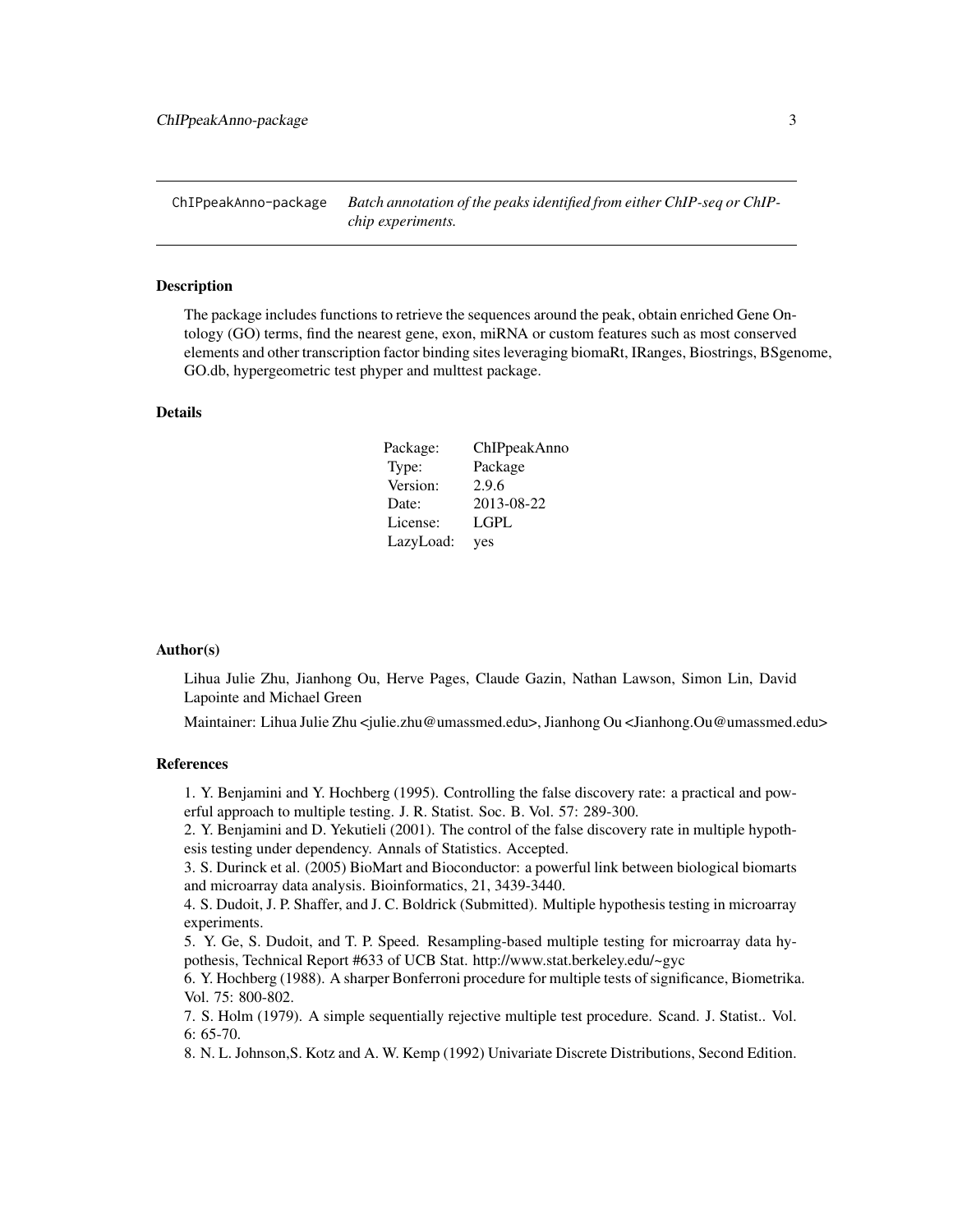New York: Wiley

```
9. Zhu L.J. et al. (2010) ChIPpeakAnno: a Bioconductor package to annotate ChIP-seq and ChIP-
chip data. BMC Bioinformatics 2010, 11:237doi:10.1186/1471-2105-11-237.
```
### See Also

getAnnotation, annotatePeakInBatch, getAllPeakSequence, write2FASTA, convert2EntrezID, addAncestors, getEnrichedGO,BED2RangedData, GFF2RangedData, makeVennDiagram,findOverlappingPeaks, addGeneIDs, peaksNearBDP,summarizePatternInPeaks)

```
if (interactive())
{
data(myPeakList)
       data(TSS.human.NCBI36)
myPeakList1 = myPeakList[1:6,]
annotatedPeak = annotatePeakInBatch(myPeakList1, AnnotationData=TSS.human.NCBI36)
peaks = RangedData(IRanges(start=c(100, 500), end=c(300, 600),
names=c("peak1", "peak2")), space=c("NC_008253", "NC_010468"))
library(BSgenome.Ecoli.NCBI.20080805)
peaksWithSequences = getAllPeakSequence(peaks, upstream = 20,
downstream = 20, genome = Ecoli)
write2FASTA(peaksWithSequences, file="testseq.fasta", width=50)
filepath =system.file("extdata", "examplePattern.fa", package="ChIPpeakAnno")
summarizePatternInPeaks(patternFilePath=filepath, format="fasta", skip=0L, BSgenomeName=Ecoli, peaks=peaks)
library(org.Hs.eg.db)
annotatedPeak.withSymbol =addGeneIDs(annotatedPeak,"org.Hs.eg.db",c("symbol"))
enrichedGO = getEnrichedGO(annotatedPeak, orgAnn ="org.Hs.eg.db", maxP=0.01,
multiAdj=FALSE, minGOterm=10, multiAdjMethod="")
enriched.biologicalprocess = enrichedGO$bp
enriched.molecularfunction = enrichedGO$mf
enriched.cellularcomponent = enrichedGO$cc
data(annotatedPeak)
y = annotatedPeak$distancetoFeature[!is.na(annotatedPeak$distancetoFeature)]
hist(y, xlab="Distance To Nearest TSS", main="", breaks=1000,
xlim=c(min(y)-100, max(y)+100))
annotatedBDP = peaksNearBDP(myPeakList1, AnnotationData=TSS.human.NCBI36,
MaxDistance=5000,PeakLocForDistance = "middle", FeatureLocForDistance = "TSS")
c(annotatedBDP$percentPeaksWithBDP, annotatedBDP$n.peaks, annotatedBDP$n.peaksWithBDP)
```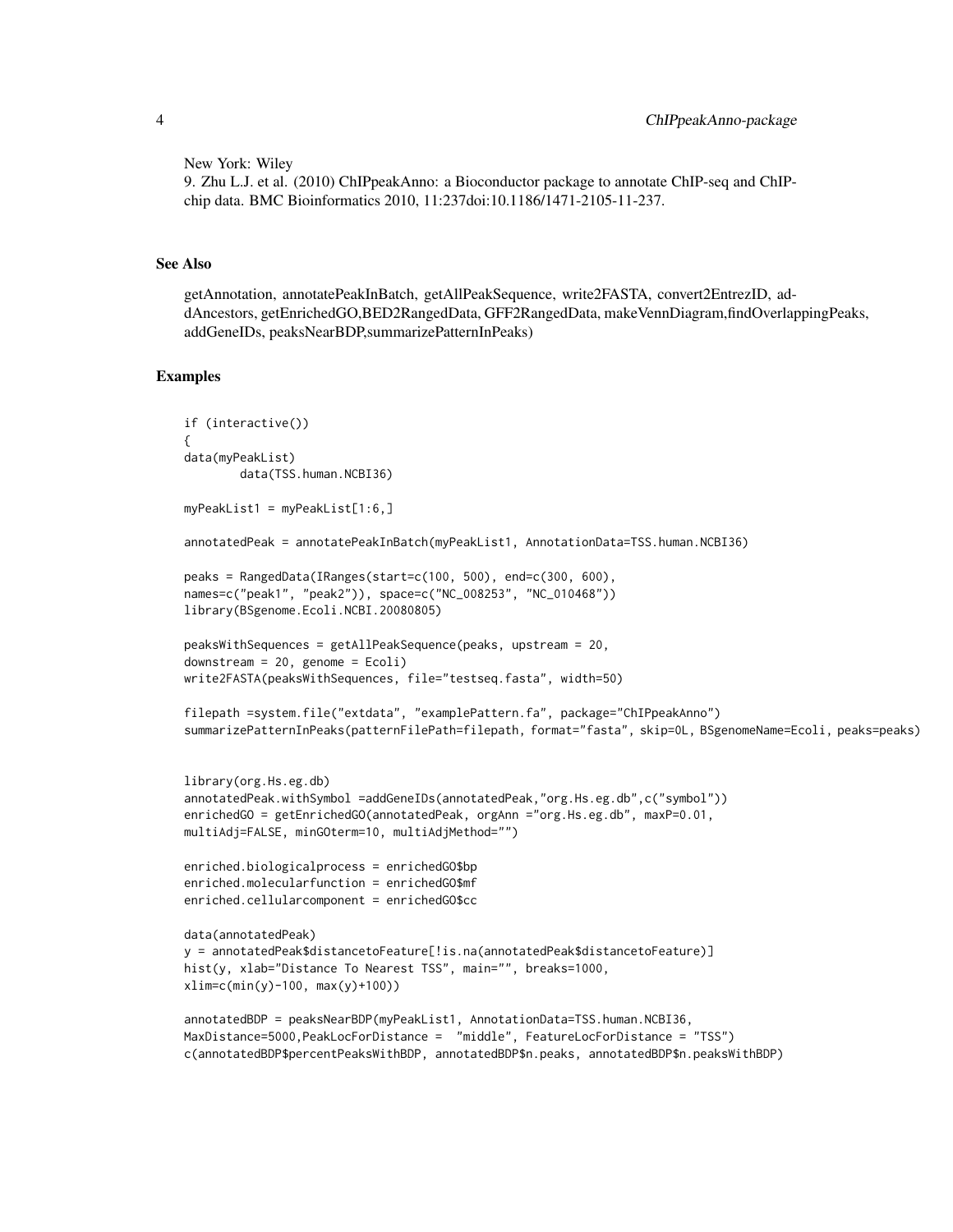<span id="page-4-0"></span>}

### addAncestors *Add GO ids of the ancestors for a given vector of GO ids*

#### Description

Add GO ids of the ancestors for a given vector of GO ids leveraging GO.db package

### Usage

```
addAncestors(go.ids, ontology = c("bp", "cc", "mf"))
```
### Arguments

| go.ids   | matrix with 4 columns: first column is GO IDs and 4th column is entrez IDs.             |
|----------|-----------------------------------------------------------------------------------------|
| ontology | bp for biological process, cc for cellular component and mf for molecular func-<br>tion |

### Value

a vector of GO IDs containing the input GO IDs with the GO IDs of their ancestors added

### Author(s)

Lihua Julie Zhu

### Examples

```
go.ids = cbind(c("GO:0008150", "GO:0005576", "GO:0003674"),c("ND", "IDA", "ND"),
c("BP", "BP", "BP"), c("1", "1", "1"))
addAncestors(go.ids, ontology="bp")
```

| addGeneIDs | Add common IDs to annotated peaks such as gene symbol, entrez ID, |
|------------|-------------------------------------------------------------------|
|            | ensemble gene id and refseq id.                                   |

#### Description

Add common IDs to annotated peaks such as gene symbol, entrez ID, ensemble gene id and refseq id leveraging organism annotation dataset! For example, org.Hs.eg.db is the dataset from orgs.Hs.eg.db package for human, while org.Mm.eg.db is the dataset from the org.Mm.eg.db package for mouse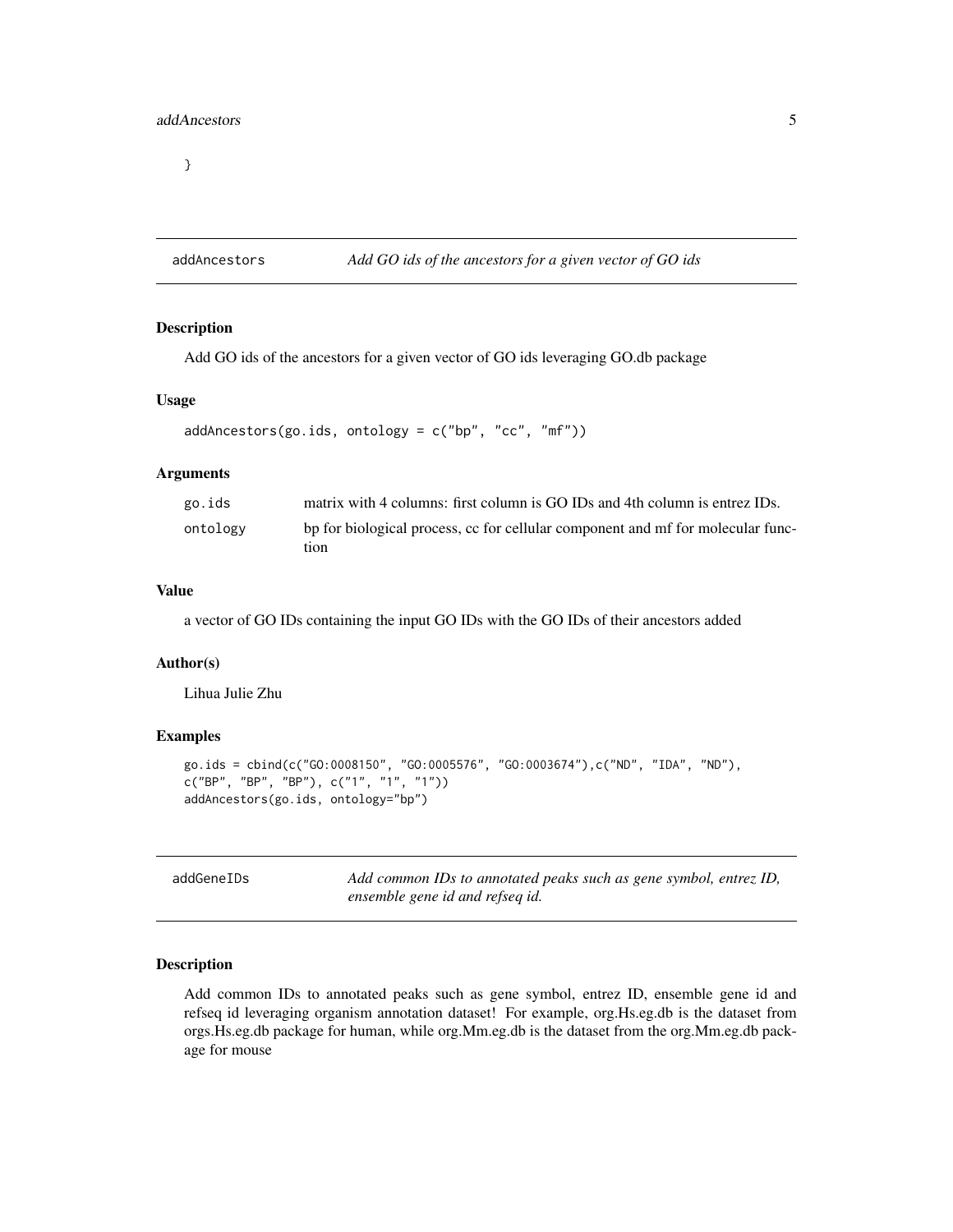#### Usage

addGeneIDs(annotatedPeak, orgAnn, IDs2Add=c("symbol"), feature\_id\_type="ensembl\_gene\_id", silence=TRU

#### Arguments

| annotatedPeak              | RangedData such as data(annotatedPeak) or a vector of feature IDs         |
|----------------------------|---------------------------------------------------------------------------|
| orgAnn                     | organism annotation dataset such as org. Hs.eg.db                         |
| IDs2Add<br>feature_id_type | a vector of annotation identifiers to be added                            |
|                            | type of ID to be annotated                                                |
| silence                    | TRUE or FALSE. If TRUE, will not show unmapped entrez id for feature ids. |
| mart                       | mart object, see useMart of biomaRt package for details                   |

#### Details

One of orgAnn and mart should be assigned.

• When orgAnn is given, parameter feature\_id\_type should be ensemble\_gene\_id, entrez\_id, gene\_symbol, gene\_alias or refseq\_id. And parameter IDs2Add can be set to any combination of identifiers such as "accnum", "ensembl", "ensemblprot", "ensembltrans", "entrez\_id", "enzyme", "genename", "pfam", "pmid", "prosite", "refseq", "symbol", "unigene" and "uniprot". Some IDs are unique to a organism, such as "omim" for org.Hs.eg.db and "mgi" for org.Mm.eg.db.

Here is the definition of different IDs :

- accnum: GenBank accession numbers
- ensembl: Ensembl gene accession numbers
- ensemblprot: Ensembl protein accession numbers
- ensembltrans: Ensembl transcript accession numbers
- entrez\_id: entrez gene identifiers
- enzyme: EC numbers
- genename: gene name
- pfam: Pfam identifiers
- pmid: PubMed identifiers
- prosite: PROSITE identifiers
- refseq: RefSeq identifiers
- symbol: gene abbreviations
- unigene: UniGene cluster identifiers
- uniprot: Uniprot accession numbers
- omim: OMIM(Mendelian Inheritance in Man) identifiers
- mgi: Jackson Laboratory MGI gene accession numbers
- When mart is used instead of orgAnn, for valid parameter feature\_id\_type and IDs2Add parameters, Please refer to [getBM](#page-0-0) in bioMart package. Parameter feature\_id\_type should be one valid filter name listed by [listFilters\(mart\)](#page-0-0) and valid attributes name listed by [listAt](#page-0-0)[tributes\(mart\)](#page-0-0) such as ensemble\_gene\_id. And parameter IDs2Add should be one or more valid attributes name listed by [listAttributes\(mart\)](#page-0-0) such as external\_gene\_id, entrezgene, wikigene\_name, mirbase\_transcript\_name.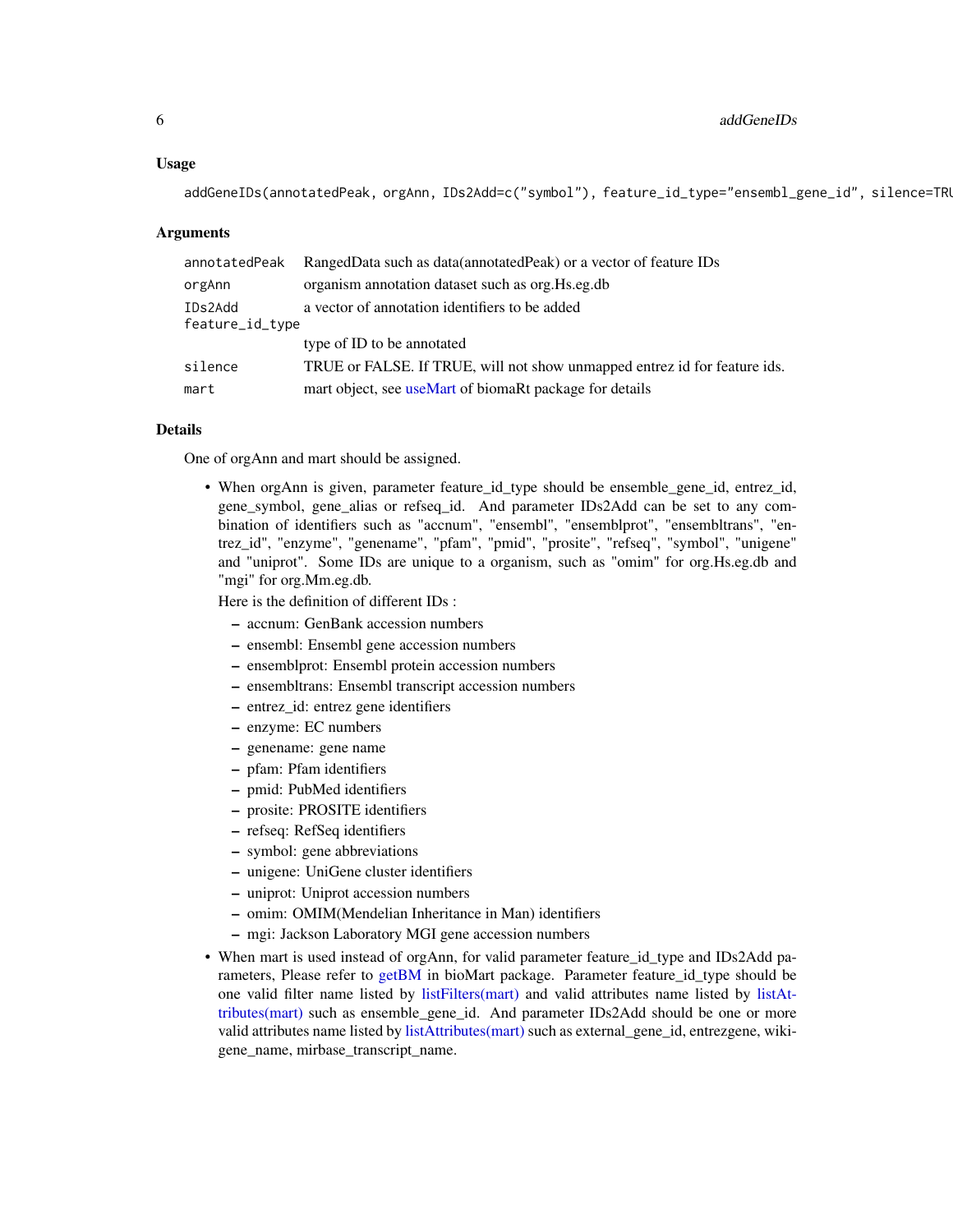### <span id="page-6-0"></span>annotatedPeak 7

### Value

RangedData if the input is a RangedData or dataframe with added IDs if input is a character vector.

#### Author(s)

Jianhong Ou, Lihua Julie Zhu

#### References

http://www.bioconductor.org/packages/release/data/annotation/

### See Also

[getBM,](#page-0-0) [AnnotationDbi](#page-0-0)

#### Examples

```
data(annotatedPeak)
library(org.Hs.eg.db)
addGeneIDs(annotatedPeak[1:6,],orgAnn="org.Hs.eg.db",IDs2Add=c("symbol","omim"))
addGeneIDs(annotatedPeak$feature[1:6],orgAnn="org.Hs.eg.db",IDs2Add=c("symbol","genename"))
if(interactive()){
mart=useMart(biomart="ensembl",dataset="hsapiens_gene_ensembl")
addGeneIDs(annotatedPeak[1:6,],mart=mart,IDs2Add=c("external_gene_name","entrezgene"))
}
```

```
annotatedPeak Annotated Peaks
```
#### Description

TSS annotated putative STAT1-binding regions that are identified in un-stimulated cells using ChIPseq technology (Robertson et al., 2007)

#### Usage

data(annotatedPeak)

#### Format

RangedData with slot start holding the start position of the peak, slot end holding the end position of the peak, slot rownames holding the id of the peak and slot space holding the chromosome location where the peak is located. In addition, the following variables are included.

feature id of the feature such as ensembl gene ID

insideFeature upstream: peak resides upstream of the feature; downstream: peak resides downstream of the feature; inside: peak resides inside the feature; overlapStart: peak overlaps with the start of the feature; overlapEnd: peak overlaps with the end of the feature; includeFeature: peak include the feature entirely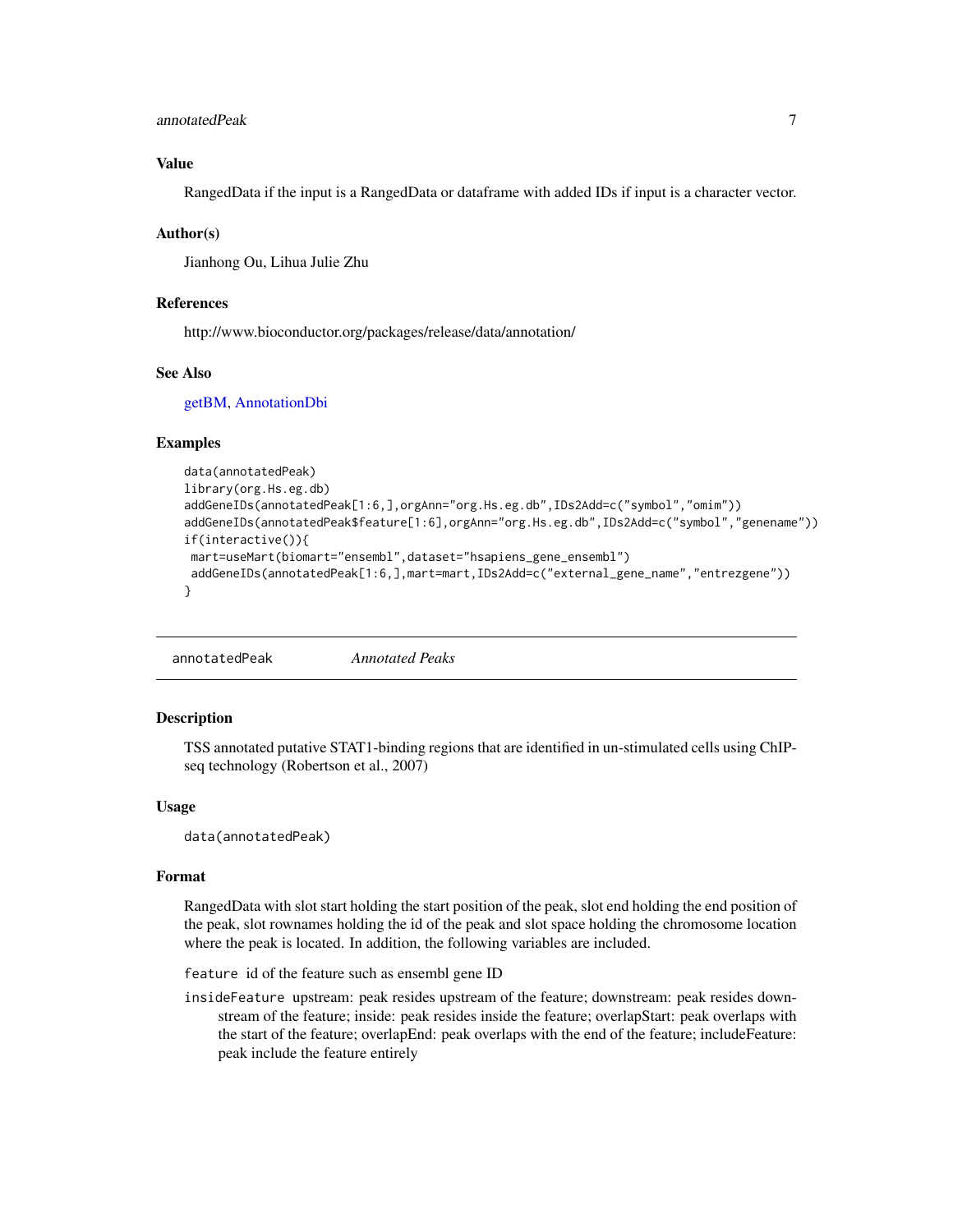<span id="page-7-0"></span>distancetoFeature distance to the nearest feature such as transcription start site

start\_position start position of the feature such as gene

end\_position end position of the feature such as the gene

strand 1 for positive strand and -1 for negative strand where the feature is located

#### Details

obtained by data(TSS.human.GRCh37) data(myPeakList) annotatePeakInBatch (myPeakList, An $notationData = TSS.human.GRCh37, output="b", multiple=F)$ 

#### Examples

```
data(annotatedPeak)
str(annotatedPeak)
if (interactive()) {
y = annotatedPeak$distancetoFeature[!is.na(annotatedPeak$distancetoFeature)]
hist(as.numeric(as.character(y)), xlab="Distance To Nearest TSS", main="", breaks=1000,
ylim=c(0, 50), xlim=c(min(as.numeric(as.character(y)))-100,
max(as.numeric(as.character(y)))+100))
}
```
annotatePeakInBatch *obtain the distance to the nearest TSS, miRNA, exon et al for a list of peak intervals*

### Description

obtain the distance to the nearest TSS, miRNA, exon et al for a list of peak locations leveraging IRanges and biomaRt package

#### Usage

```
annotatePeakInBatch(myPeakList, mart, featureType = c("TSS", "miRNA","Exon"),
AnnotationData,output=c("nearestStart", "overlapping","both", "shortestDistance"),multiple=c(TRUE,FA
maxgap=0,PeakLocForDistance = c("start", "middle", "end"),
FeatureLocForDistance = c("TSS", "middle","start", "end","geneEnd"), select=c("all", "first","last","
```
### Arguments

| myPeakList  | RangedData: See example below                                                                     |
|-------------|---------------------------------------------------------------------------------------------------|
| mart        | used if AnnotationData not supplied, a mart object, see useMart of bioMaRt<br>package for details |
| featureType | used if AnnotationData not supplied, TSS, miRNA or exon                                           |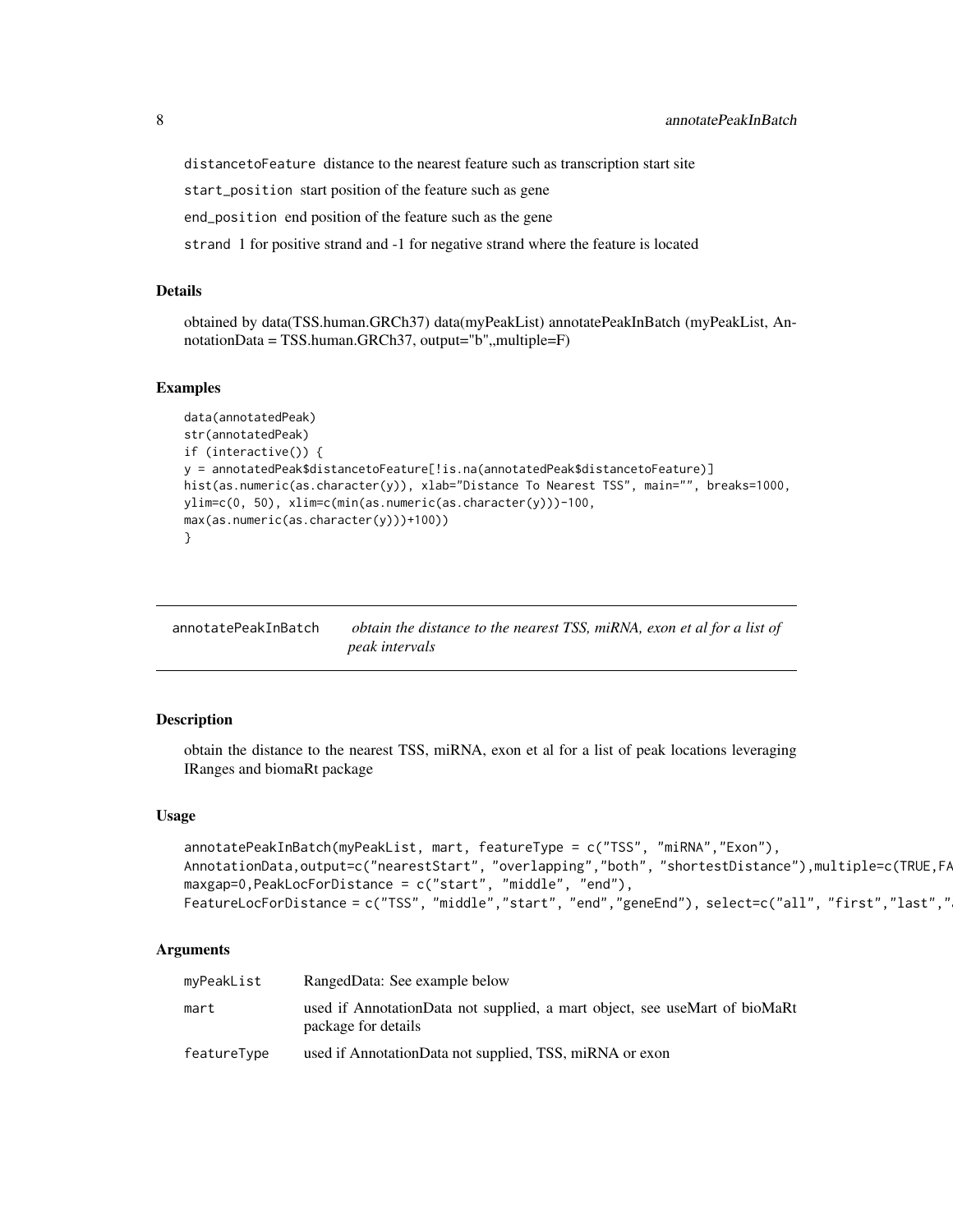- AnnotationData annotation data obtained from getAnnotation or customized annotation of class RangedData containing additional variable: strand (1 or + for plus strand and -1 or - for minus strand). For example, data(TSS.human.NCBI36),data(TSS.mouse.NCBIM37), data(TSS.rat.RGSC3.4) and data(TSS.zebrafish.Zv8) . If not supplied, then annotation will be obtained from biomaRt automatically using the parameters of mart and featureType
- output nearestStart (default): will output the nearest features calculated as peak start feature start (feature end if feature resides at minus strand); overlapping: will output overlapping features with maximum gap specified as maxgap between peak range and feature range; both: will output all the nearest features, in addition, will output any features that overlap the peak that is not the nearest features; shortestDistance: will output all the nearest features with preference given to overlapping features.
- multiple not applicable when output is nearestStart. TRUE: output multiple overlapping features for each peak. FALSE: output at most one overlapping feature for each peak. This parameter is kept for backward compatibility, please use select.
- maxgap Non-negative integer. Intervals with a separation of maxgap or less are considered to be overlapping

#### PeakLocForDistance

Specify the location of peak for calculating distance,i.e., middle means using middle of the peak to calculate distance to feature, start means using start of the peak to calculate the distance to feature. To be compatible with previous version, by default using start

#### FeatureLocForDistance

Specify the location of feature for calculating distance, i.e., middle means using middle of the feature to calculate distance of peak to feature, start means using start of the feature to calculate the distance to feature, TSS means using start of feature when feature is on plus strand and using end of feature when feature is on minus strand, geneEnd means using end of feature when feature is on plus strand and using start of feature when feature is on minus strand. To be compatible with previous version, by default using TSS

select all may return multiple overlapping peaks, first will return the first overlapping peak, last will return the last overlapping peak and arbitrary will return one of the overlapping peaks.

#### Value

RangedData with slot start holding the start position of the peak, slot end holding the end position of the peak, slot space holding the chromosome location where the peak is located, slot rownames holding the id of the peak. In addition, the following variables are included.

- feature id of the feature such as ensembl gene ID
- insideFeature upstream: peak resides upstream of the feature; downstream: peak resides downstream of the feature; inside: peak resides inside the feature; overlapStart: peak overlaps with the start of the feature; overlapEnd: peak overlaps with the end of the feature; includeFeature: peak include the feature entirely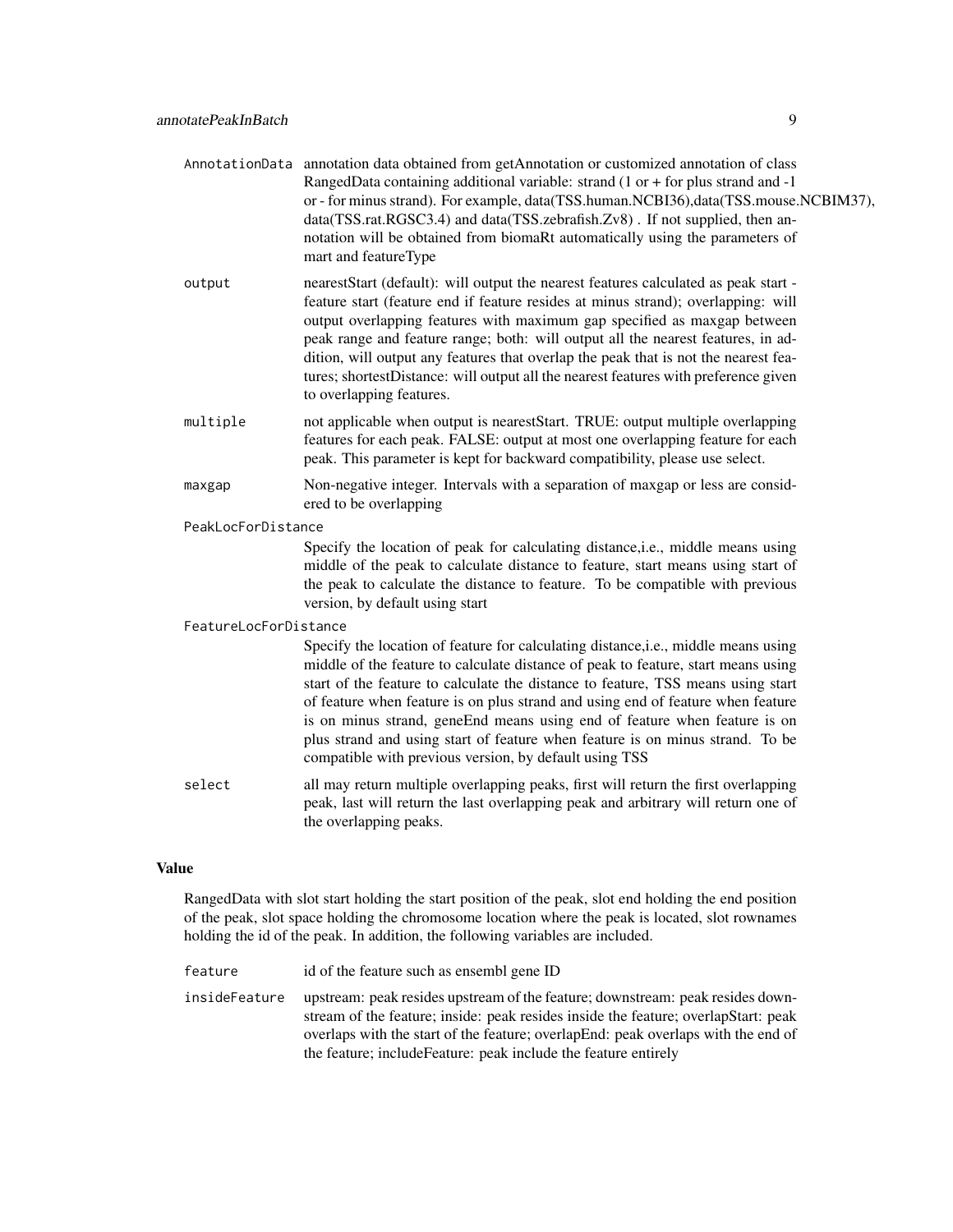#### distancetoFeature

distance to the nearest feature such as transcription start site. By default, the distance is calculated as the distance between the start of the binding site and the TSS that is the gene start for genes located on the forward strand and the gene end for genes located on the reverse strand. The user can specify the location of peak and location of feature for calculating this

- start\_position start position of the feature such as gene
- end\_position end position of the feature such as the gene

strand 1 or + for positive strand and  $-1$  or  $-$  for negative strand where the feature is located

#### shortestDistance

The shortest distance from either end of peak to either end the feature.

#### fromOverlappingOrNearest

NearestStart: indicates this feature's start (feature's end for features at minus strand) is closest to the peak start; Overlapping: indicates this feature overlaps with this peak although it is not the nearest feature start

#### Author(s)

Lihua Julie Zhu

### References

Zhu L.J. et al. (2010) ChIPpeakAnno: a Bioconductor package to annotate ChIP-seq and ChIP-chip data. BMC Bioinformatics 2010, 11:237doi:10.1186/1471-2105-11-237

#### See Also

findOverlappingPeaks, makeVennDiagram,addGeneIDs, peaksNearBDP,summarizePatternInPeaks

### Examples

```
if (interactive())
{
## example 1: annotate myPeakList (RangedData) with TSS.human.NCBI36 (RangedData)
data(myPeakList)
data(TSS.human.NCBI36)
annotatedPeak = annotatePeakInBatch(myPeakList[1:6,], AnnotationData=TSS.human.NCBI36)
as.data.frame(annotatedPeak)
annotatedPeak = annotatePeakInBatch(myPeakList[1:6,], AnnotationData=TSS.human.NCBI36,
    FeatureLocForDistance="TSS", PeakLocForDistance="middle", output="both" )
## example 2: you have a list of transcription factor biding sites from literature and
## are interested in determining the extent of the overlap to the list of peaks from
## your experiment. Prior calling the function annotatePeakInBatch, need to represent
```
## both dataset as RangedData where start is the start of the binding site, end is

```
## the end of the binding site, names is the name of the binding site,
```
## space and strand are the chromosome name and strand where the binding site is located.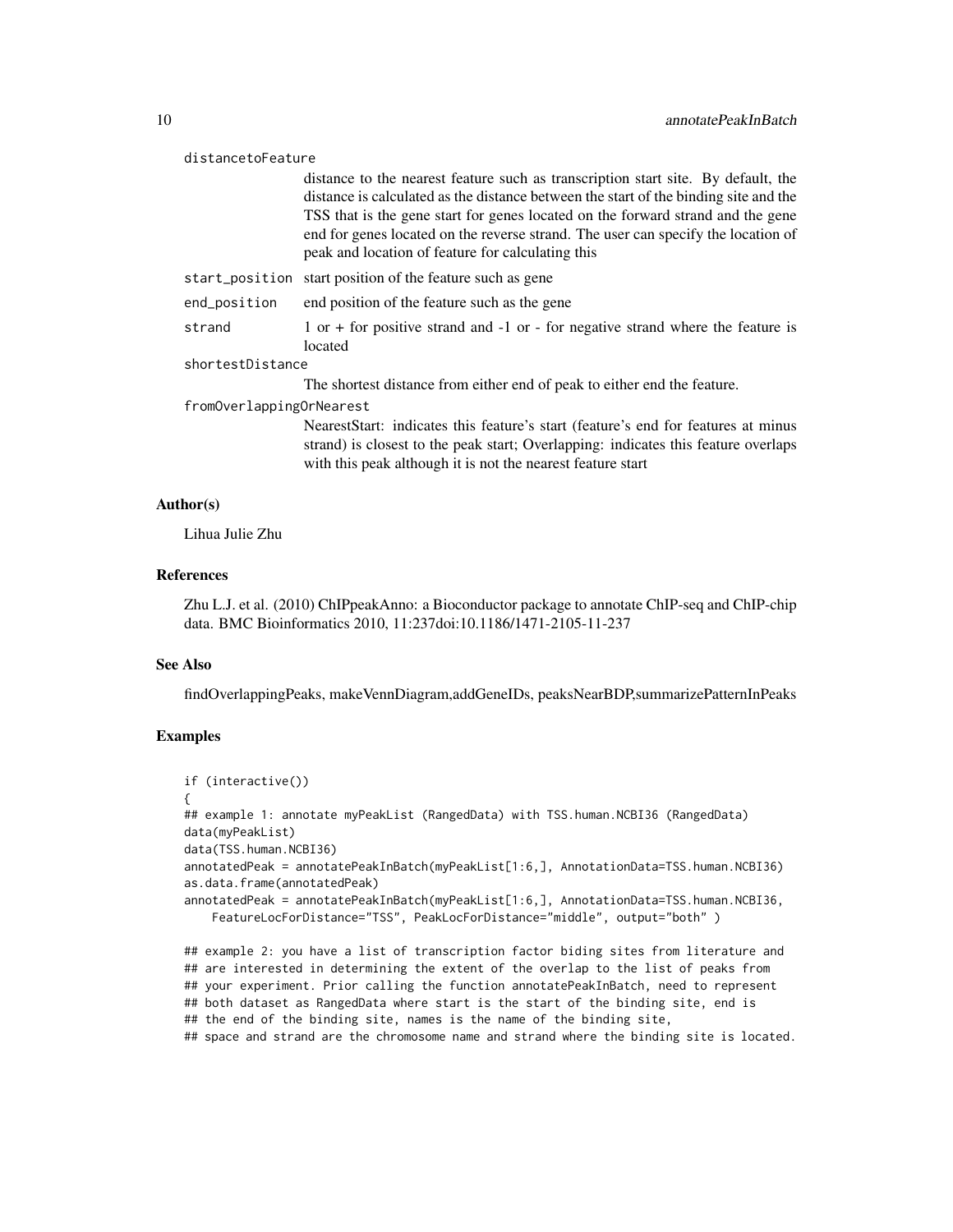```
myexp = RangedData(IRanges(start=c(1543200,1557200,1563000,1569800,167889600,100,1000),
end=c(1555199,1560599,1565199,1573799,167893599,200,1200),
names=c("p1","p2","p3","p4","p5","p6", "p7")),strand=as.integer(1),space=c(6,6,6,6,5,4,4))
literature = RangedData(IRanges(start=c(1549800,1554400,1565000,1569400,167888600,120,800),
end=c(1550599,1560799,1565399,1571199,167888999,140,1400),
names=c("f1","f2","f3","f4","f5","f6","f7")),strand=c(1,1,1,1,1,-1,-1),space=c(6,6,6,6,5,4,4))
annotatedPeak1= annotatePeakInBatch(myexp, AnnotationData = literature)
pie(table(as.data.frame(annotatedPeak1)$insideFeature))
as.data.frame(annotatedPeak1)
### use BED2RangedData or GFF2RangedData to convert BED format or GFF format
### to RangedData before calling annotatePeakInBatch
test.bed = data.frame(cbind(chrom = c("4", "6"), chromStart=c("100", "1000"),
chromEnd=c("200", "1100"), name=c("peak1", "peak2")))
test.rangedData = BED2RangedData(test.bed)
annotatePeakInBatch(test.rangedData, AnnotationData = literature)
test.GFF = data.frame(cbind(seqname = c("chr4", "chr4"), source=rep("Macs", 2),
feature=rep("peak", 2), start=c("100", "1000"), end=c("200", "1100"),
score=c(60, 26), strand=c(1, 1), frame=c(".", 2), group=c("peak1", "peak2")))
test.rangedData = GFF2RangedData(test.GFF)
as.data.frame(annotatePeakInBatch(test.rangedData, AnnotationData = literature))
}
```
assignChromosomeRegion

*Summarizing peak distribution over exon, intron, enhancer, proximal promoter, 5 prime UTR and 3 prime UTR*

### **Description**

Summarizing peak distribution over exon, intron, enhancer, proximal promoter, 5 prime UTR and 3 prime UTR

#### Usage

assignChromosomeRegion(peaks.RD, exon, TSS, utr5, utr3, proximal.promoter.cutoff=1000L, immediate.dow

#### Arguments

| peaks.RD   | peaks in RangedData or GRanges: See example below                                                                                                                                                                                                                                                                                                                           |
|------------|-----------------------------------------------------------------------------------------------------------------------------------------------------------------------------------------------------------------------------------------------------------------------------------------------------------------------------------------------------------------------------|
| exon       | exon data obtained from getAnnotation or customized annotation of class Ranged-<br>Data containing additional variable: strand $(1 \text{ or } +$ for plus strand and $-1 \text{ or } -$ for<br>minus strand). Will not use anymore! use TxDb instead.                                                                                                                      |
| <b>TSS</b> | TSS data obtained from getAnnotation or customized annotation of class Ranged-<br>Data containing additional variable: strand $(1 \text{ or } +$ for plus strand and $-1 \text{ or } -$ for<br>minus strand). For example, data(TSS.human.NCBI36),data(TSS.mouse.NCBIM37),<br>data(TSS.rat.RGSC3.4) and data(TSS.zebrafish.Zv8). Will not use anymore!<br>use TxDb instead. |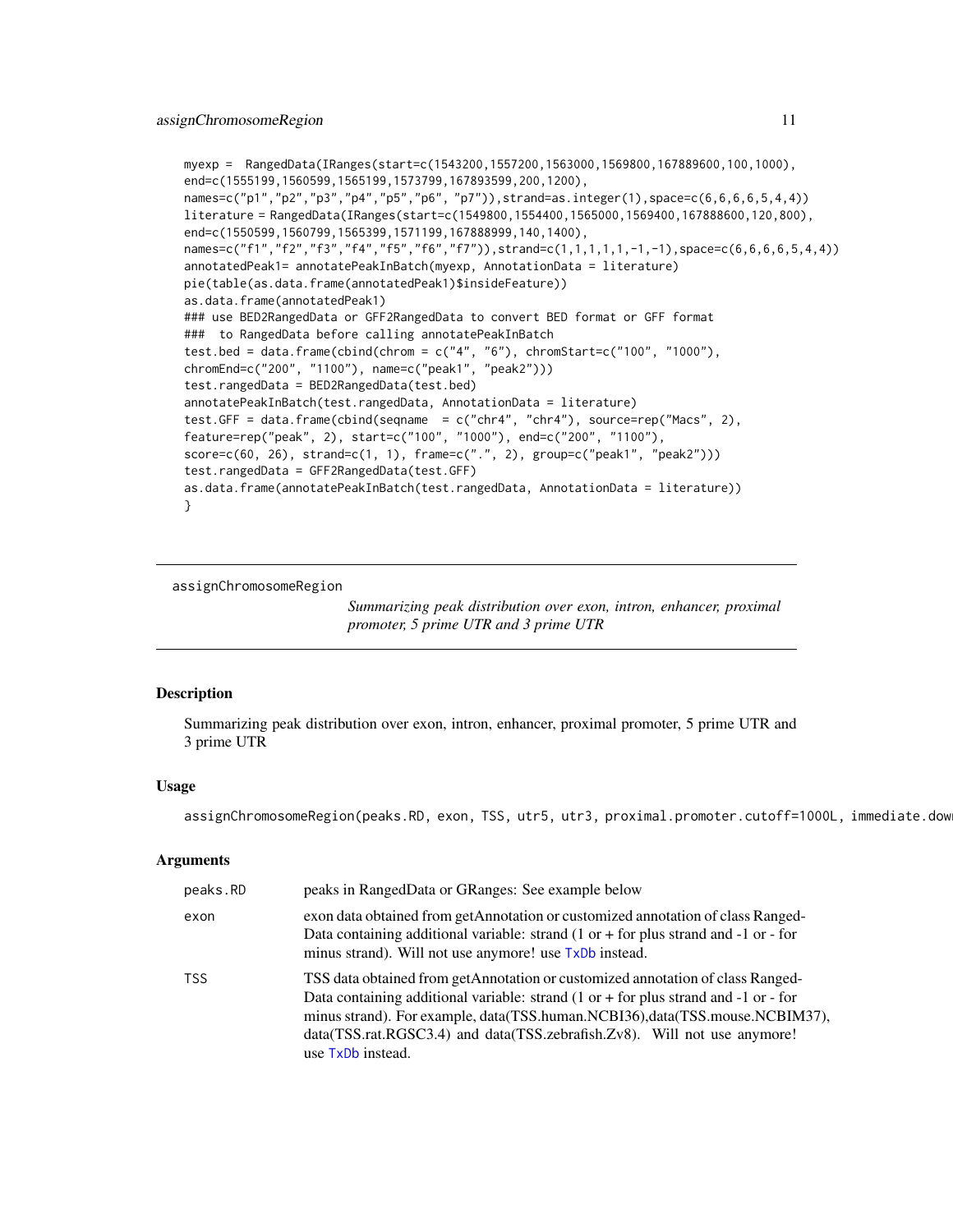| utr5                        | 5 prime UTR data obtained from getAnnotation or customized annotation of<br>class RangedData containing additional variable: strand $(1$ or $+$ for plus strand<br>and -1 or - for minus strand). Will not use anymore! use TxDb instead.                                                                                                                                 |
|-----------------------------|---------------------------------------------------------------------------------------------------------------------------------------------------------------------------------------------------------------------------------------------------------------------------------------------------------------------------------------------------------------------------|
| utr3                        | 3 prime UTR data obtained from getAnnotation or customized annotation of<br>class RangedData containing additional variable: strand $(1$ or $+$ for plus strand<br>and -1 or - for minus strand). Will not use anymore! use TxDb instead.                                                                                                                                 |
| proximal.promoter.cutoff    |                                                                                                                                                                                                                                                                                                                                                                           |
|                             | Specify the cutoff in bases to be classified as proximal promoter region. Peaks<br>that reside within proximal.promoter.cutoff upstream from or overlap with tran-<br>scription start site are classified as proximal promoters. Peaks that reside up-<br>stream over proximal.promoter.cutoff from gene start are classified as enhancers.<br>The default is 1000 bases. |
| immediate.downstream.cutoff |                                                                                                                                                                                                                                                                                                                                                                           |
|                             | Specify the cutoff in bases to be classified as immediate downstream. Peaks<br>that reside within immediate.downstream.cutoff downstream of gene end but not<br>overlap 3 prime UTR are classified as immediate downstream. Peaks that reside<br>downstream over immediate.downstreatm.cutoff from gene end are classified as<br>enhancers. The default is 1000 bases.    |
| nucleotideLevel             |                                                                                                                                                                                                                                                                                                                                                                           |
|                             | NucleotideLevel (TRUE or FALSE) to allow both peak centric and nucleotide<br>centric view. Default=FALSE                                                                                                                                                                                                                                                                  |
| precedence                  | If no precedence specified, double count will be enabled, which means that if<br>a peak overlap with both promoter and 5'UTR, then both promoter and 5'UTR<br>will be incremented. If a precedence order is specified, for example, if promoter<br>is specified before 5'UTR, then only promoter will be incremented for the same<br>example. Default=NULL                |
| TxDb                        | an object of TxDb                                                                                                                                                                                                                                                                                                                                                         |
|                             |                                                                                                                                                                                                                                                                                                                                                                           |

### Value

| jaccard             | Jaccard Index                                            |  |
|---------------------|----------------------------------------------------------|--|
| Exons               | Percent of peaks reside in exon regions.                 |  |
| Introns             | Percent of peaks reside in intron regions.               |  |
| fiveUTRs            | Percent of peaks reside in 5 prime UTR regions.          |  |
| threeUTRs           | Percent of peaks reside in 3 prime UTR regions.          |  |
| Promoter            | Percent of peaks reside in proximal promoter regions.    |  |
| ImmediateDownstream |                                                          |  |
|                     | Percent of peaks reside in immediate downstream regions. |  |
| Intergenic.Region   |                                                          |  |

Percent of peaks reside in intergenic regions except above regions.

### Author(s)

Jianhong Ou, Lihua Julie Zhu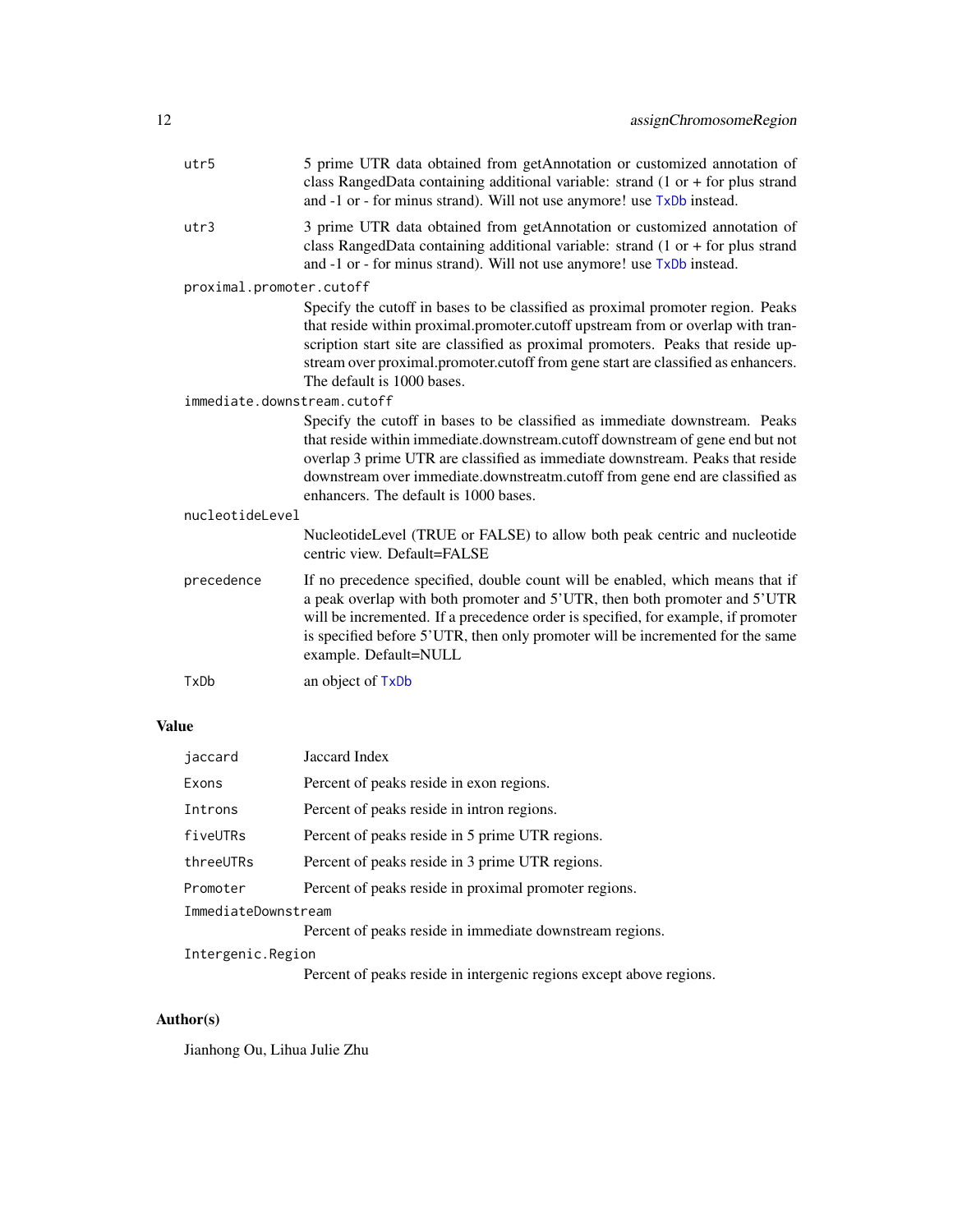#### <span id="page-12-0"></span>References

Zhu L.J. et al. (2010) ChIPpeakAnno: a Bioconductor package to annotate ChIP-seq and ChIP-chip data. BMC Bioinformatics 2010, 11:237doi:10.1186/1471-2105-11-237

#### See Also

annotatePeakInBatch, findOverlappingPeaks,getEnrichedGO, getEnrichedPATH, makeVennDiagram,addGeneIDs, peaksNearBDP,summarizePatternInPeaks

### Examples

```
if (interactive())
{
library(ChIPpeakAnno)
##Display the list of genomes available at UCSC:
 #library(rtracklayer)
 #ucscGenomes()[, "db"]
 ## Display the list of Tracks supported by makeTranscriptDbFromUCSC()
 #supportedUCSCtables()
 ##Retrieving a full transcript dataset for Human from UCSC
 TxDb <- makeTranscriptDbFromUCSC(genome="hg19", tablename="ensGene")
 exons <- exons(TxDb, columns=NULL)
 fiveUTRs <- unique(unlist(fiveUTRsByTranscript(TxDb)))
 Feature.distribution <- assignChromosomeRegion(exons, nucleotideLevel=TRUE, TxDb=TxDb)
 barplot(Feature.distribution$percentage)
 assignChromosomeRegion(fiveUTRs, nucleotideLevel=FALSE, TxDb=TxDb)
 data(myPeakList)
 assignChromosomeRegion(myPeakList, nucleotideLevel=TRUE, precedence=c("Promoters", "Exons", "Introns", "fiveUTI
}
```
BED2RangedData *convert BED format to RangedData*

### **Description**

convert BED format to RangedData

### Usage

```
BED2RangedData(data.BED,header=FALSE, ...)
```
#### **Arguments**

| data.BED | BED format data frame or BED filename, please refer to http://genome.ucsc.edu/FAO/FAOformat#format<br>for details |
|----------|-------------------------------------------------------------------------------------------------------------------|
| header   | TRUE or FALSE, default to FALSE, indicates whether data. BED file has BED<br>header                               |
| $\cdots$ | any parameter need to be passed into read. delim function                                                         |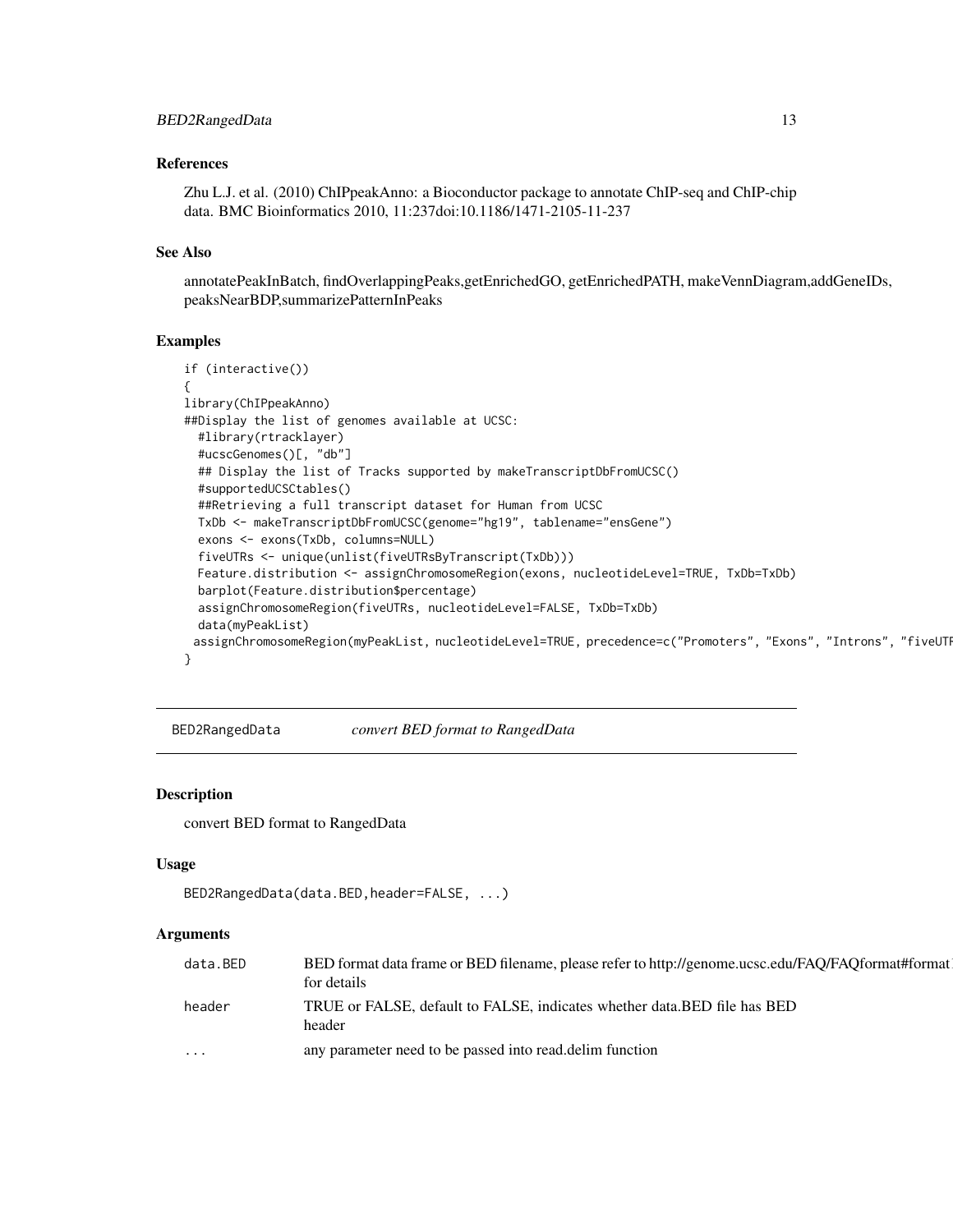### <span id="page-13-0"></span>Value

RangedData with slot start holding the start position of the feature, slot end holding the end position of the feature, slot names holding the id of the feature, slot space holding the chromosome location where the feature is located. In addition, the following variables are included.

| strand | 1 for positive strand and -1 for negative strand where the feature is located. |
|--------|--------------------------------------------------------------------------------|
|        | Default to 1 if not present in the BED formated data frame                     |

### Note

For converting the peakList in BED format to RangedData before calling annotatePeakInBatch function

#### Author(s)

Lihua Julie Zhu

### Examples

```
test.bed = data.frame(cbind(chrom = c("1", "2"), chromStart=c("100", "1000"),
chromEnd=c("200", "1100"), name=c("peak1", "peak2")))
test.rangedData = BED2RangedData(test.bed)
```
condenseMatrixByColnames

*condense matrix by colnames*

### Description

condense matrix by colnames

### Usage

```
condenseMatrixByColnames(mx,iname,sep=";",cnt=FALSE)
```
### Arguments

| mx    | a matrix to be condensed                                  |
|-------|-----------------------------------------------------------|
| iname | the name of the column to be condensed                    |
| sep   | separator for condensed values, default :                 |
| cnt   | TRUE/FALSE specifying whether adding count column or not? |

### Value

dataframe of condensed matrix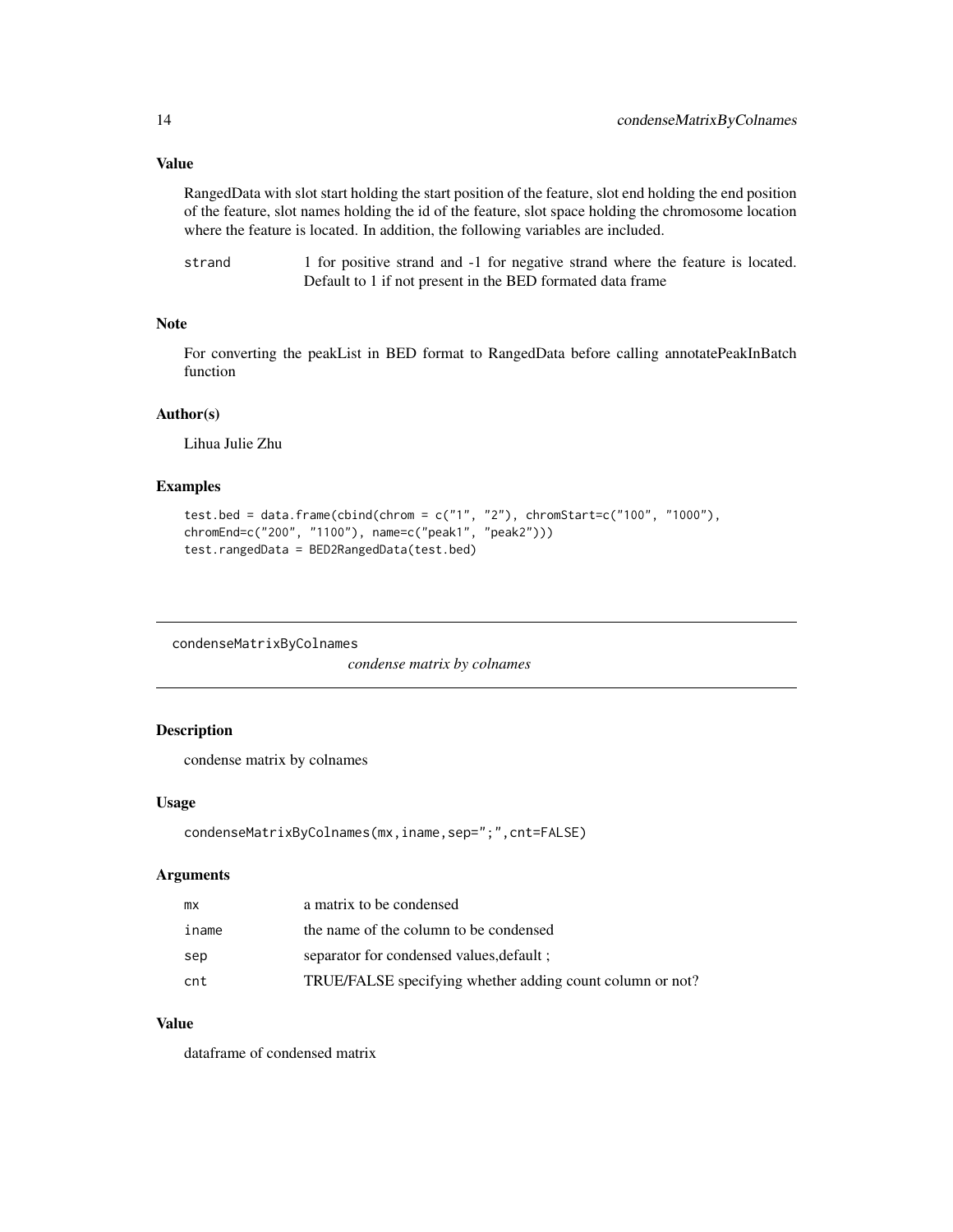### <span id="page-14-0"></span>convert2EntrezID 15

#### Author(s)

Jianhong Ou, Lihua Julie Zhu

#### Examples

```
a<-matrix(c(rep(rep(1:5,2),2),rep(1:10,2)),ncol=4)
colnames(a)<-c("con.1","con.2","index.1","index.2")
condenseMatrixByColnames(a,"con.1")
condenseMatrixByColnames(a,2)
```

| convert2EntrezID | Convert other common IDs such as ensemble gene id, gene symbol, |
|------------------|-----------------------------------------------------------------|
|                  | refseq id to entrez gene ID.                                    |

### Description

Convert other common IDs such as ensemble gene id, gene symbol, refseq id to entrez gene ID leveraging organism annotation dataset! For example, org.Hs.eg.db is the dataset from orgs.Hs.eg.db package for human, while org.Mm.eg.db is the dataset from the org.Mm.eg.db package for mouse.

### Usage

```
convert2EntrezID(IDs, orgAnn, ID_type="ensembl_gene_id")
```
#### Arguments

| IDs                 | a vector of IDs such as ensembl gene ids                      |
|---------------------|---------------------------------------------------------------|
| orgAnn              | organism annotation dataset such as org. Hs.eg.db             |
| $ID_{\text{-}type}$ | type of ID: can be ensemble_gene_id, gene_symbol or refseq_id |

#### Value

vector of entrez ids

### Author(s)

Lihua Julie Zhu

```
ensemblIDs = c("ENSG00000115956", "ENSG00000071082", "ENSG00000071054",
"ENSG00000115594", "ENSG00000115594", "ENSG00000115598", "ENSG00000170417")
library(org.Hs.eg.db)
entrezIDs = convert2EntrezID(IDs=ensemblIDs, orgAnn="org.Hs.eg.db",
ID_type="ensembl_gene_id")
```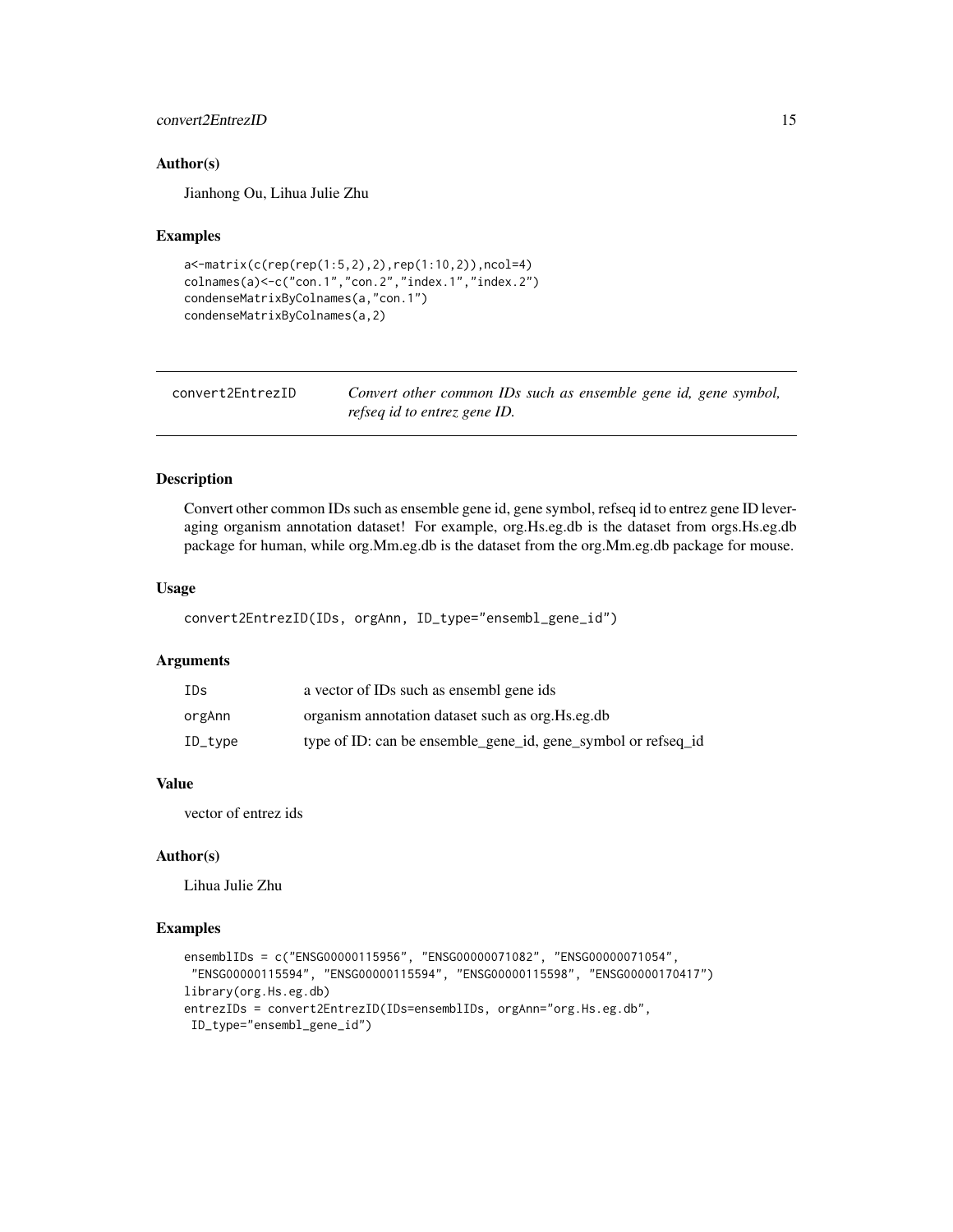<span id="page-15-0"></span>countPatternInSeqs *Output total number of patterns found in the input sequences*

#### Description

Output total number of patterns found in the input sequences

#### Usage

countPatternInSeqs(pattern, sequences)

### Arguments

| pattern   | DNAstringSet object   |
|-----------|-----------------------|
| sequences | a vector of sequences |

### Value

Total number of occurrence of the pattern in the sequences

### Author(s)

Lihua Julie Zhu

### See Also

summarizePatternInPeaks, translatePattern

```
filepath = system.file("extdata", "examplePattern.fa", package="ChIPpeakAnno")
dict = readDNAStringSet(filepath = filepath, format="fasta", use.names=TRUE)
sequences = c("ACTGGGGGGGGCCTGGGCCCCCAAAT", "AAAAAACCCCTTTTGGCCATCCCGGGACGGGCCCAT", "ATCGAAAATTTCC")
countPatternInSeqs(pattern=dict[1], sequences=sequences)
countPatternInSeqs(pattern=dict[2], sequences=sequences)
pattern = DNAStringSet("ATNGMAA")
countPatternInSeqs(pattern=pattern, sequences=sequences)
```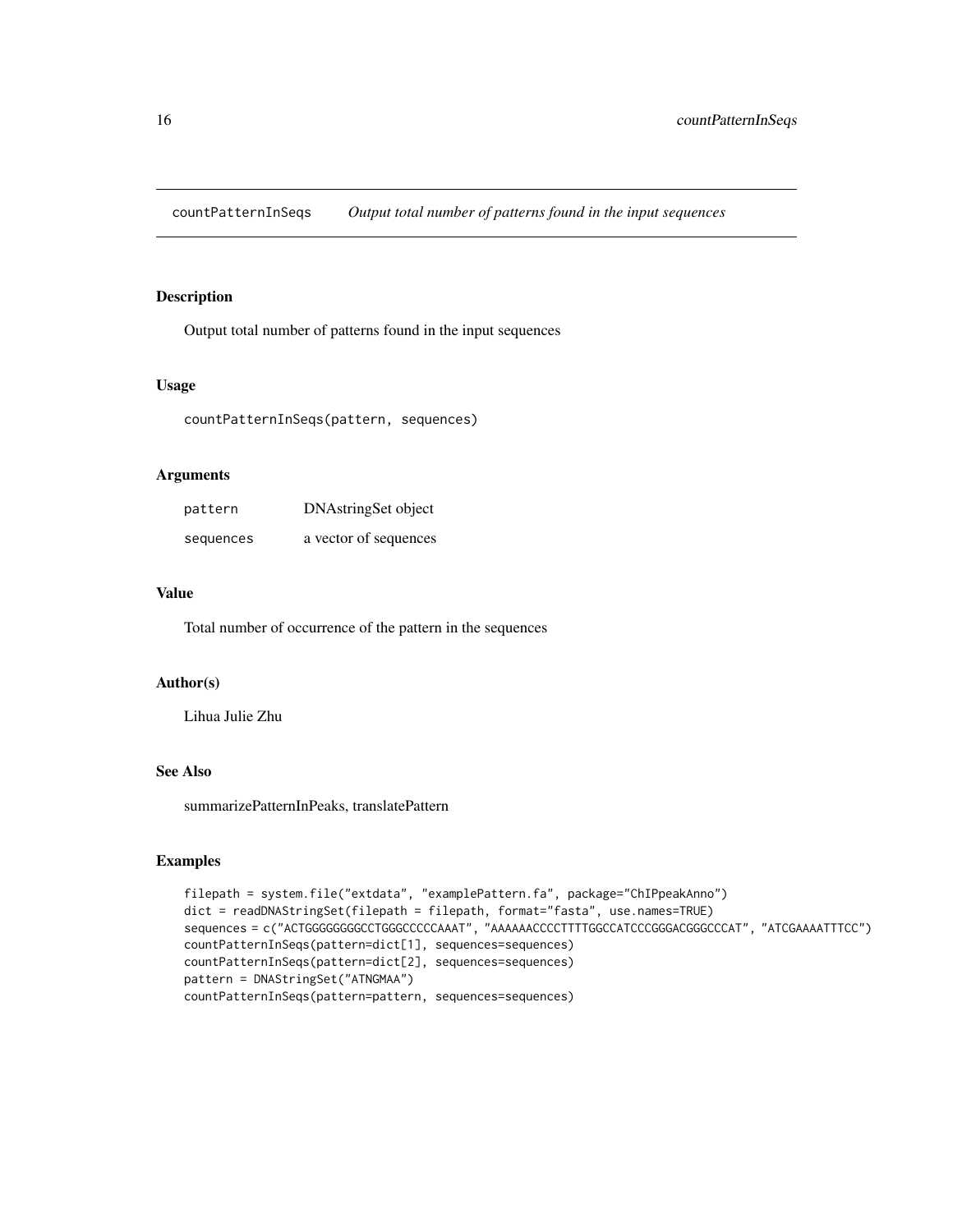<span id="page-16-0"></span>

### Description

Enriched Gene Ontology terms used as example

### Usage

data(enrichedGO)

### Format

A list of 3 variables.

bp enriched biological process with 9 variables go.id:GO biological process id go.term:GO biological process term go.Definition:GO biological process description Ontology: Ontology branch, i.e. BP for biological process count.InDataset: count of this GO term in this dataset count.InGenome: count of this GO term in the genome pvalue: pvalue from the hypergeometric test totaltermInDataset: count of all GO terms in this dataset totaltermInGenome: count of all GO terms in the genome mf enriched molecular function with the following 9 variables go.id:GO molecular function id go.term:GO molecular function term go.Definition:GO molecular function description Ontology: Ontology branch, i.e. MF for molecular function count.InDataset: count of this GO term in this dataset count.InGenome: count of this GO term in the genome pvalue: pvalue from the hypergeometric test totaltermInDataset: count of all GO terms in this dataset totaltermInGenome: count of all GO terms in the genome cc enriched cellular component the following 9 variables go.id:GO cellular component id go.term:GO cellular component term go.Definition:GO cellular component description Ontology: Ontology type, i.e. CC for cellular component count.InDataset: count of this GO term in this dataset count.InGenome: count of this GO term in the genome pvalue: pvalue from the hypergeometric test totaltermInDataset: count of all GO terms in this dataset totaltermInGenome: count of all GO terms in the genome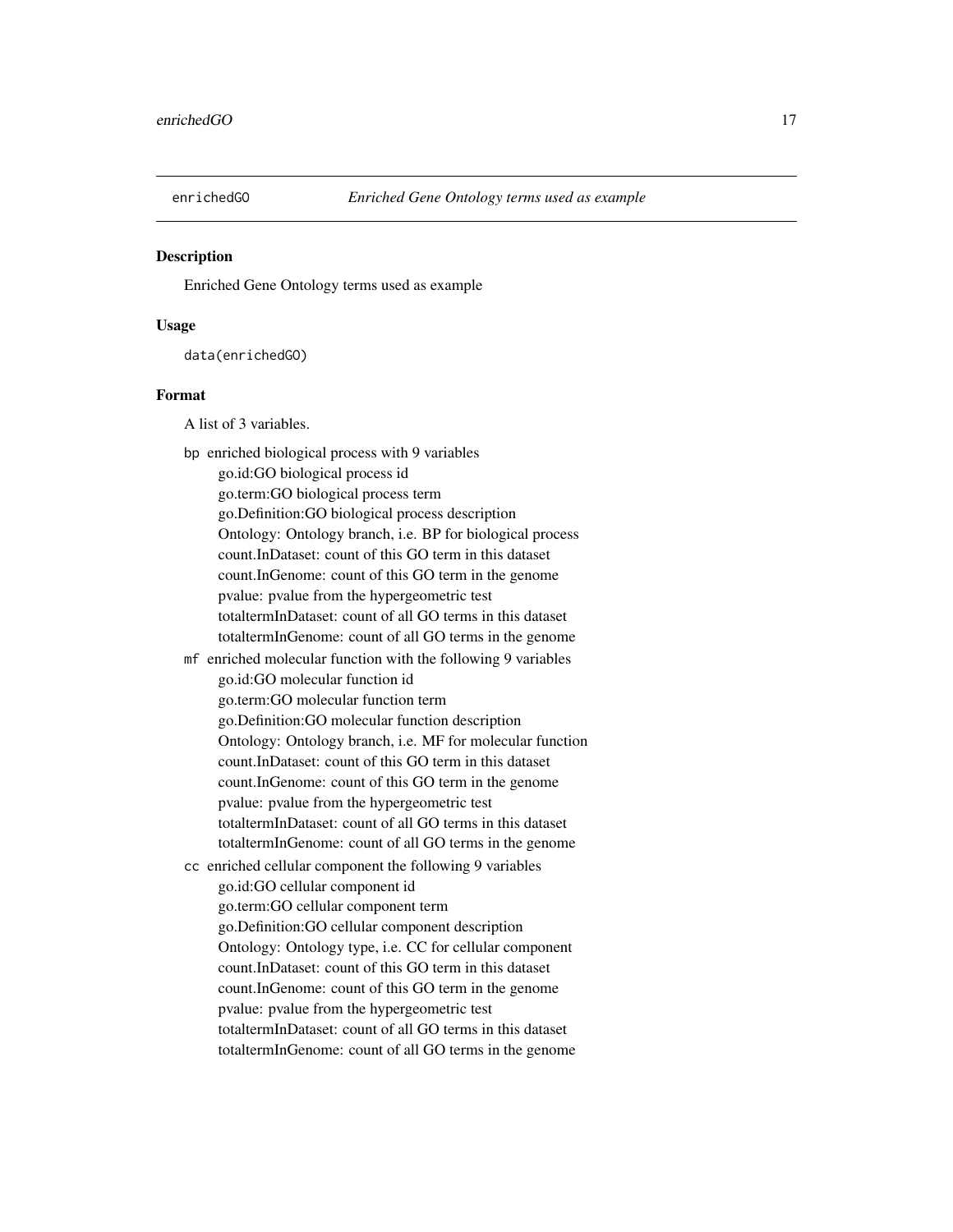#### Author(s)

Lihua Julie Zhu

#### Examples

```
data(enrichedGO)
dim(enrichedGO$mf)
dim(enrichedGO$cc)
dim(enrichedGO$bp)
```
ExonPlusUtr.human.GRCh37

*Gene model with exon, 5' UTR and 3' UTR information for human sapiens (GRCh37) obtained from biomaRt*

#### Description

Gene model with exon, 5' UTR and 3' UTR information for human sapiens (GRCh37) obtained from biomaRt

#### Usage

data(ExonPlusUtr.human.GRCh37)

#### Format

RangedData with slot start holding the start position of the exon, slot end holding the end position of the exon, slot rownames holding ensembl transcript id and slot space holding the chromosome location where the gene is located. In addition, the following variables are included.

strand 1 for positive strand and -1 for negative strand description description of the transcript ensembl\_gene\_id gene id utr5start 5' UTR start utr5end 5' UTR end utr3start 3' UTR start utr3end 3' UTR end

#### Details

used in the examples Annotation data obtained by: mart = useMart(biomart = "ensembl", dataset = "hsapiens\_gene\_ensembl") ExonPlusUtr.human.GRCh37 = getAnnotation(mart=human, feature-Type="ExonPlusUtr")

```
data(ExonPlusUtr.human.GRCh37)
slotNames(ExonPlusUtr.human.GRCh37)
```
<span id="page-17-0"></span>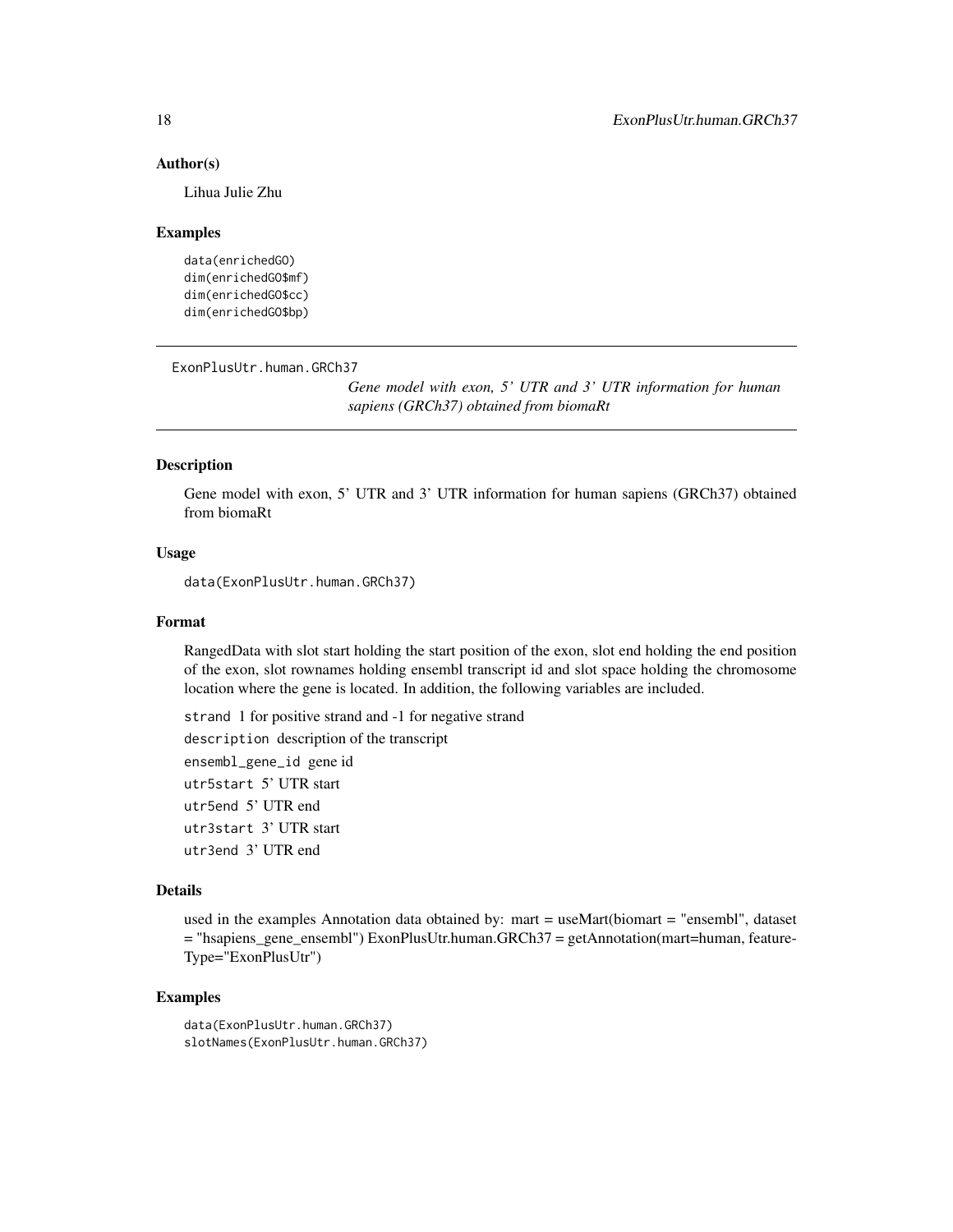<span id="page-18-1"></span><span id="page-18-0"></span>findOverlappingPeaks *Find the overlapping peaks for two peak ranges.*

### Description

Find the overlapping peaks for two input peak ranges.

### Usage

```
findOverlappingPeaks(Peaks1, Peaks2, maxgap = 0L,minoverlap=1L, multiple = c(TRUE, FALSE),
NameOfPeaks1 = "TF1", NameOfPeaks2 = "TF2",
select=c("all", "first","last","arbitrary"), annotate = 0)
```
#### Arguments

| Peaks1       | RangedData: See example below.                                                                                                                                                                                                                               |
|--------------|--------------------------------------------------------------------------------------------------------------------------------------------------------------------------------------------------------------------------------------------------------------|
| Peaks2       | RangedData: See example below.                                                                                                                                                                                                                               |
| maxgap       | Non-negative integer. Intervals with a separation of maxgap or less are consid-<br>ered to be overlapping.                                                                                                                                                   |
| minoverlap   | Non-negative integer. Intervals with an overlapping of minoverlap or more are<br>considered to be overlapping.                                                                                                                                               |
| multiple     | TRUE or FALSE: TRUE may return multiple overlapping peaks in Peaks2 for<br>one peak in Peaks1; FALSE will return at most one overlapping peaks in Peaks2<br>for one peak in Peaks1. This parameter is kept for backward compatibility,<br>please use select. |
| NameOfPeaks1 | Name of the Peaks1, used for generating column name.                                                                                                                                                                                                         |
| NameOfPeaks2 | Name of the Peaks2, used for generating column name.                                                                                                                                                                                                         |
| select       | all may return multiple overlapping peaks, first will return the first overlapping<br>peak, last will return the last overlapping peak and arbitrary will return one of<br>the overlapping peaks.                                                            |
| annotate     | Include overlapFeature and shortestDistance in the OverlappingPeaks or not. 1<br>means yes and 0 means no. Default to 0.                                                                                                                                     |

### Details

Efficiently perform overlap queries with an interval tree implemented in IRanges.

### Value

OverlappingPeaks

a data frame consists of input peaks information with added information: overlapFeature (upstream: peak1 resides upstream of the peak2; downstream: peak1 resides downstream of the peak2; inside: peak1 resides inside the peak2 entirely; overlapStart: peak1 overlaps with the start of the peak2; overlapEnd: peak1 overlaps with the end of the peak2; includeFeature: peak1 include the peak2 entirely) and shortestDistance (shortest distance between the overlapping peaks)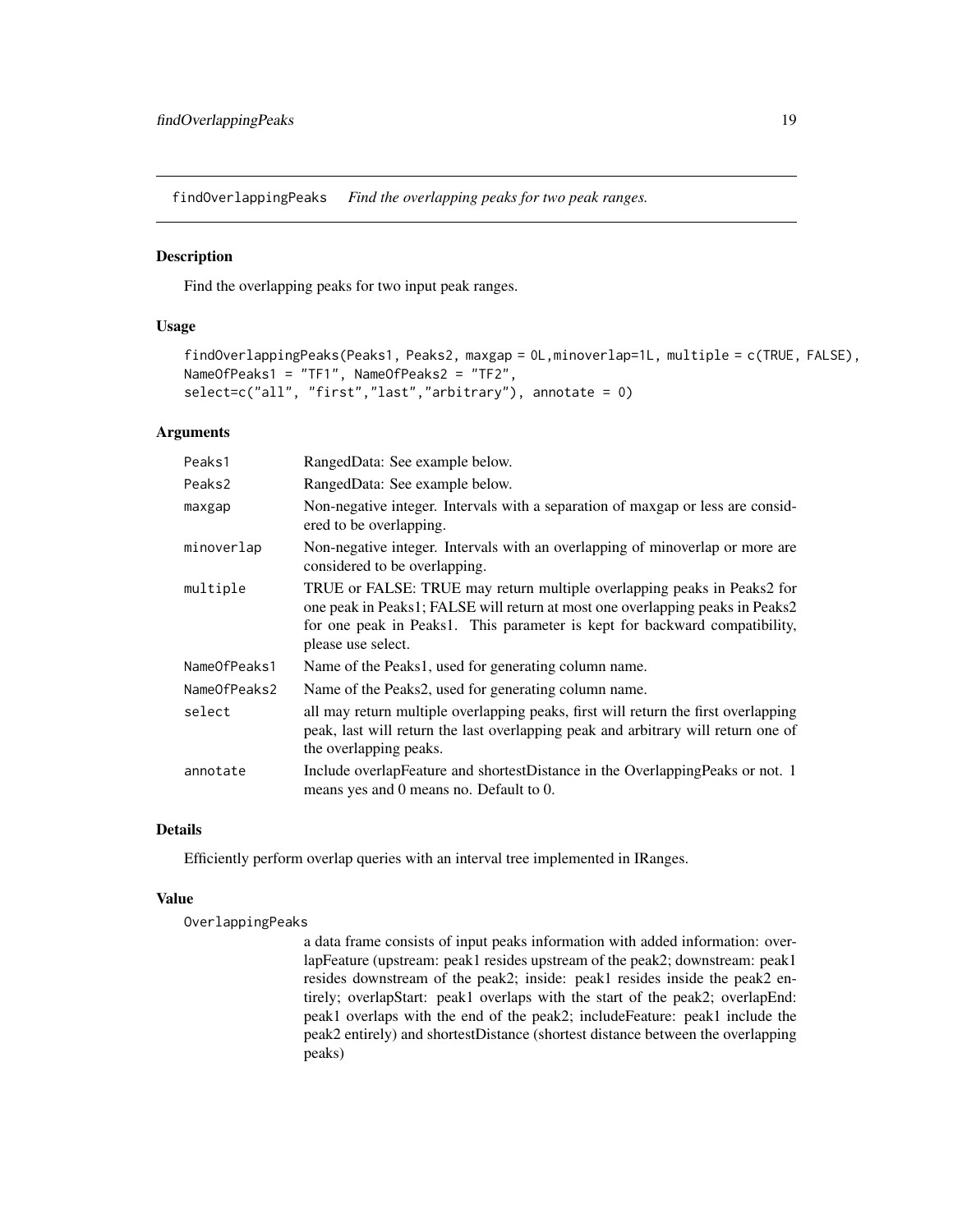<span id="page-19-0"></span>MergedPeaks RangedData contains merged overlapping peaks

#### Author(s)

Lihua Julie Zhu

#### References

1.Interval tree algorithm from: Cormen, Thomas H.; Leiserson, Charles E.; Rivest, Ronald L.; Stein, Clifford. Introduction to Algorithms, second edition, MIT Press and McGraw-Hill. ISBN 0- 262-53196-8 2.Zhu L.J. et al. (2010) ChIPpeakAnno: a Bioconductor package to annotate ChIP-seq and ChIP-chip data. BMC Bioinformatics 2010, 11:237doi:10.1186/1471-2105-11-237

#### See Also

annotatePeakInBatch, makeVennDiagram

### Examples

```
if (interactive())
{
peaks1 = RangedData(IRanges(start=c(1543200,1557200,1563000,1569800,167889600),
end=c(1555199,1560599,1565199,1573799,167893599),names=c("p1","p2","p3","p4","p5")),
strand=as.integer(1),space=c(6,6,6,6,5))
peaks2 = RangedData(IRanges(start=c(1549800,1554400,1565000,1569400,167888600),
end=c(1550599,1560799,1565399,1571199,167888999),names=c("f1","f2","f3","f4","f5")),
strand = as.integer(1), space = c(6, 6, 6, 6, 5)t1 =findOverlappingPeaks(peaks1, peaks2, maxgap=1000,
NameOfPeaks1="TF1", NameOfPeaks2="TF2", select="all", annotate=1)
r = t1$OverlappingPeaks
pie(table(r$overlapFeature))
as.data.frame(t1$MergedPeaks)
}
```

| findVennCounts | Obtain Venn Counts for Venn Diagram, internal function for makeVen- |
|----------------|---------------------------------------------------------------------|
|                | nDigram                                                             |

### Description

Obtain Venn Counts for two peak ranges using chromosome ranges or feature field, internal function for makeVennDigram

#### Usage

findVennCounts(Peaks, NameOfPeaks, maxgap = 0L, minoverlap = 1L, totalTest, useFeature=FALSE)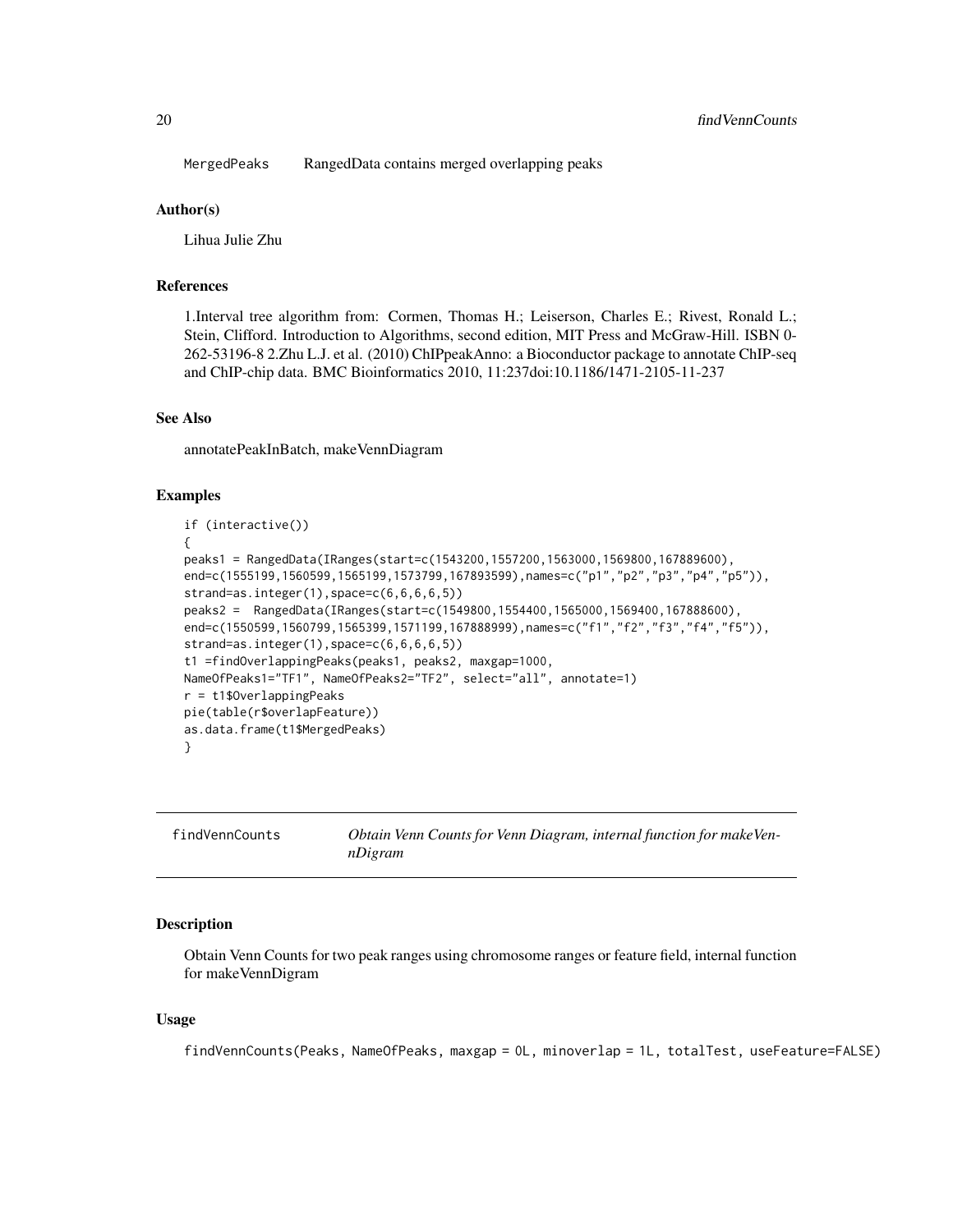### findVennCounts 21

### Arguments

| Peaks       | RangedDataList: See example below.                                                                                                                                            |
|-------------|-------------------------------------------------------------------------------------------------------------------------------------------------------------------------------|
| NameOfPeaks | Character vector to specify the name of Peaks, e.g., c("TF1", "TF2"), this will<br>be used as label in the Venn Diagram.                                                      |
| maxgap      | Non-negative integer. Intervals with a separation of maxgap or less are consider-<br>ered to be overlapping.                                                                  |
| minoverlap  | Non-negative integer. Intervals with an overlapping of minoverlap or more are<br>considered to be overlapping.                                                                |
| totalTest   | Numeric value to specify the total number of tests performed to obtain the list<br>of peaks.                                                                                  |
| useFeature  | TRUE or FALSE, default FALSE, true means using feature field in the Ranged-<br>Data for calculating overlap, false means using chromosome range for calculat-<br>ing overlap. |

### Value

| p.value    | hypergeometric testing result                                                                                |
|------------|--------------------------------------------------------------------------------------------------------------|
| vennCounts | vennCounts objects containing counts for Venn Diagram generation, see details<br>in limma package vennCounts |

### Note

if (interactive())

peaks1 = RangedData(IRanges(start = c(967654, 2010897, 2496704), end = c(967754, 2010997, 2496804), names = c("Site1", "Site2", "Site3")), space = c("1", "2", "3"), strand=as.integer(1), feature=c("a","b", "c")) peaks2 = RangedData(IRanges(start = c(967659, 2010898, 2496700, 3075866, 3123260), end = c(967869, 2011108, 2496920, 3076166, 3123470), names = c("t1", "t2", "t3", "t4", "t5")), space = c("1", "2", "3", "1", "2"), strand = c(1, 1, -1,-1,1), feature=c("a","c","d","e", "a")) findVennCounts(RangedDataList(peaks1,peaks2), NameOfPeaks=c("TF1", "TF2"), maxgap=0,totalTest=100, useFeature=FALSE) findVennCounts(RangedDataList(peaks1,peaks2), NameOfPeaks=c("TF1", "TF2"), maxgap=0,totalTest=100, useFeature=TRUE)

### Author(s)

Lihua Julie Zhu

### See Also

makeVennDiagram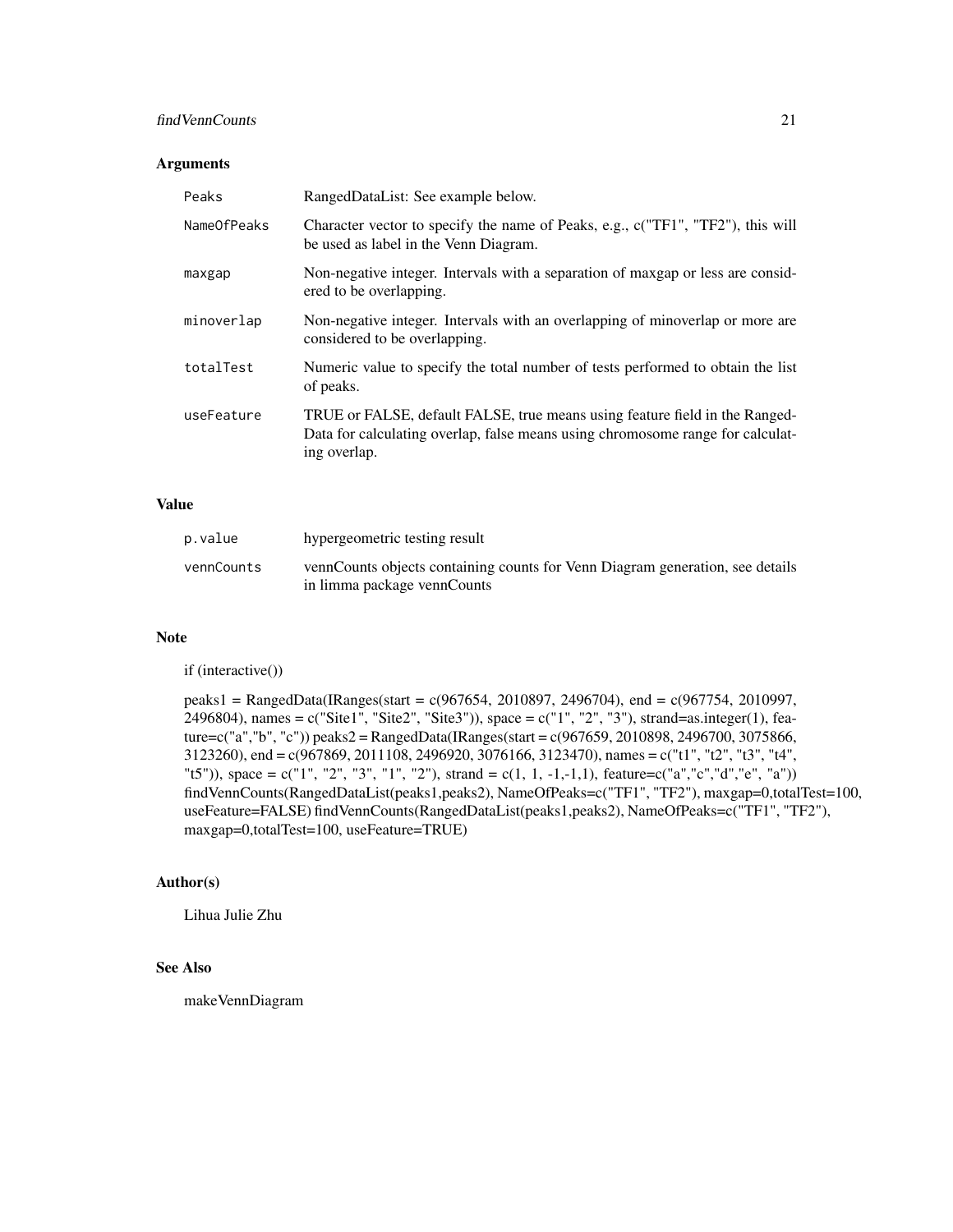<span id="page-21-0"></span>getAllPeakSequence *Obtain genomic sequences around the peaks*

### Description

Obtain genomic sequences around the peaks leveraging BSgenome and biomaRt package

#### Usage

getAllPeakSequence(myPeakList, upstream = 200, downstream = 200, genome, AnnotationData)

### Arguments

| myPeakList | RangedData: See example below                                                                                                                                                                                                                                                                                                                               |
|------------|-------------------------------------------------------------------------------------------------------------------------------------------------------------------------------------------------------------------------------------------------------------------------------------------------------------------------------------------------------------|
| upstream   | upstream offset from the peak start, e.g., 200                                                                                                                                                                                                                                                                                                              |
| downstream | downstream offset from the peak end, e.g., 200                                                                                                                                                                                                                                                                                                              |
| genome     | BS genome object or mart object. Please refer to available genomes in BS genome<br>package and useMart in bioMaRt package for details                                                                                                                                                                                                                       |
|            | AnnotationData RangedData used if mart object is parsed in which can be obtained from getAn-<br>notation with feature Type="TSS". For example, data(TSS.human.NCBI36), data(TSS.mouse.NCBIM37)<br>data(GO.rat.RGSC3.4) and data(TSS.zebrafish.Zv8). If not supplied, then anno-<br>tation will be obtained from biomaRt automatically using the mart object |

### Value

RangedData with slot start holding the start position of the peak, slot end holding the end position of the peak, slot rownames holding the id of the peak and slot space holding the chromosome location where the peak is located. In addition, the following variables are included.

| upstream   | upstream offset from the peak start |
|------------|-------------------------------------|
| downstream | downstream offset from the peak end |
| sequence   | the sequence obtained               |

### Author(s)

Lihua Julie Zhu

### References

Durinck S. et al. (2005) BioMart and Bioconductor: a powerful link between biological biomarts and microarray data analysis. Bioinformatics, 21, 3439-3440.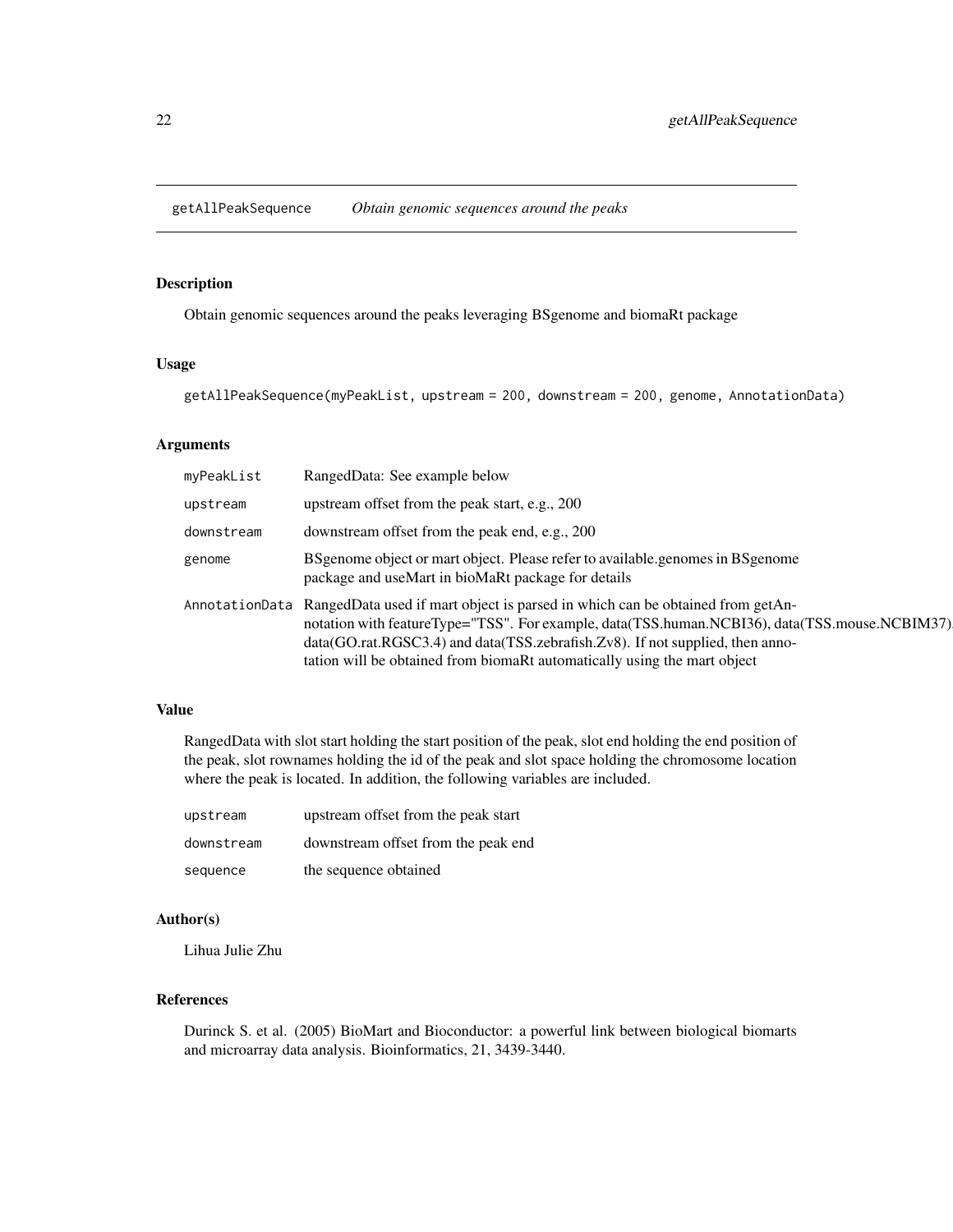### <span id="page-22-0"></span>getAnnotation 23

#### Examples

```
#### use Annotation data from BSgenome
peaks = RangedData(IRanges(start=c(100, 500), end=c(300, 600), names=c("peak1", "peak2")), space=c("NC_008253", "
library(BSgenome.Ecoli.NCBI.20080805)
  seq = getAllPeakSequence(peaks, upstream = 20,downstream = 20, genome = Ecoli)
write2FASTA(seq, file="test.fa")
```
getAnnotation *Obtain the TSS, exon or miRNA annotation for the specified species*

#### Description

Obtain the TSS, exon or miRNA annotation for the specified species using biomaRt package

#### Usage

```
getAnnotation(mart,
featureType=c("TSS","miRNA", "Exon", "5utr", "3utr", "ExonPlusUtr", "transcript"))
```
#### Arguments

| mart        | mart object, see useMart of bioMaRt package for details     |
|-------------|-------------------------------------------------------------|
| featureType | TSS, miRNA, Exon, 5'UTR, 3'UTR, transcript or Exon plus UTR |

#### Value

RangedData with slot start holding the start position of the feature, slot end holding the end position of the feature, slot names holding the id of the feature, slot space holding the chromosome location where the feature is located. In addition, the following variables are included.

| strand      | 1 for positive strand and -1 for negative strand where the feature is located |
|-------------|-------------------------------------------------------------------------------|
| description | description of the feeature such as gene                                      |

#### Note

For featureType of TSS, start is the transcription start site if strand is 1 (plus strand), otherwise, end is the transcription start site

### Author(s)

Lihua Julie Zhu

### References

Durinck S. et al. (2005) BioMart and Bioconductor: a powerful link between biological biomarts and microarray data analysis. Bioinformatics, 21, 3439-3440.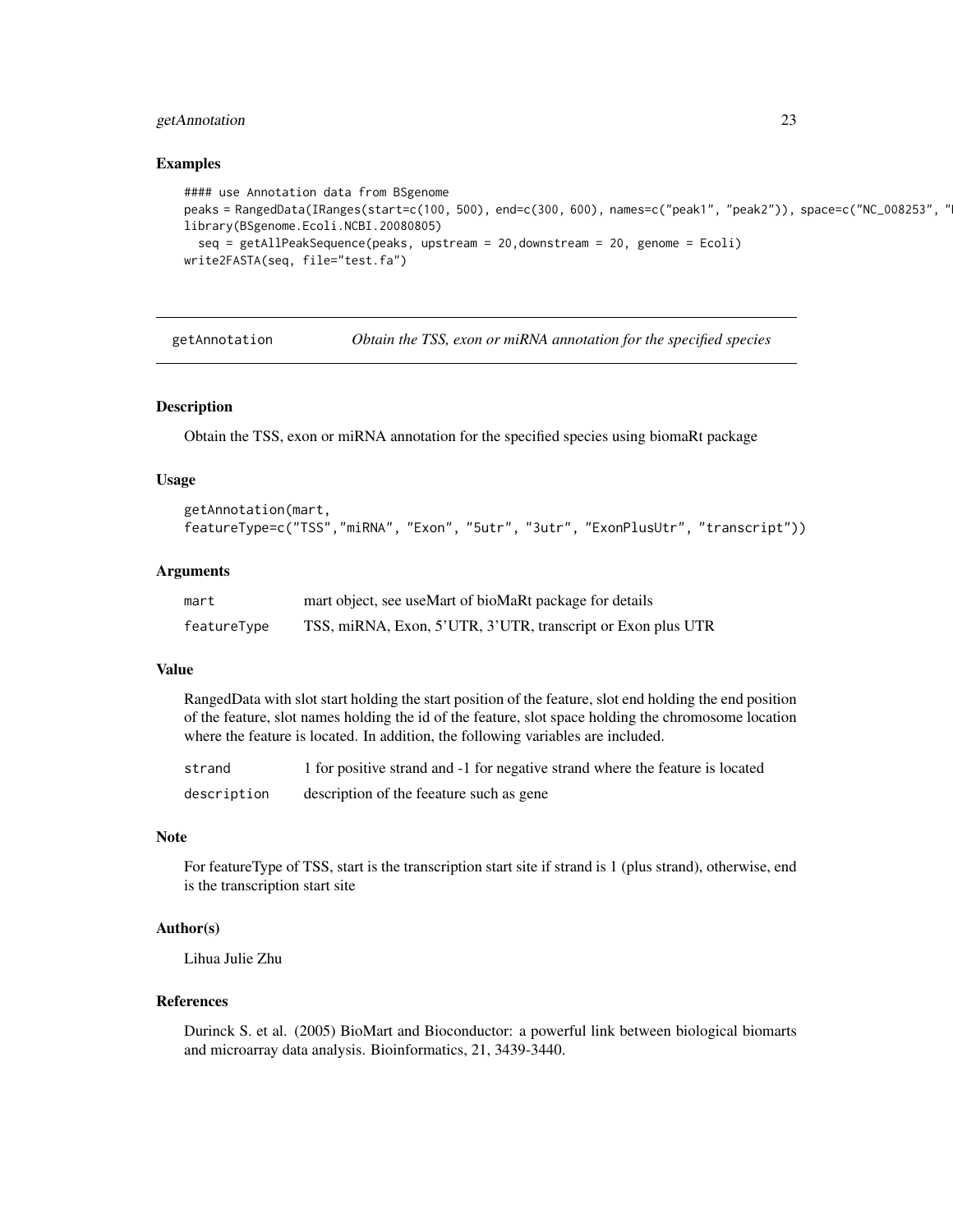### Examples

```
if (interactive())
{
mart<-useMart(biomart="ensembl",dataset="hsapiens_gene_ensembl")
Annotation = getAnnotation(mart, featureType="TSS")
}
```
getEnrichedGO *Obtain enriched gene ontology (GO) terms that near the peaks*

#### Description

Obtain enriched gene ontology (GO) terms that are near the peaks using GO.db package and GO gene mapping package such as org.Hs.db.eg to obtain the GO annotation and using hypergeometric test (phyper) and multtest package for adjusting p-values

### Usage

```
getEnrichedGO(annotatedPeak, orgAnn, feature_id_type="ensembl_gene_id",
maxP=0.01, multiAdj=FALSE, minGOterm=10, multiAdjMethod="")
```
### Arguments

| annotatedPeak   | RangedData such as data(annotatedPeak) or a vector of feature IDs                                                                                                                                |
|-----------------|--------------------------------------------------------------------------------------------------------------------------------------------------------------------------------------------------|
| orgAnn          | organism annotation package such as org. Hs.eg.db for human and org. Mm.eg.db<br>for mouse, org.Dm.eg.db for fly, org.Rn.eg.db for rat, org.Sc.eg.db for yeast and<br>org.Dr.eg.db for zebrafish |
| feature_id_type |                                                                                                                                                                                                  |
|                 | the feature type in annotated Peak Ranges such as ensembl_gene_id, refseq_id,<br>gene_symbol or entrez_id                                                                                        |
| maxP            | maximum p-value to be considered to be significant                                                                                                                                               |
| multiAdj        | Whether apply multiple hypothesis testing adjustment, TURE or FALSE                                                                                                                              |
| minGOterm       | minimum count in a genome for a GO term to be included                                                                                                                                           |
| multiAdjMethod  | multiple testing procedures, for details, see mt.rawp2adjp in multiest package                                                                                                                   |

### Value

A list of 3

```
bp enriched biological process with the following 9 variables
                  go.id:GO biological process id
                  go.term:GO biological process term
                  go.Definition:GO biological process description
                  Ontology: Ontology branch, i.e. BP for biological process
                  count.InDataset: count of this GO term in this dataset
```
<span id="page-23-0"></span>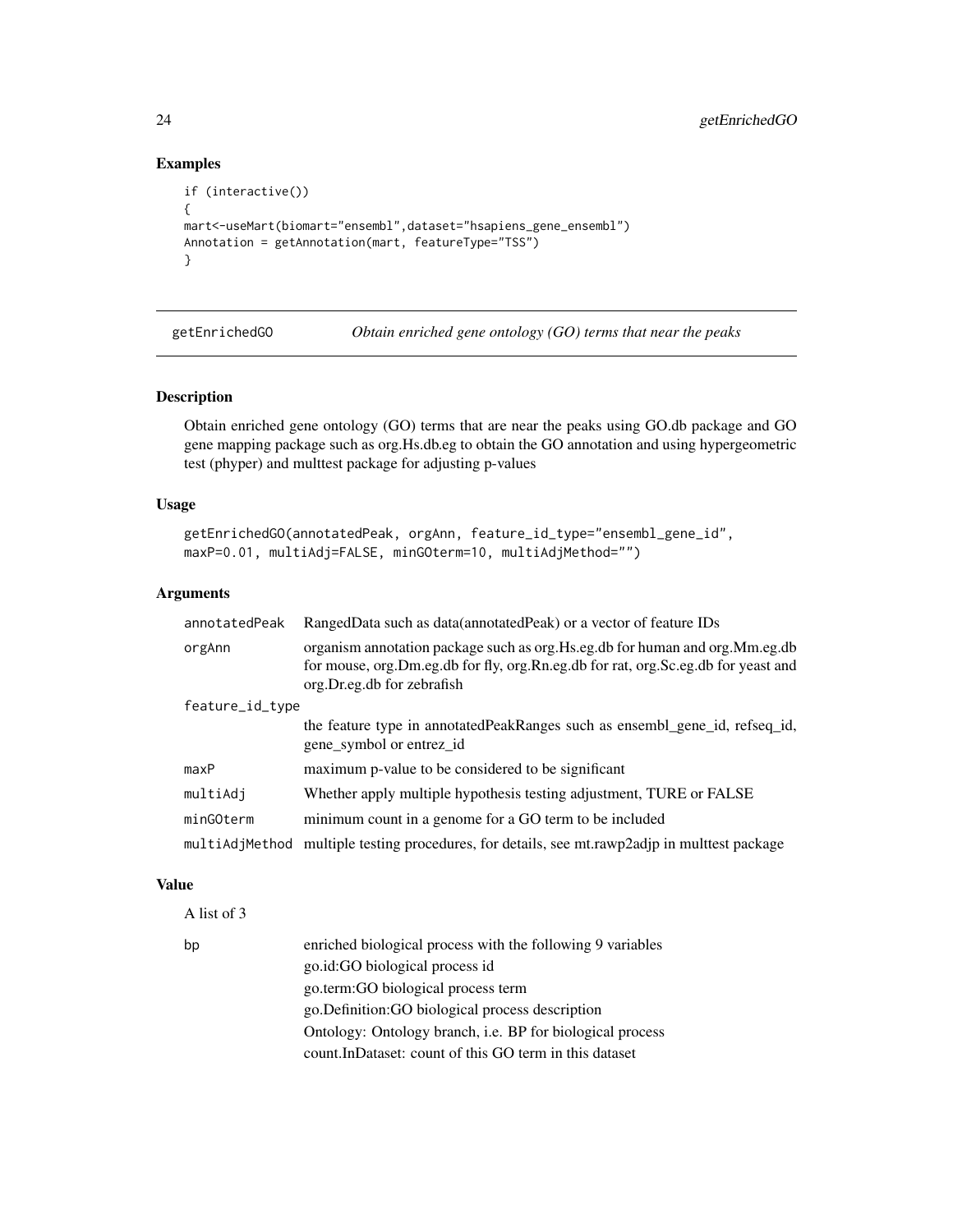|    | count.InGenome: count of this GO term in the genome        |
|----|------------------------------------------------------------|
|    | pvalue: pvalue from the hypergeometric test                |
|    | totaltermInDataset: count of all GO terms in this dataset  |
|    | totaltermInGenome: count of all GO terms in the genome     |
| mf | enriched molecular function with the following 9 variables |
|    | go.id:GO molecular function id                             |
|    | go.term:GO molecular function term                         |
|    | go.Definition:GO molecular function description            |
|    | Ontology: Ontology branch, i.e. MF for molecular function  |
|    | count.InDataset: count of this GO term in this dataset     |
|    | count.InGenome: count of this GO term in the genome        |
|    | pvalue: pvalue from the hypergeometric test                |
|    | totaltermInDataset: count of all GO terms in this dataset  |
|    | totaltermInGenome: count of all GO terms in the genome     |
| cс | enriched cellular component the following 9 variables      |
|    | go.id:GO cellular component id                             |
|    | go.term:GO cellular component term                         |
|    | go.Definition:GO cellular component description            |
|    | Ontology: Ontology type, i.e. CC for cellular component    |
|    | count.InDataset: count of this GO term in this dataset     |
|    | count.InGenome: count of this GO term in the genome        |
|    | pvalue: pvalue from the hypergeometric test                |
|    | totaltermInDataset: count of all GO terms in this dataset  |
|    | totaltermInGenome: count of all GO terms in the genome     |
|    |                                                            |

### Author(s)

Lihua Julie Zhu

### References

Johnson, N. L., Kotz, S., and Kemp, A. W. (1992) Univariate Discrete Distributions, Second Edition. New York: Wiley

### See Also

phyper, hyperGtest

```
data(enrichedGO)
enrichedGO$mf[1:10,]
enrichedGO$bp[1:10,]
enrichedGO$cc
if (interactive()) {
data(annotatedPeak)
```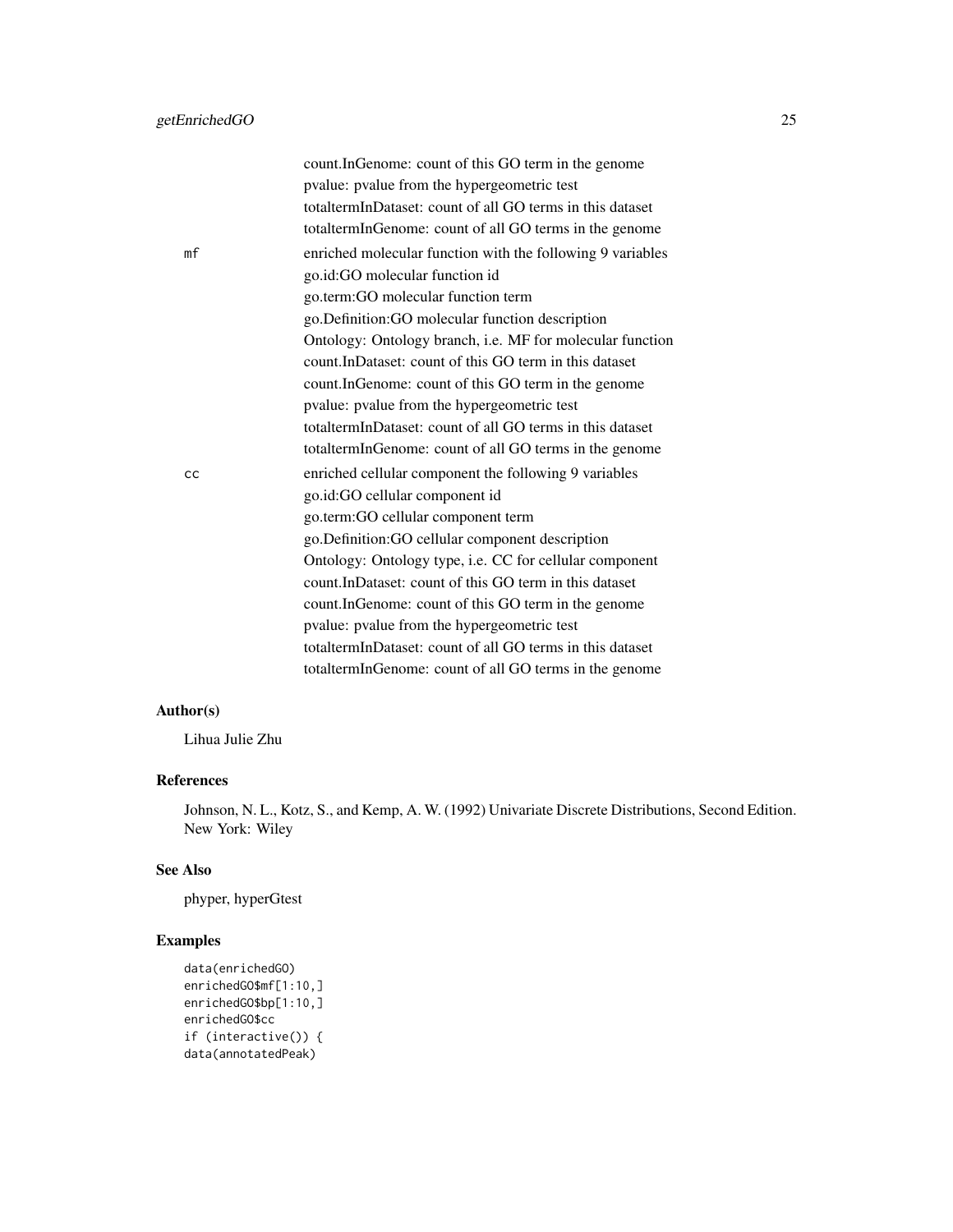```
library(org.Hs.eg.db)
enriched.GO = getEnrichedGO(annotatedPeak[1:6,], orgAnn="org.Hs.eg.db", maxP=0.01,
multiAdj=FALSE, minGOterm=10, multiAdjMethod="")
dim(enriched.GO$mf)
colnames(enriched.GO$mf)
dim(enriched.GO$bp)
enriched.GO$cc
}
```
getEnrichedPATH *Obtain enriched PATH that near the peaks*

### Description

Obtain enriched PATH that are near the peaks using path package such as reactome.db and path mapping package such as org.Hs.db.eg to obtain the path annotation and using hypergeometric test (phyper) and multtest package for adjusting p-values

#### Usage

```
getEnrichedPATH(annotatedPeak, orgAnn, pathAnn, feature_id_type="ensembl_gene_id",
maxP=0.01, minPATHterm=10, multiAdjMethod=NULL)
```
### Arguments

| annotatedPeak   | RangedData such as data(annotatedPeak) or a vector of feature IDs                                                                                                                                |  |
|-----------------|--------------------------------------------------------------------------------------------------------------------------------------------------------------------------------------------------|--|
| orgAnn          | organism annotation package such as org. Hs.eg.db for human and org. Mm.eg.db<br>for mouse, org.Dm.eg.db for fly, org.Rn.eg.db for rat, org.Sc.eg.db for yeast and<br>org.Dr.eg.db for zebrafish |  |
| pathAnn         | pathway annotation package such as KEGG.db, reactome.db                                                                                                                                          |  |
| feature_id_type |                                                                                                                                                                                                  |  |
|                 | the feature type in annotated Peak Ranges such as ensembl_gene_id, refseq_id,<br>gene_symbol or entrez_id                                                                                        |  |
| maxP            | maximum p-value to be considered to be significant                                                                                                                                               |  |
| minPATHterm     | minimum count in a genome for a path to be included                                                                                                                                              |  |
| multiAdiMethod  | multiple testing procedures, for details, see mt.rawp2adjp in multiest package                                                                                                                   |  |

### Value

A dataframe of enriched path with the following variables.

| path.id         | <b>KEGG PATH ID</b>                              |
|-----------------|--------------------------------------------------|
| EntrezID        | Entrez ID                                        |
| count.InDataset |                                                  |
|                 | count of this PATH in this dataset               |
|                 | count. Ingenome count of this PATH in the genome |

<span id="page-25-0"></span>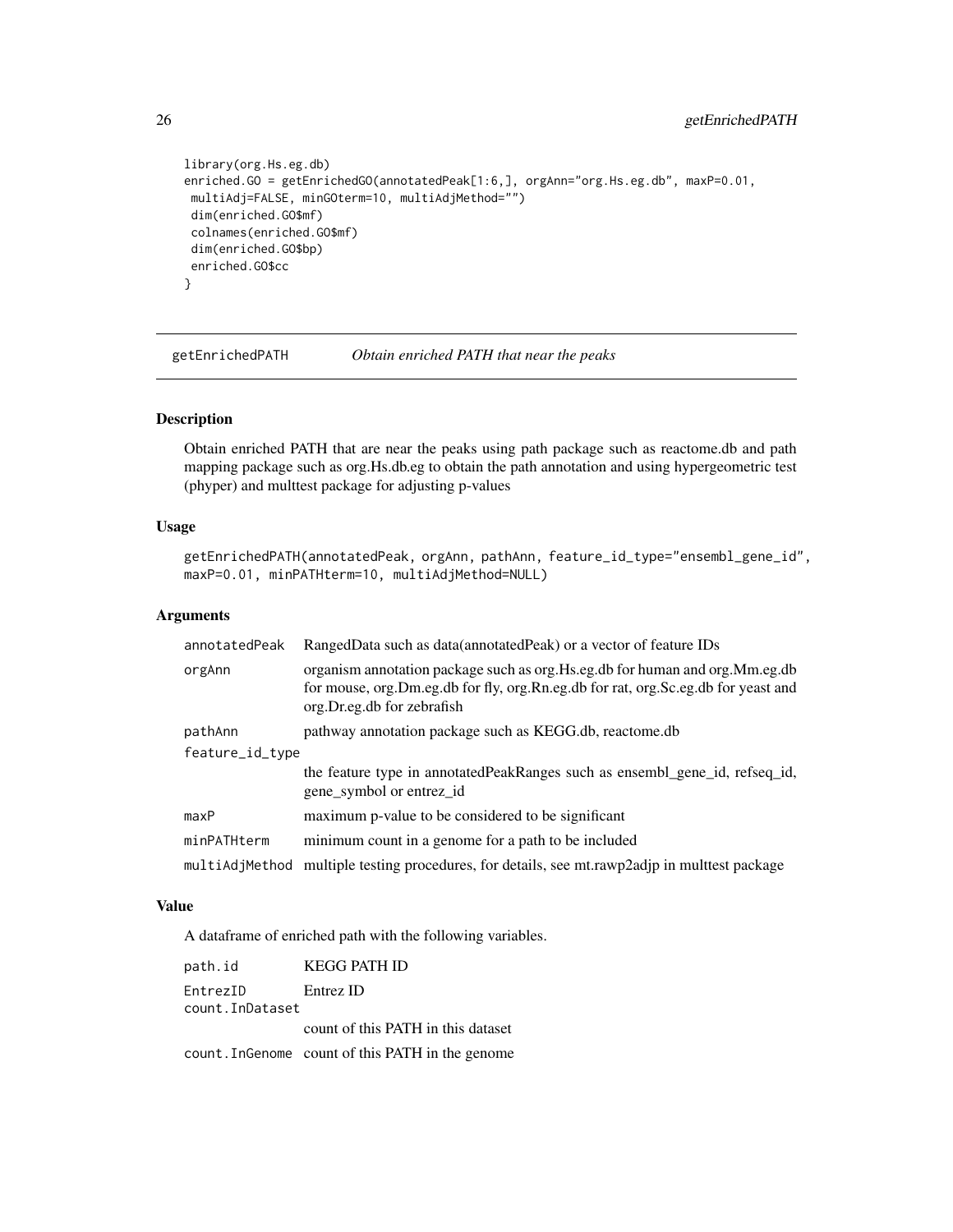### <span id="page-26-0"></span>GFF2RangedData 27

| pvalue             | pvalue from the hypergeometric test |  |  |
|--------------------|-------------------------------------|--|--|
| totaltermInDataset |                                     |  |  |
|                    | count of all PATH in this dataset   |  |  |
| totaltermInGenome  |                                     |  |  |
|                    | count of all PATH in the genome     |  |  |
| PATH               | PATH name                           |  |  |

### Author(s)

Jianhong Ou

### References

Johnson, N. L., Kotz, S., and Kemp, A. W. (1992) Univariate Discrete Distributions, Second Edition. New York: Wiley

### See Also

phyper, hyperGtest

### Examples

```
if (interactive()) {
data(annotatedPeak)
library(org.Hs.eg.db)
library(reactome.db)
enriched.PATH = getEnrichedPATH(annotatedPeak, orgAnn="org.Hs.eg.db", pathAnn="reactome.db", maxP=0.01,
minPATHterm=10, multiAdjMethod=NULL)
head(enriched.PATH)
}
```
GFF2RangedData *convert GFF format to RangedData*

### Description

convert GFF format to RangedData

### Usage

```
GFF2RangedData(data.GFF,header=FALSE, ...)
```
### Arguments

| data.GFF | GFF format data frame or GFF file name, please refer to http://genome.ucsc.edu/FAQ/FAQformat#format? |
|----------|------------------------------------------------------------------------------------------------------|
|          | for details                                                                                          |
| header   | TRUE or FALSE, default to FALSE, indicates whether data. GFF file has GFF<br>header                  |
| $\cdots$ | any parameter need to be passed into read. delim function                                            |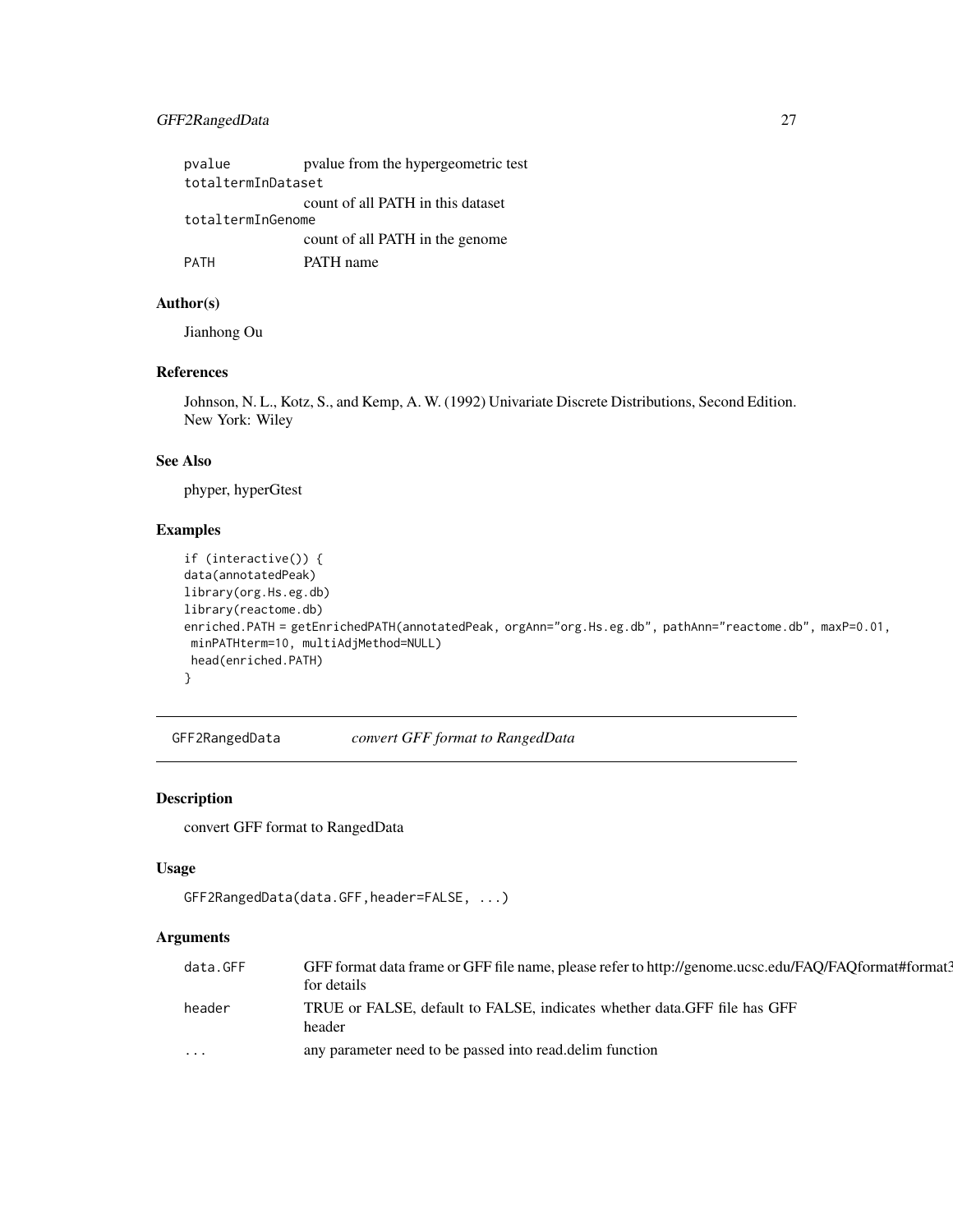### <span id="page-27-0"></span>Value

RangedData with slot start holding the start position of the feature, slot end holding the end position of the feature, slot names holding the id of the feature, slot space holding the chromosome location where the feature is located. In addition, the following variables are included.

strand 1 for positive strand and -1 for negative strand where the feature is located.

### Note

For converting the peakList in GFF format to RangedData before calling annotatePeakInBatch function

### Author(s)

Lihua Julie Zhu

#### Examples

```
test.GFF = data.frame(cbind(seqname = c("chr1", "chr2"), source=rep("Macs", 2),
feature=rep("peak", 2), start=c("100", "1000"), end=c("200", "1100"), score=c(60, 26),
strand=c(1, -1), frame=c(".", 2), group=c("peak1", "peak2")))
test.rangedData = GFF2RangedData(test.GFF)
```

| makeVennDiagram | Make Venn Diagram from two peak ranges |
|-----------------|----------------------------------------|
|                 |                                        |

#### Description

Make Venn Diagram from two peak ranges and also calculate p-value for determining whether two peak ranges overlap significantly.

### Usage

```
makeVennDiagram(Peaks, NameOfPeaks, maxgap=0L, minoverlap=1L, totalTest, useFeature=FALSE, ...)
```
#### Arguments

| Peaks       | RangedDataList: See example below.                                                                                       |
|-------------|--------------------------------------------------------------------------------------------------------------------------|
| NameOfPeaks | Character vector to specify the name of Peaks, e.g., c("TF1", "TF2"), this will<br>be used as label in the Venn Diagram. |
| maxgap      | Non-negative integer. Intervals with a separation of maxgap or less are consider-<br>ered to be overlapping.             |
| minoverlap  | Non-negative integer. Intervals with an overlapping of minoverlap or more are<br>considered to be overlapping.           |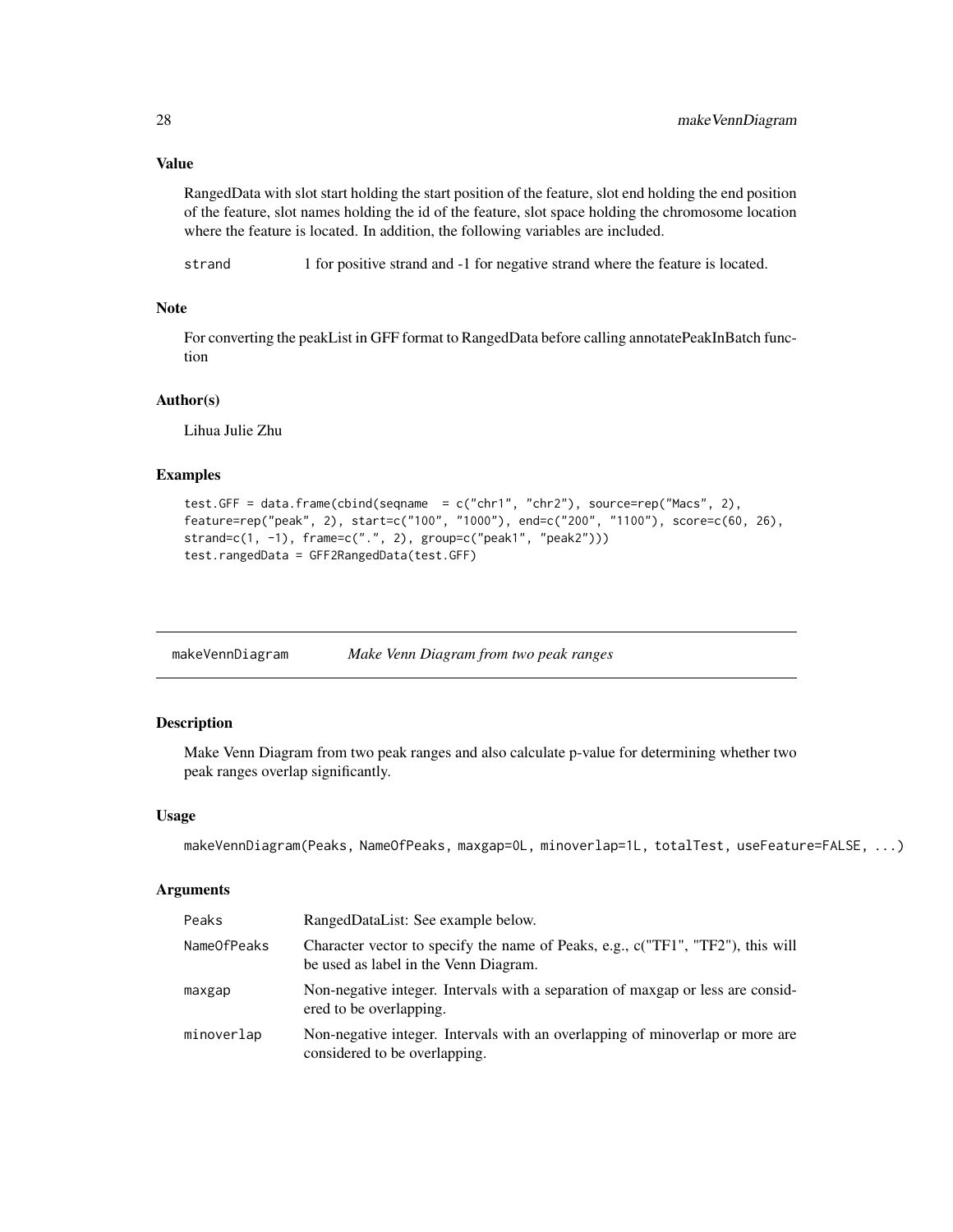| totalTest  | Numeric value to specify the total number of tests performed to obtain the list<br>of peaks. It should be much larger than the number of peaks in the largest peak<br>set.    |
|------------|-------------------------------------------------------------------------------------------------------------------------------------------------------------------------------|
| useFeature | TRUE or FALSE, default FALSE, true means using feature field in the Ranged-<br>Data for calculating overlap, false means using chromosome range for calculat-<br>ing overlap. |
| $\cdots$   | Additional arguments to be passed to venn.diagram                                                                                                                             |

#### Details

For customized graph options, please see venn.diagram in VennDiagram package.

#### Value

In addition to a Venn Diagram produced, p.value is obtained from hypergeometric test for determining whether the two peak ranges or features overlap significantly.

### Author(s)

Lihua Julie Zhu, Jianhong Ou

#### See Also

[findOverlappingPeaks,](#page-18-1) [venn.diagram](#page-0-0)

```
if (interactive())
{
peaks1 = RangedData(IRanges(start = c(967654, 2010897, 2496704),
end = c(967754, 2010997, 2496804), names = c("Site1", "Site2", "Site3")),
space = c("1", "2", "3"), strand = as.integer(1), feature = c("a", "b", "f"))peaks2 = RangedData(IRanges(start = c(967659, 2010898,2496700,3075866,3123260),
end = c(967869, 2011108, 2496920, 3076166, 3123470),
names = c("t1", "t2", "t3", "t4", "t5")),
space = c("1", "2", "3", "1", "2"), strand = c(1, 1, -1,-1,1), feature=c("a","b","c","d","a"))
makeVennDiagram(RangedDataList(peaks1,peaks2), NameOfPeaks=c("TF1", "TF2"),
totalTest=100,scaled=F, euler.d=F)
makeVennDiagram(RangedDataList(peaks1,peaks2), NameOfPeaks=c("TF1", "TF2"),
 totalTest=100,useFeature=FALSE)
###### 4-way diagram using annotated feature instead of chromosome ranges
makeVennDiagram(RangedDataList(peaks1,peaks2, peaks1, peaks2), NameOfPeaks=c("TF1", "TF2","TF3", "TF4"), totalTe
main = "Venn Diagram for 4 peak lists",fill=c(1,2,3,4))
}
```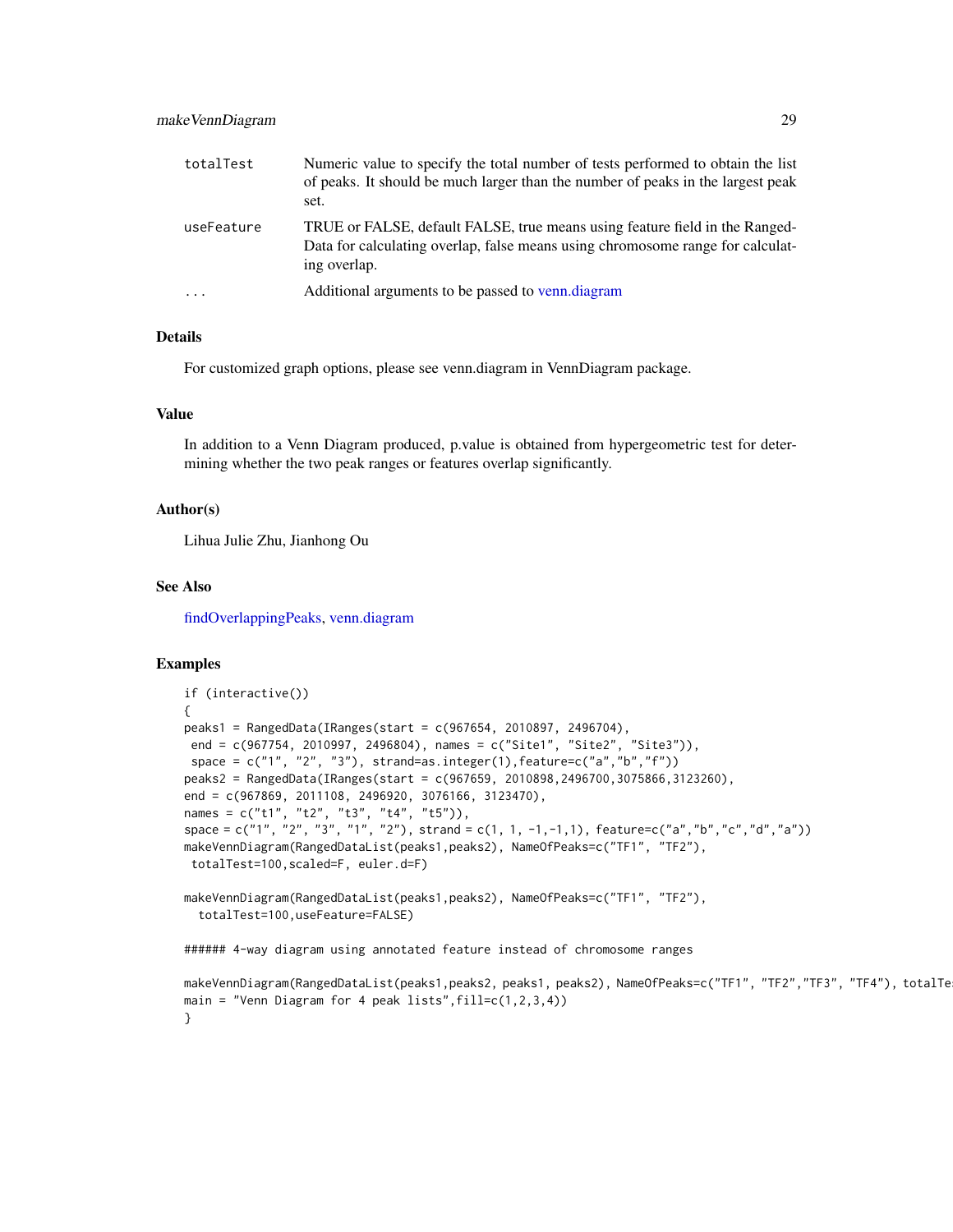<span id="page-29-0"></span>

#### Description

the putative STAT1-binding regions identified in un-stimulated cells using ChIP-seq technology (Robertson et al., 2007)

#### Usage

data(myPeakList)

#### Format

RangedData with slot rownames containing the ID of peak as character, slot start containing the start position of the peak, slot end containing the end position of the peak and space containing the chromosome where the peak is located.

#### Source

Robertson G, Hirst M, Bainbridge M, Bilenky M, Zhao Y, et al. (2007) Genome-wide profiles of STAT1 DNA association using chromatin immunoprecipitation and massively parallel sequencing. Nat Methods 4:651-7

### Examples

```
data(myPeakList)
slotNames(myPeakList)
```
Peaks.Ste12.Replicate1

*Ste12-binding sites from biological replicate 1 in yeast (see reference)*

#### Description

Ste12-binding sites from biological replicate 1 in yeast (see reference)

#### Usage

```
data(Peaks.Ste12.Replicate1)
```
### Format

RangedData with slot rownames containing the ID of peak as character, slot start containing the start position of the peak, slot end containing the end position of the peak and space containing the chromosome where the peak is located.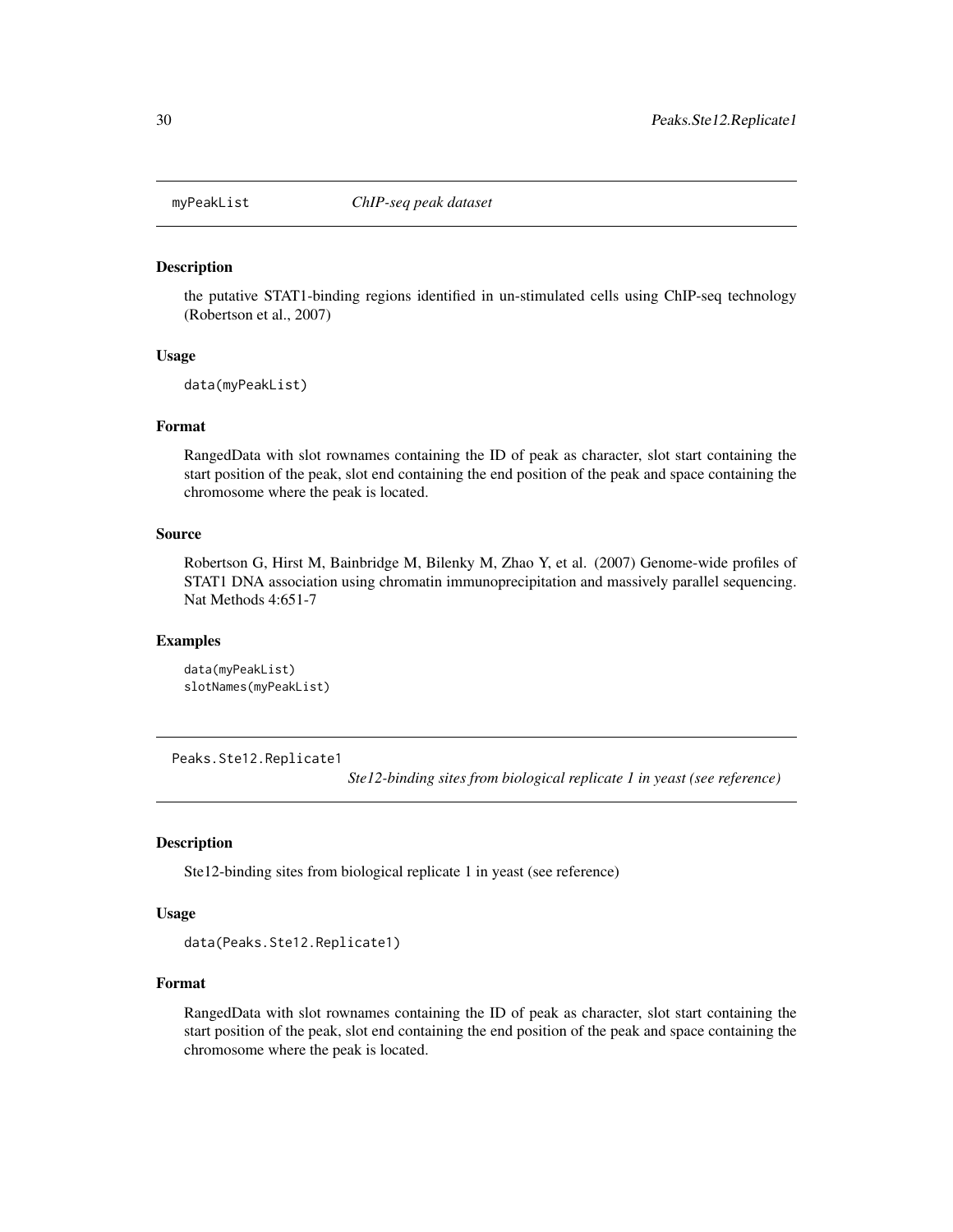#### <span id="page-30-0"></span>References

Philippe Lefranois, Ghia M Euskirchen, Raymond K Auerbach, Joel Rozowsky, Theodore Gibson, Christopher M Yellman, Mark Gerstein and Michael Snyder (2009) Efficient yeast ChIP-Seq using multiplex short-read DNA sequencing BMC Genomics 10:37

#### Examples

```
data(Peaks.Ste12.Replicate1)
str(Peaks.Ste12.Replicate1)
```
Peaks.Ste12.Replicate2

*Ste12-binding sites from biological replicate 2 in yeast (see reference)*

### Description

Ste12-binding sites from biological replicate 2 in yeast (see reference)

#### Usage

```
data(Peaks.Ste12.Replicate2)
```
### Format

RangedData with slot rownames containing the ID of peak as character, slot start containing the start position of the peak, slot end containing the end position of the peak and space containing the chromosome where the peak is located.

#### Source

http://www.biomedcentral.com/1471-2164/10/37

### References

Philippe Lefranois, Ghia M Euskirchen, Raymond K Auerbach, Joel Rozowsky, Theodore Gibson, Christopher M Yellman, Mark Gerstein and Michael Snyder (2009) Efficient yeast ChIP-Seq using multiplex short-read DNA sequencing BMC Genomics 10:37doi:10.1186/1471-2164-10-37

```
data(Peaks.Ste12.Replicate2)
str(Peaks.Ste12.Replicate2)
```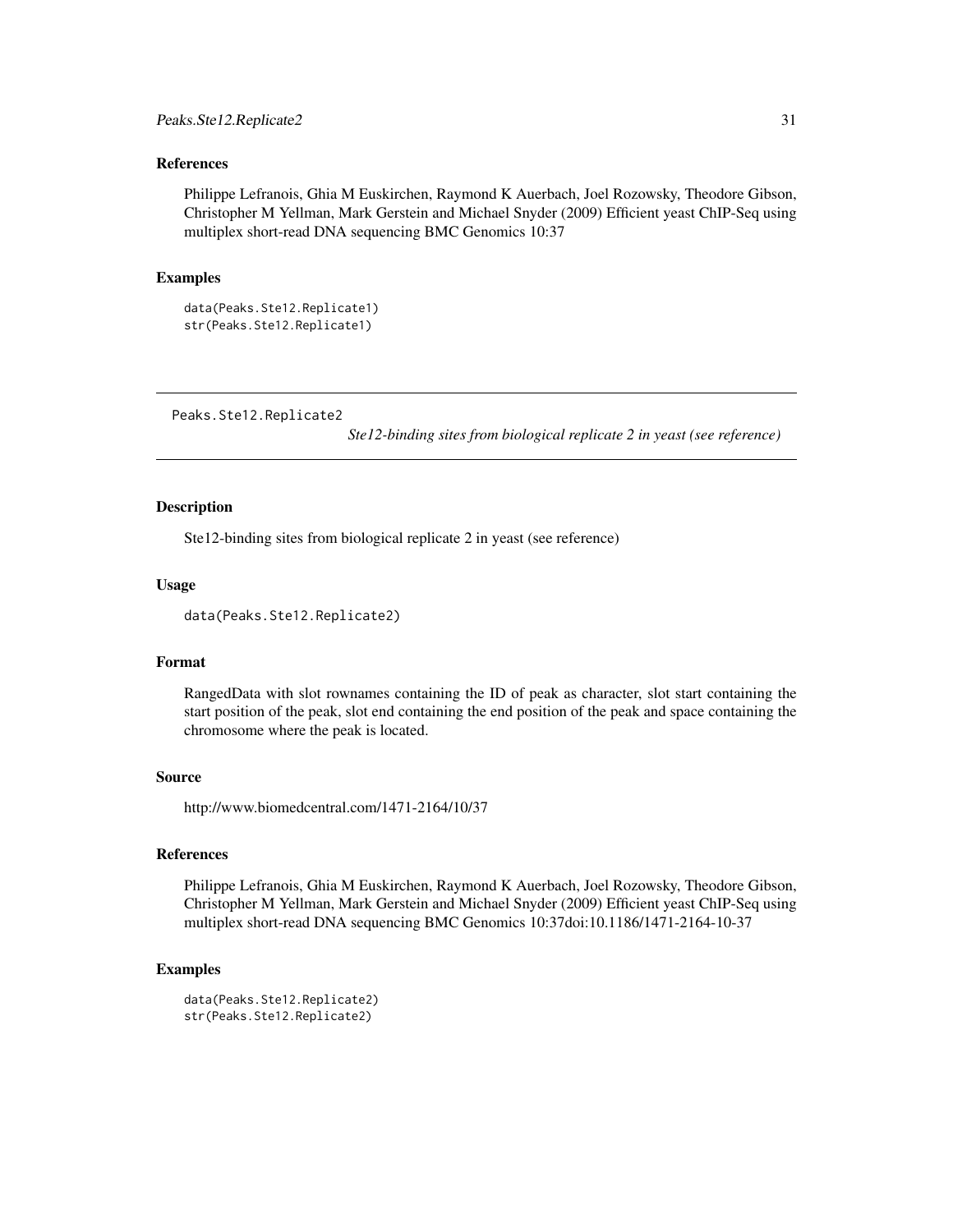```
Peaks.Ste12.Replicate3
```
*Ste12-binding sites from biological replicate 3 in yeast (see reference)*

#### Description

Ste12-binding sites from biological replicate 3 in yeast (see reference)

#### Usage

data(Peaks.Ste12.Replicate3)

#### Format

RangedData with slot rownames containing the ID of peak as character, slot start containing the start position of the peak, slot end containing the end position of the peak and space containing the chromosome where the peak is located.

#### Source

http://www.biomedcentral.com/1471-2164/10/37

#### References

Philippe Lefranois, Ghia M Euskirchen, Raymond K Auerbach, Joel Rozowsky, Theodore Gibson, Christopher M Yellman, Mark Gerstein and Michael Snyder (2009) Efficient yeast ChIP-Seq using multiplex short-read DNA sequencing BMC Genomics 10:37doi:10.1186/1471-2164-10-37

### Examples

```
data(Peaks.Ste12.Replicate3)
str(Peaks.Ste12.Replicate3)
```
peaksNearBDP *obtain the peaks near bi-directional promoters*

### Description

Obtain the peaks near bi-directional promoters. Also output percent of peaks near bi-directional promoters.

#### Usage

```
peaksNearBDP(myPeakList, mart,AnnotationData, MaxDistance=5000,PeakLocForDistance = c("start", "middl
FeatureLocForDistance = c("TSS", "middle","start", "end","geneEnd"))
```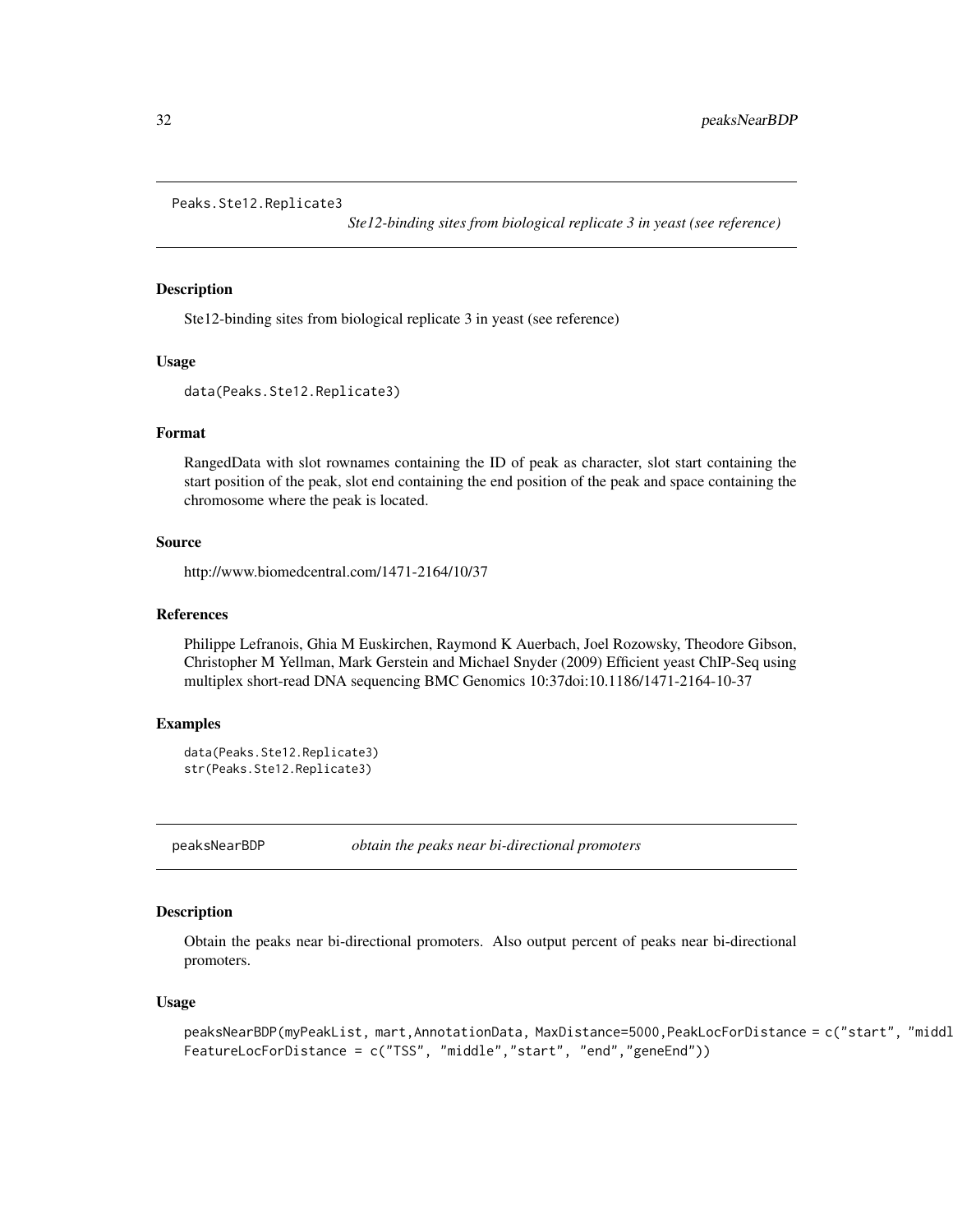## peaksNearBDP 33

### Arguments

| myPeakList                  | RangedData: See example below                                                                                                                                                                                                                                                                                                                                                                                                                                                                                                                                          |  |
|-----------------------------|------------------------------------------------------------------------------------------------------------------------------------------------------------------------------------------------------------------------------------------------------------------------------------------------------------------------------------------------------------------------------------------------------------------------------------------------------------------------------------------------------------------------------------------------------------------------|--|
| mart                        | used if AnnotationData not supplied, a mart object, see useMart of bioMaRt<br>package for details                                                                                                                                                                                                                                                                                                                                                                                                                                                                      |  |
| AnnotationData              | annotation data obtained from getAnnotation or customized annotation of class<br>RangedData containing additional variable: strand (1 or + for plus strand and -1<br>or - for minus strand). For example, data(TSS.human.NCBI36),data(TSS.mouse.NCBIM37),<br>data(TSS.rat.RGSC3.4) and data(TSS.zebrafish.Zv8). If not supplied, then an-<br>notation will be obtained from biomaRt automatically using the parameters of<br>mart and featureType TSS                                                                                                                  |  |
| MaxDistance                 | Specify the maximum gap allowed between the peak and nearest gene                                                                                                                                                                                                                                                                                                                                                                                                                                                                                                      |  |
| PeakLocForDistance          |                                                                                                                                                                                                                                                                                                                                                                                                                                                                                                                                                                        |  |
|                             | Specify the location of peak for calculating distance, i.e., middle means using<br>middle of the peak to calculate distance to feature, start means using start of<br>the peak to calculate the distance to feature. To be compatible with previous<br>version, by default using start                                                                                                                                                                                                                                                                                 |  |
| FeatureLocForDistance       |                                                                                                                                                                                                                                                                                                                                                                                                                                                                                                                                                                        |  |
|                             | Specify the location of feature for calculating distance, i.e., middle means using<br>middle of the feature to calculate distance of peak to feature, start means using<br>start of the feature to calculate the distance to feature, TSS means using start<br>of feature when feature is on plus strand and using end of feature when feature<br>is on minus strand, geneEnd means using end of feature when feature is on<br>plus strand and using start of feature when feature is on minus strand. To be<br>compatible with previous version, by default using TSS |  |
| ue                          |                                                                                                                                                                                                                                                                                                                                                                                                                                                                                                                                                                        |  |
| $\Lambda$ list of $\Lambda$ |                                                                                                                                                                                                                                                                                                                                                                                                                                                                                                                                                                        |  |

| A list of 4  |                                                                                                                                                                                                                                                                                                                                                                                                                             |
|--------------|-----------------------------------------------------------------------------------------------------------------------------------------------------------------------------------------------------------------------------------------------------------------------------------------------------------------------------------------------------------------------------------------------------------------------------|
| peaksWithBDP | annotated Peaks containing bi-directional promoters.                                                                                                                                                                                                                                                                                                                                                                        |
|              | RangedData with slot start holding the start position of the peak, slot end holding<br>the end position of the peak, slot space holding the chromosome location where<br>the peak is located, slot rownames holding the id of the peak. In addition, the<br>following variables are included.                                                                                                                               |
|              | feature: id of the feature such as ensembl gene ID                                                                                                                                                                                                                                                                                                                                                                          |
|              | insideFeature: upstream: peak resides upstream of the feature; downstream:<br>peak resides downstream of the feature; inside: peak resides inside the fea-<br>ture; overlapStart: peak overlaps with the start of the feature; overlapEnd: peak<br>overlaps with the end of the feature; include Feature: peak include the feature<br>entirely.                                                                             |
|              | distance to Feature: distance to the nearest feature such as transcription start site.<br>By default, the distance is calculated as the distance between the start of the<br>binding site and the TSS that is the gene start for genes located on the forward<br>strand and the gene end for genes located on the reverse strand. The user can<br>specify the location of peak and location of feature for calculating this |
|              | stort position, stort position of the feature such as sons                                                                                                                                                                                                                                                                                                                                                                  |

start\_position: start position of the feature such as gene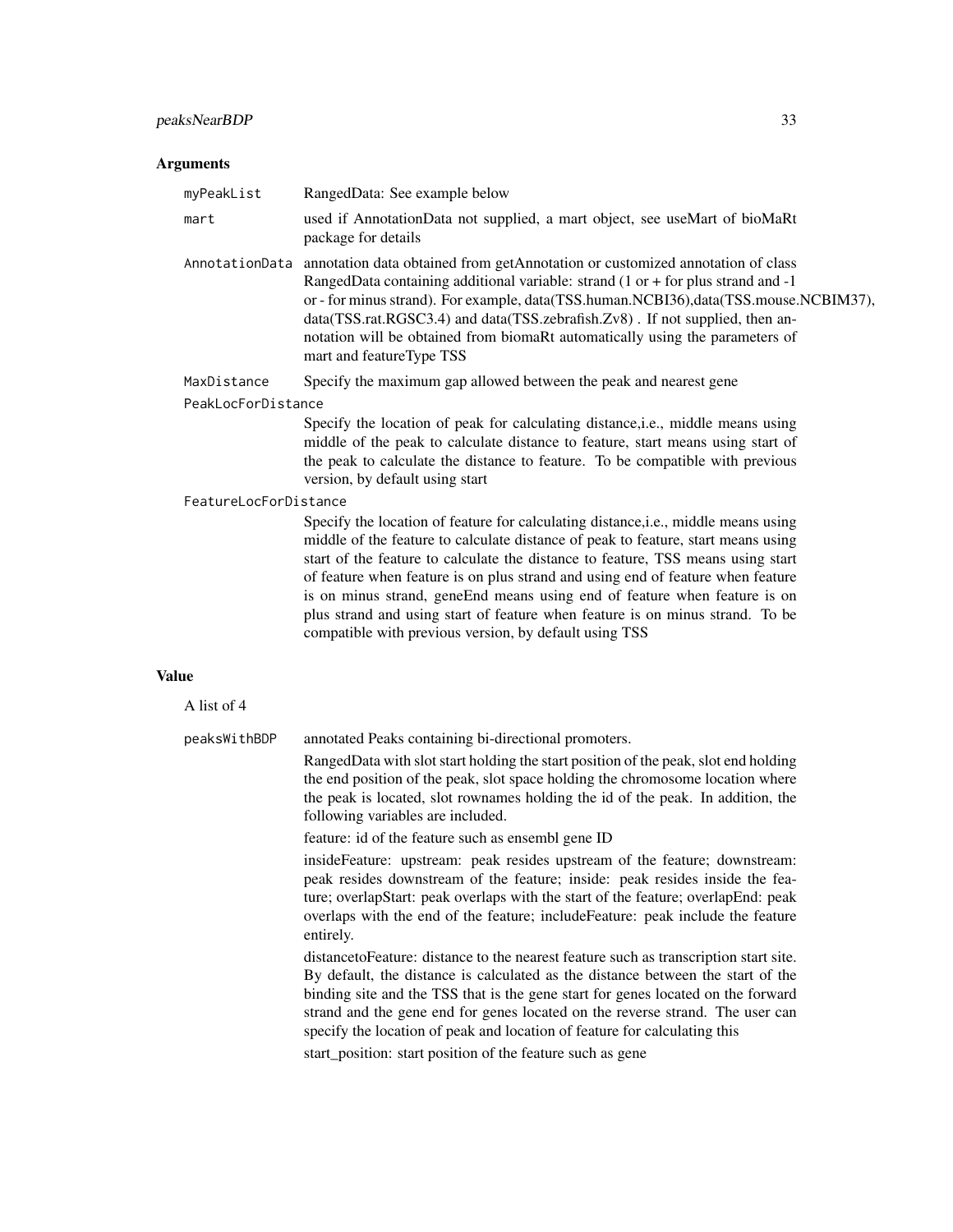<span id="page-33-0"></span>

|                     |         | end_position: end position of the feature such as the gene                                                           |
|---------------------|---------|----------------------------------------------------------------------------------------------------------------------|
|                     |         | strand: $1$ or $+$ for positive strand and $-1$ or $-$ for negative strand where the feature<br>is located           |
|                     |         | shortestDistance: The shortest distance from either end of peak to either end the<br>feature                         |
|                     |         | fromOverlappingOrNearest: NearestStart: indicates this PeakLocForDistance is<br>closest to the FeatureLocForDistance |
| percentPeaksWithBDP |         |                                                                                                                      |
|                     |         | The percent of input peaks containing bi-directional promoters                                                       |
|                     | n.peaks | The total number of input peaks                                                                                      |
|                     |         | n. peaks With BDP The # of input peaks containing bi-directional promoters                                           |

#### Author(s)

Lihua Julie Zhu

### References

Zhu L.J. et al. (2010) ChIPpeakAnno: a Bioconductor package to annotate ChIP-seq and ChIP-chip data. BMC Bioinformatics 2010, 11:237doi:10.1186/1471-2105-11-237

### See Also

annotatePeakInBatch, findOverlappingPeaks, makeVennDiagram

#### Examples

```
if (interactive())
{
data(myPeakList)
data(TSS.human.NCBI36)
annotatedBDP = peaksNearBDP(myPeakList[1:6,], AnnotationData=TSS.human.NCBI36,
MaxDistance=5000,PeakLocForDistance = "middle",
FeatureLocForDistance = "TSS")
c(annotatedBDP$percentPeaksWithBDP, annotatedBDP$n.peaks, annotatedBDP$n.peaksWithBDP)
}
```
summarizePatternInPeaks

*Output a summary of the occurrence of each pattern in the sequences.*

### Description

Output a summary of the occurrence of each pattern in the sequences.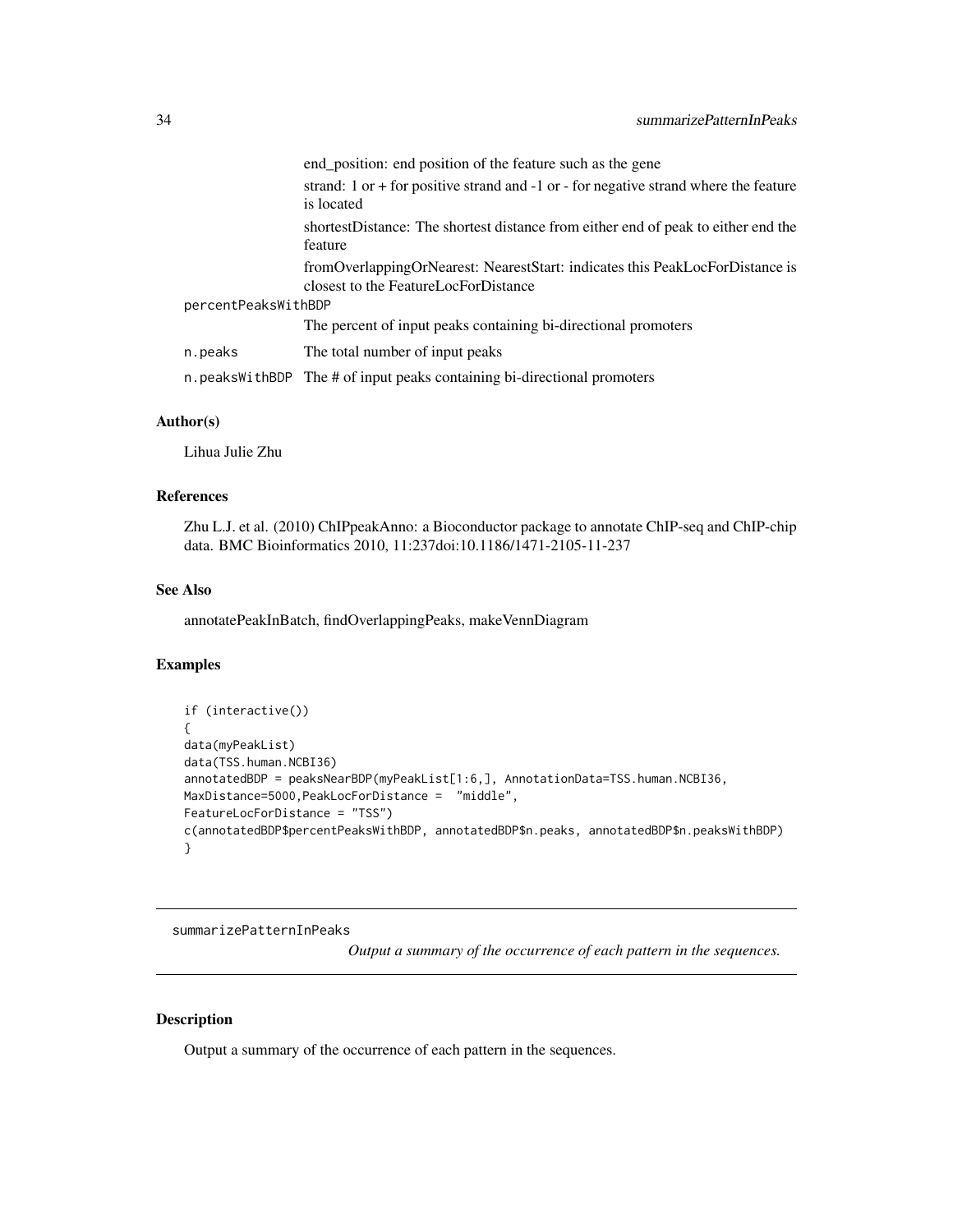### <span id="page-34-0"></span>translatePattern 35

#### Usage

summarizePatternInPeaks(patternFilePath, format = "fasta",skip=0L, BSgenomeName, peaks, outfile, apper

#### Arguments

patternFilePath

|              | A character vector containing the path to the file to read the patterns from.                                          |
|--------------|------------------------------------------------------------------------------------------------------------------------|
| format       | Either "fasta" (the default) or "fastq"                                                                                |
| skip         | Single non-negative integer. The number of records of the pattern file to skip<br>before beginning to read in records. |
| BSgenomeName | BS genome object. Please refer to available genomes in BS genome package for<br>details                                |
| peaks        | RangedData containing the peaks                                                                                        |
| outfile      | A character vector containing the path to the file to write the summary output.                                        |
| append       | TRUE or FALSE, default FALSE                                                                                           |

### Value

A data frame with 3 columns as n.peaksWithPattern (number of peaks with the pattern), n.totalPeaks (total number of peaks in the input) and Pattern (the corresponding pattern).

### Author(s)

Lihua Julie Zhu

#### Examples

```
peaks = RangedData(IRanges(start=c(100, 500), end=c(300, 600), names=c("peak1", "peak2")), space=c("NC_008253", "
filepath =system.file("extdata", "examplePattern.fa", package="ChIPpeakAnno")
library(BSgenome.Ecoli.NCBI.20080805)
summarizePatternInPeaks(patternFilePath=filepath, format="fasta", skip=0L, BSgenomeName=Ecoli, peaks=peaks)
```
translatePattern *translate pattern from IUPAC Extended Genetic Alphabet to regular expression*

### Description

translate pattern containing the IUPAC nucleotide ambiguity codes to regular expression. For example,Y->[C|T], R-> [A|G], S-> [G|C], W-> [A|T], K-> [T|U|G], M-> [A|C], B-> [C|G|T], D-  $>$  [AlG|T], H- $>$  [AlC|T], V- $>$  [AlC|G] and N- $>$  [AlC|T|G].

#### Usage

translatePattern(pattern)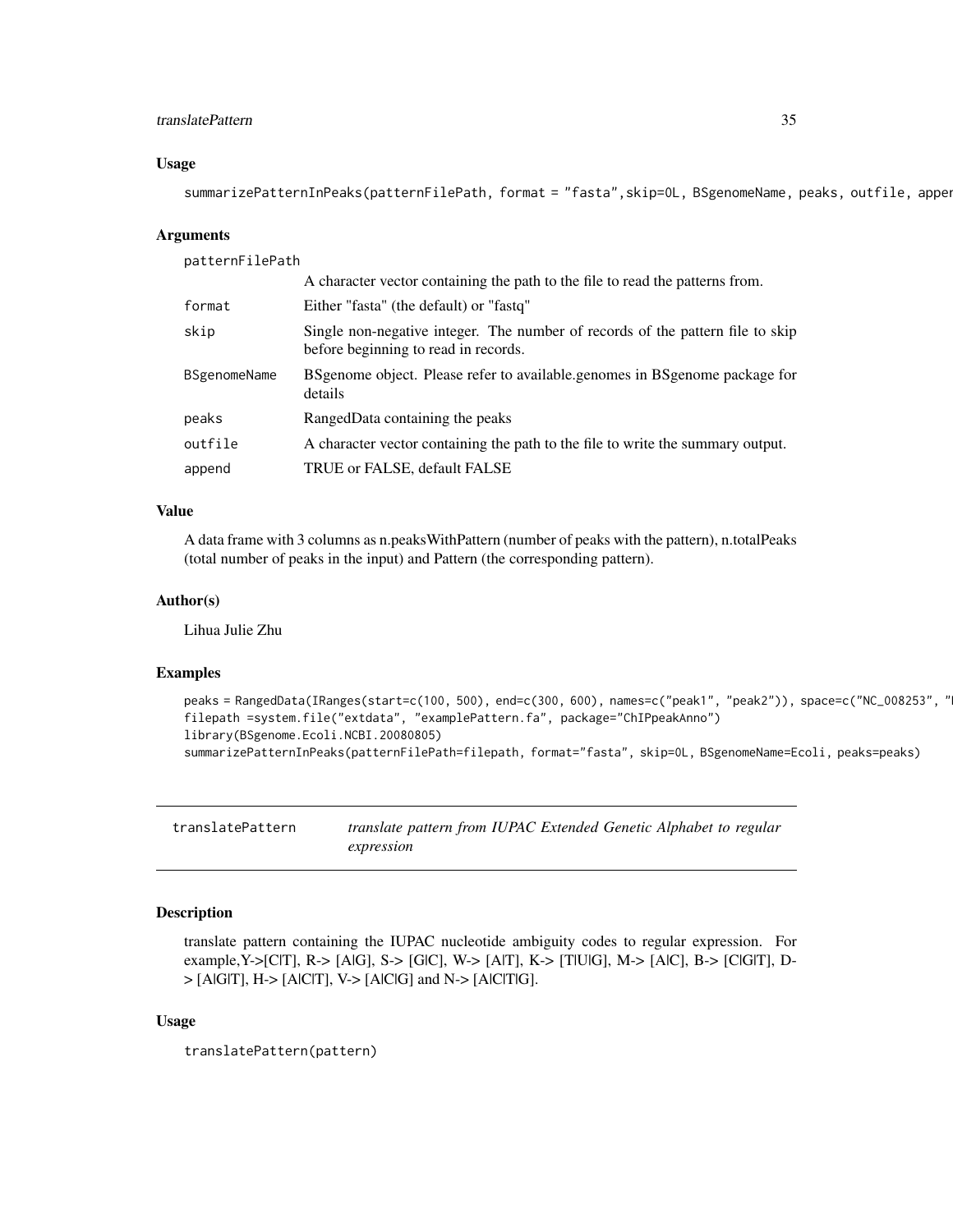#### <span id="page-35-0"></span>**Arguments**

pattern a character vector with the IUPAC nucleotide ambiguity codes

### Value

a character vector with the pattern represented as regular expression

#### Author(s)

Lihua Julie Zhu

### See Also

countPatternInSeqs, summarizePatternInPeaks

#### Examples

```
pattern1 = "AACCNWMK"
translatePattern(pattern1)
```
TSS.human.GRCh37 *TSS annotation for human sapiens (GRCh37) obtained from biomaRt*

#### Description

TSS annotation for human sapiens (GRCh37) obtained from biomaRt

#### Usage

```
data(TSS.human.GRCh37)
```
#### Format

RangedData with slot start holding the start position of the gene, slot end holding the end position of the gene, slot rownames holding ensembl gene id and slot space holding the chromosome location where the gene is located. In addition, the following variables are included.

strand 1 for positive strand and -1 for negative strand

description description of the gene

#### Details

used in the examples Annotation data obtained by:

mart = useMart(biomart = "ensembl", dataset = "hsapiens\_gene\_ensembl")

getAnnotation(mart, featureType = "TSS")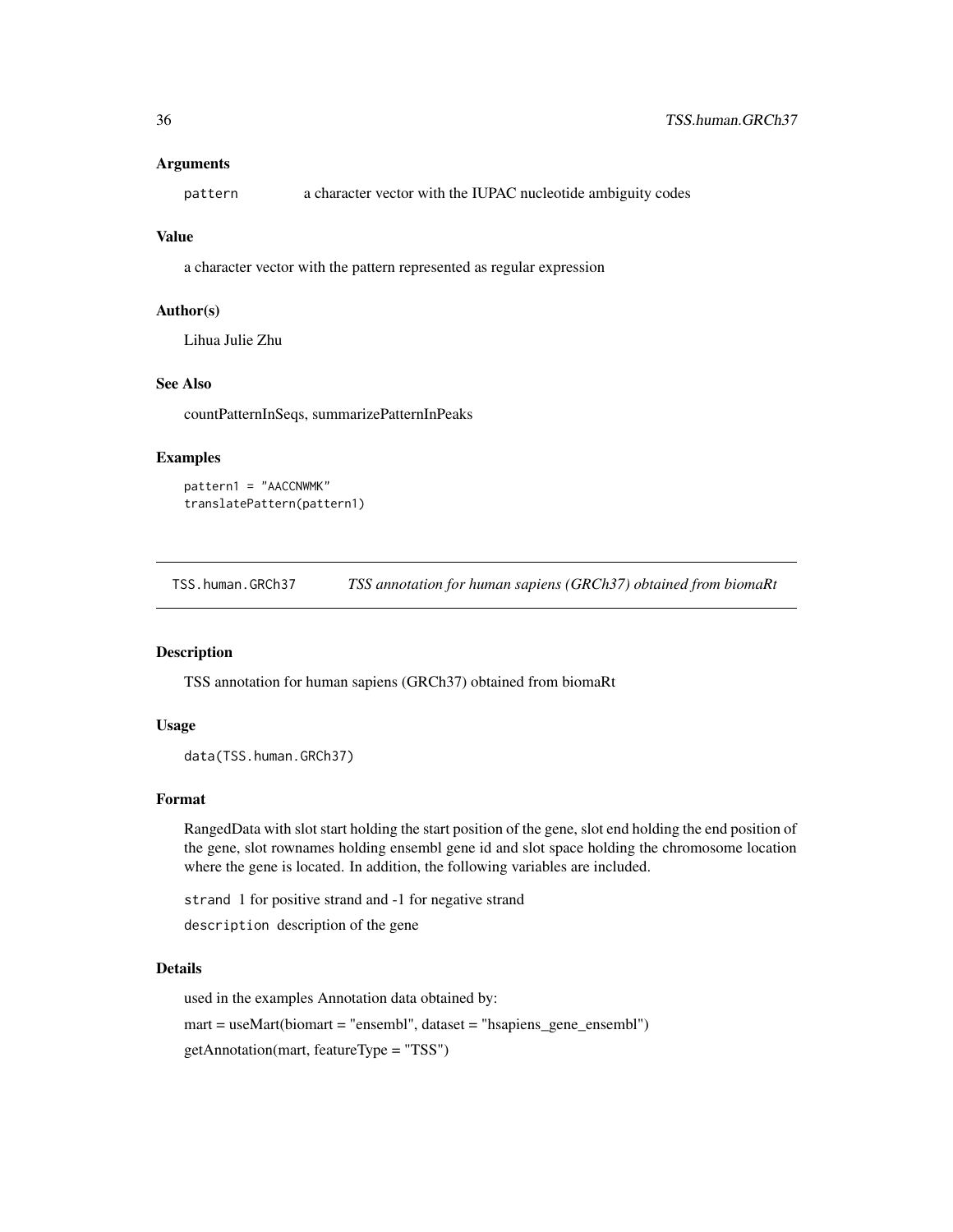### <span id="page-36-0"></span>TSS.human.NCBI36 37

#### Examples

```
data(TSS.human.GRCh37)
slotNames(TSS.human.GRCh37)
```
TSS.human.NCBI36 *TSS annotation for human sapiens (NCBI36) obtained from biomaRt*

#### Description

TSS annotation for human sapiens (NCBI36) obtained from biomaRt

### Usage

data(TSS.human.NCBI36)

### Format

RangedData with slot start holding the start position of the gene, slot end holding the end position of the gene, slot rownames holding ensembl gene id and slot space holding the chromosome location where the gene is located. In addition, the following variables are included.

strand 1 for positive strand and -1 for negative strand

description description of the gene

### Details

used in the examples Annotation data obtained by:

mart = useMart(biomart = "ensembl", dataset = "hsapiens\_gene\_ensembl")

```
getAnnotation(mart, featureType = "TSS")
```

```
data(TSS.human.NCBI36)
slotNames(TSS.human.NCBI36)
```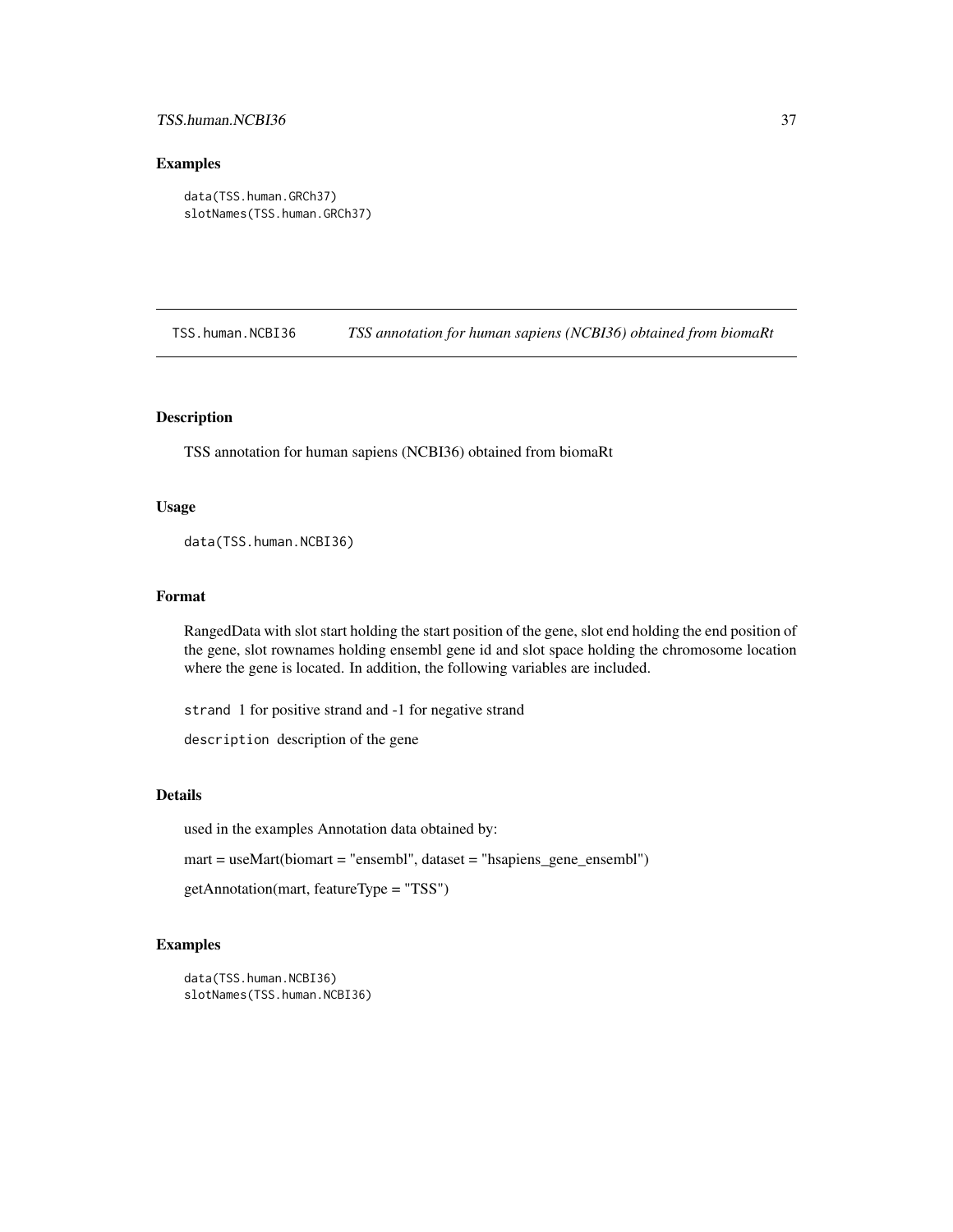<span id="page-37-0"></span>

### Description

TSS annotation data for Mus musculus (GRCm38.p1) obtained from biomaRt

### Usage

data(TSS.mouse.GRCm38)

#### Format

RangedData with slot start holding the start position of the gene, slot end holding the end position of the gene, slot rownames holding ensembl gene id and slot space holding the chromosome location where the gene is located. In addition, the following variables are included.

strand 1 for positive strand and -1 for negative strand

description description of the gene

### Details

Annotation data obtained by:

mart = useMart(biomart = "ensembl", dataset = "mmusculus\_gene\_ensembl")

getAnnotation(mart, featureType = "TSS")

### Examples

```
data(TSS.mouse.GRCm38)
slotNames(TSS.mouse.GRCm38)
```
TSS.mouse.NCBIM37 *TSS annotation data for mouse (NCBIM37) obtained from biomaRt*

#### Description

TSS annotation data for mouse (NCBIM37) obtained from biomaRt

#### Usage

data(TSS.mouse.NCBIM37)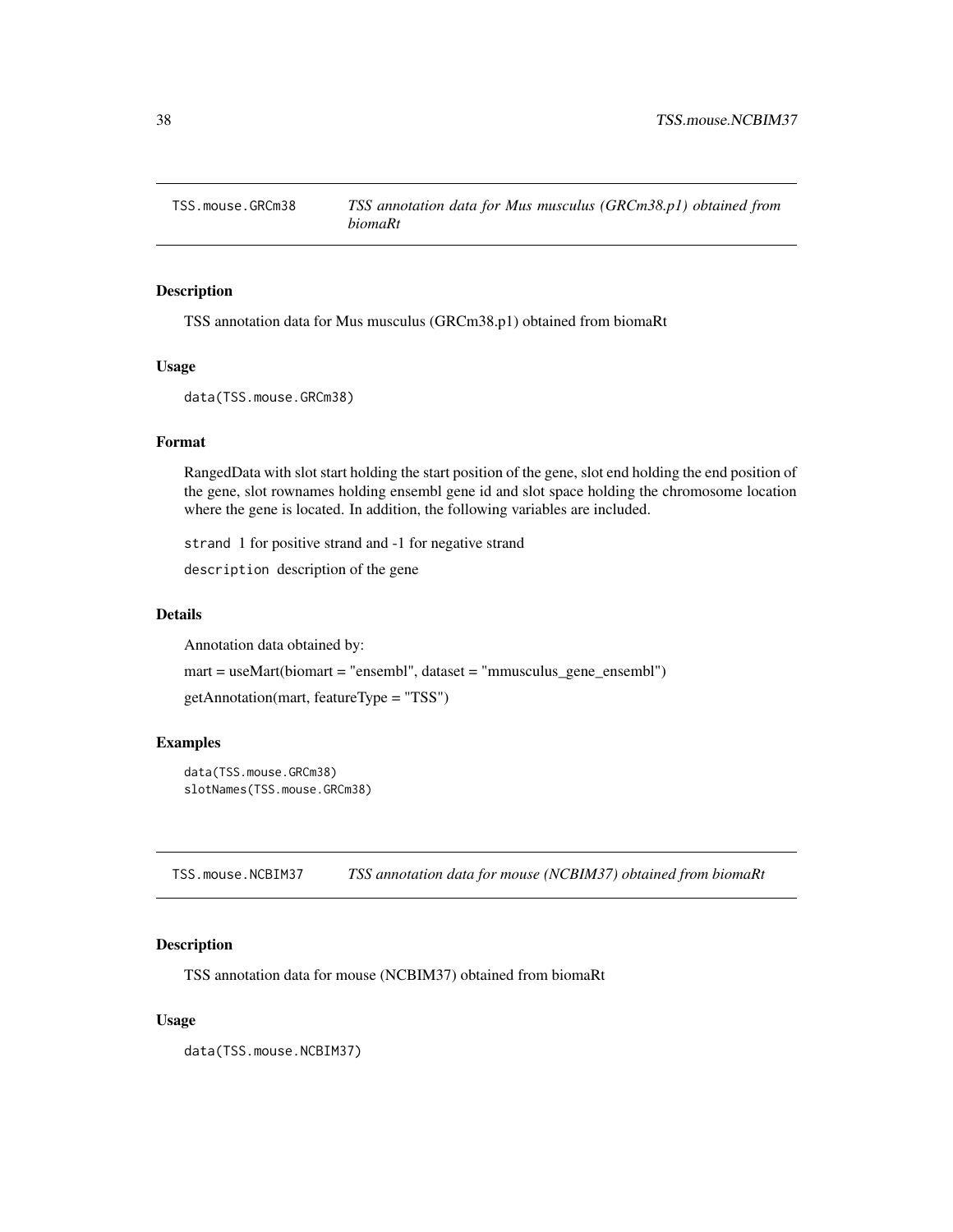### <span id="page-38-0"></span>TSS.rat.RGSC3.4 39

#### Format

RangedData with slot start holding the start position of the gene, slot end holding the end position of the gene, slot rownames holding ensembl gene id and slot space holding the chromosome location where the gene is located. In addition, the following variables are included.

strand 1 for positive strand and -1 for negative strand description description of the gene

#### Details

Annotation data obtained by:

mart = useMart(biomart = "ensembl", dataset = "mmusculus\_gene\_ensembl") getAnnotation(mart, featureType = "TSS")

### Examples

```
data(TSS.mouse.NCBIM37)
slotNames(TSS.mouse.NCBIM37)
```
TSS.rat.RGSC3.4 *TSS annotation data for rat (RGSC3.4) obtained from biomaRt*

#### Description

TSS annotation data for rat (RGSC3.4) obtained from biomaRt

#### Usage

data(TSS.rat.RGSC3.4)

### Format

RangedData with slot start holding the start position of the gene, slot end holding the end position of the gene, slot rownames holding ensembl gene id and slot space holding the chromosome location where the gene is located. In addition, the following variables are included.

strand 1 for positive strand and -1 for negative strand description description of the gene

#### Details

Annotation data obtained by:

mart = useMart(biomart = "ensembl", dataset = "rnorvegicus\_gene\_ensembl") getAnnotation(mart, featureType = "TSS")

### Examples

data(TSS.rat.RGSC3.4) slotNames(TSS.rat.RGSC3.4)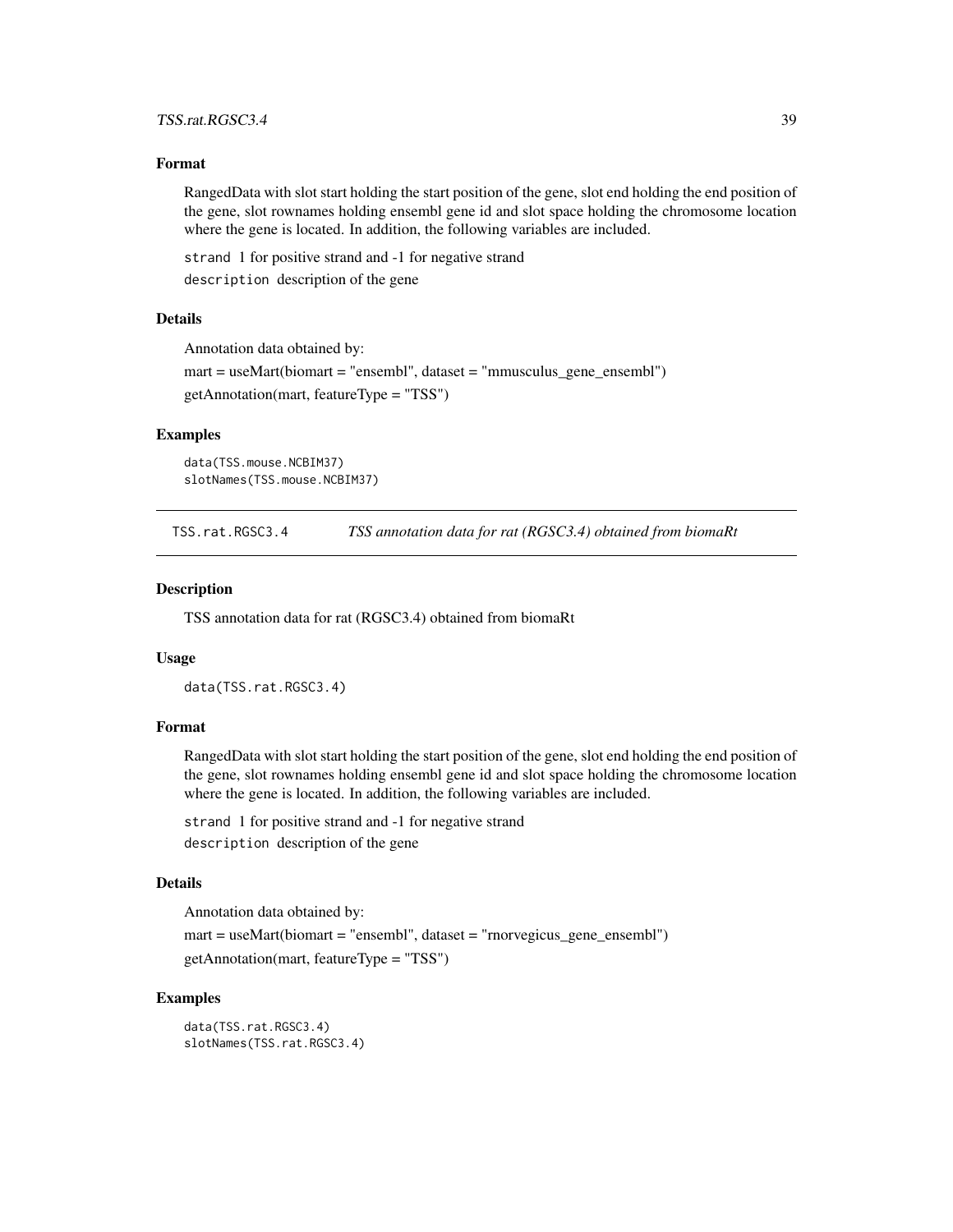<span id="page-39-0"></span>

### Description

TSS annotation data for Rattus norvegicus (Rnor\_5.0) obtained from biomaRt

### Usage

data(TSS.rat.Rnor\_5.0)

#### Format

RangedData with slot start holding the start position of the gene, slot end holding the end position of the gene, slot rownames holding ensembl gene id and slot space holding the chromosome location where the gene is located. In addition, the following variables are included.

strand 1 for positive strand and -1 for negative strand

description description of the gene

### Details

Annotation data obtained by:

mart = useMart(biomart = "ensembl", dataset = "rnorvegicus\_gene\_ensembl") getAnnotation(mart, featureType = "TSS")

#### Examples

data(TSS.rat.Rnor\_5.0) slotNames(TSS.rat.Rnor\_5.0)

TSS.zebrafish.Zv8 *TSS annotation data for zebrafish (Zv8) obtained from biomaRt*

#### Description

TSS annotation data for zebrafish (Zv8) obtained from biomaRt

#### Usage

data(TSS.zebrafish.Zv8)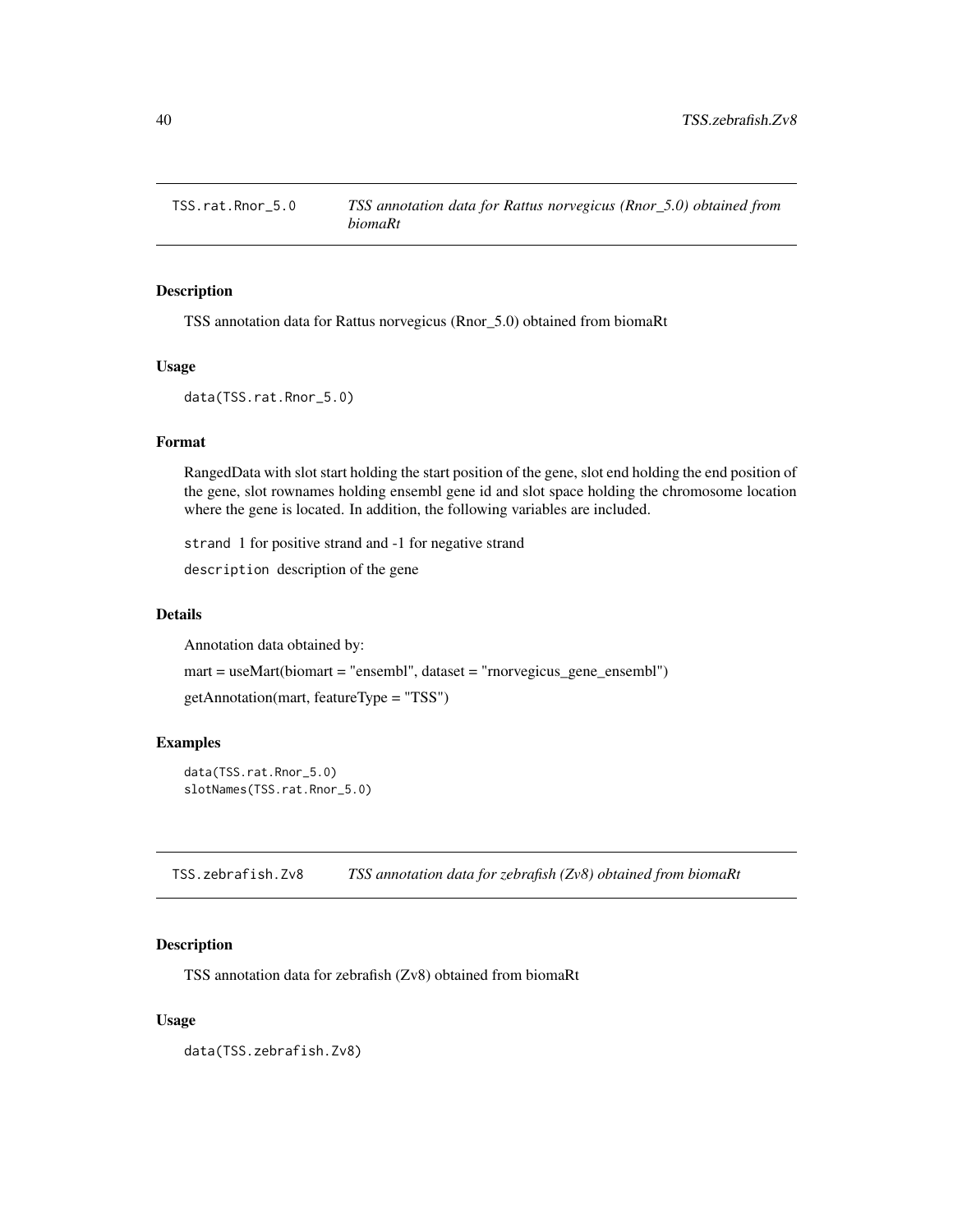#### <span id="page-40-0"></span>Format

RangedData with slot start holding the start position of the gene, slot end holding the end position of the gene, slot rownames holding ensembl gene id and slot space holding the chromosome location where the gene is located. In addition, the following variables are included.

strand 1 for positive strand and -1 for negative strand description description of the gene

#### Details

Annotation data obtained by:

mart = useMart(biomart = "ensembl", dataset = "drerio\_gene\_ensembl") getAnnotation(mart, featureType = "TSS")

### Examples

```
data(TSS.zebrafish.Zv8)
slotNames(TSS.zebrafish.Zv8)
```
TSS.zebrafish.Zv9 *TSS annotation for Danio rerio (Zv9) obtained from biomaRt*

#### Description

TSS annotation for Danio rerio (Zv9) obtained from biomaRt

#### Usage

```
data(TSS.zebrafish.Zv9)
```
### Format

RangedData with slot start holding the start position of the gene, slot end holding the end position of the gene, slot rownames holding ensembl gene id and slot space holding the chromosome location where the gene is located. In addition, the following variables are included.

strand 1 for positive strand and -1 for negative strand description description of the gene

### Details

Annotation data obtained by:

mart = useMart(biomart = "ensembl", dataset = "drerio\_gene\_ensembl") getAnnotation(mart, featureType = "TSS")

```
data(TSS.zebrafish.Zv9)
slotNames(TSS.zebrafish.Zv9)
```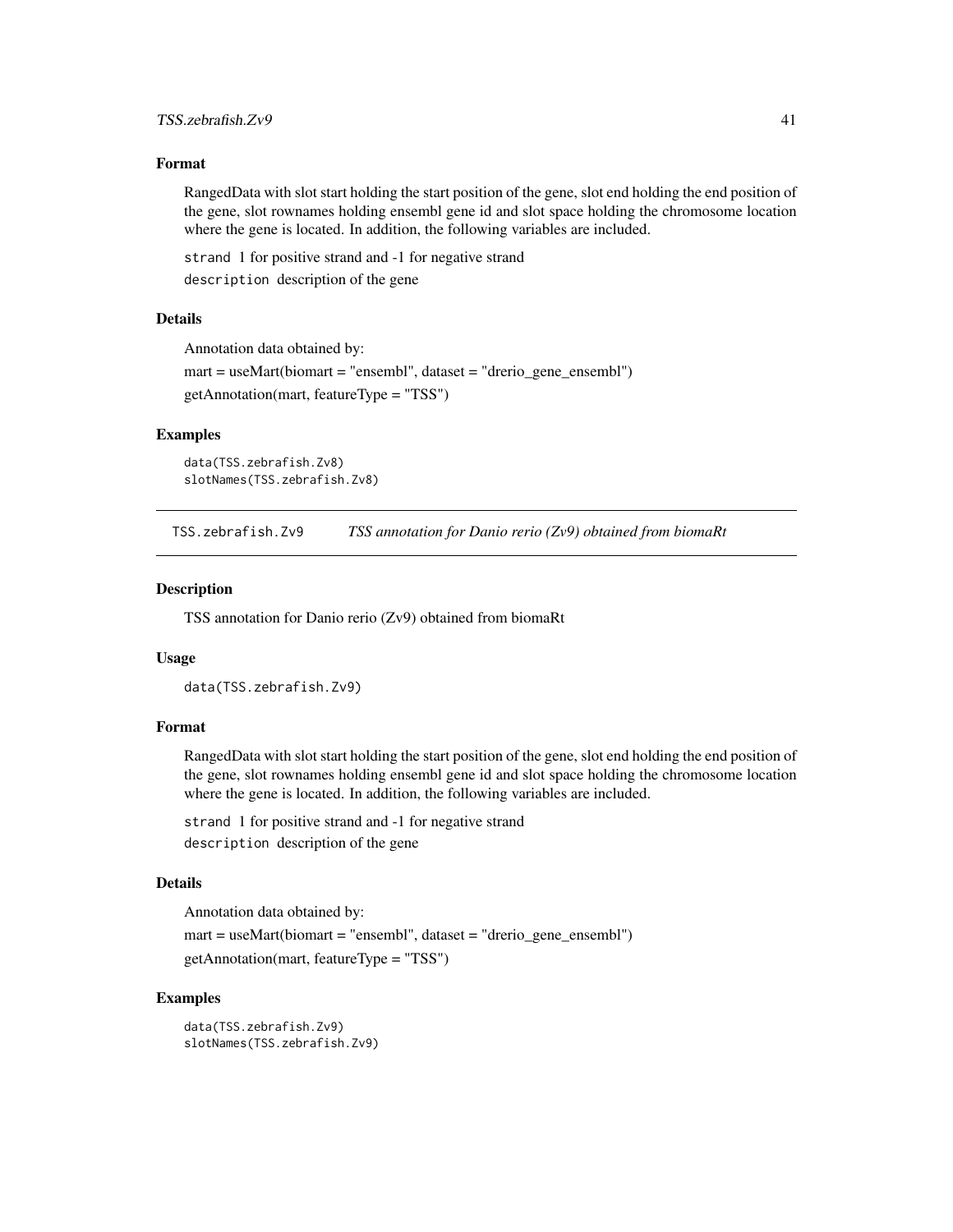### Description

write the sequences obtained from getAllPeakSequence to a file in fasta format leveraging write-FASTA in Biostrings package. FASTA is a simple file format for biological sequence data. A FASTA format file contains one or more sequences and there is a header line which begins with a > proceeding each sequence.

### Usage

```
write2FASTA(mySeq, file="", width=80)
```
#### Arguments

| mySeq | RangedData with varibles name and sequence <i>s.g.</i> , results obtained from getAll-<br>PeakSequence                                                                                                                                |
|-------|---------------------------------------------------------------------------------------------------------------------------------------------------------------------------------------------------------------------------------------|
| file  | Either a character string naming a file or a connection open for reading or writ-<br>ing. If "" (the default for write 2FASTA), then the function writes to the standard<br>output connection (the console) unless redirected by sink |
| width | The maximum number of letters per line of sequence                                                                                                                                                                                    |

#### Value

Output as FASTA file format to the naming file or the console.

### Author(s)

Lihua Julie Zhu

```
peaksWithSequences = RangedData(IRanges(start=c(1000, 2000), end=c(1010, 2010),
names=c("id1", "id2")), sequence= c("CCCCCCCCGGGGG", "TTTTTTTAAAAAA"))
write2FASTA(peaksWithSequences, file="testseq.fasta", width=50)
```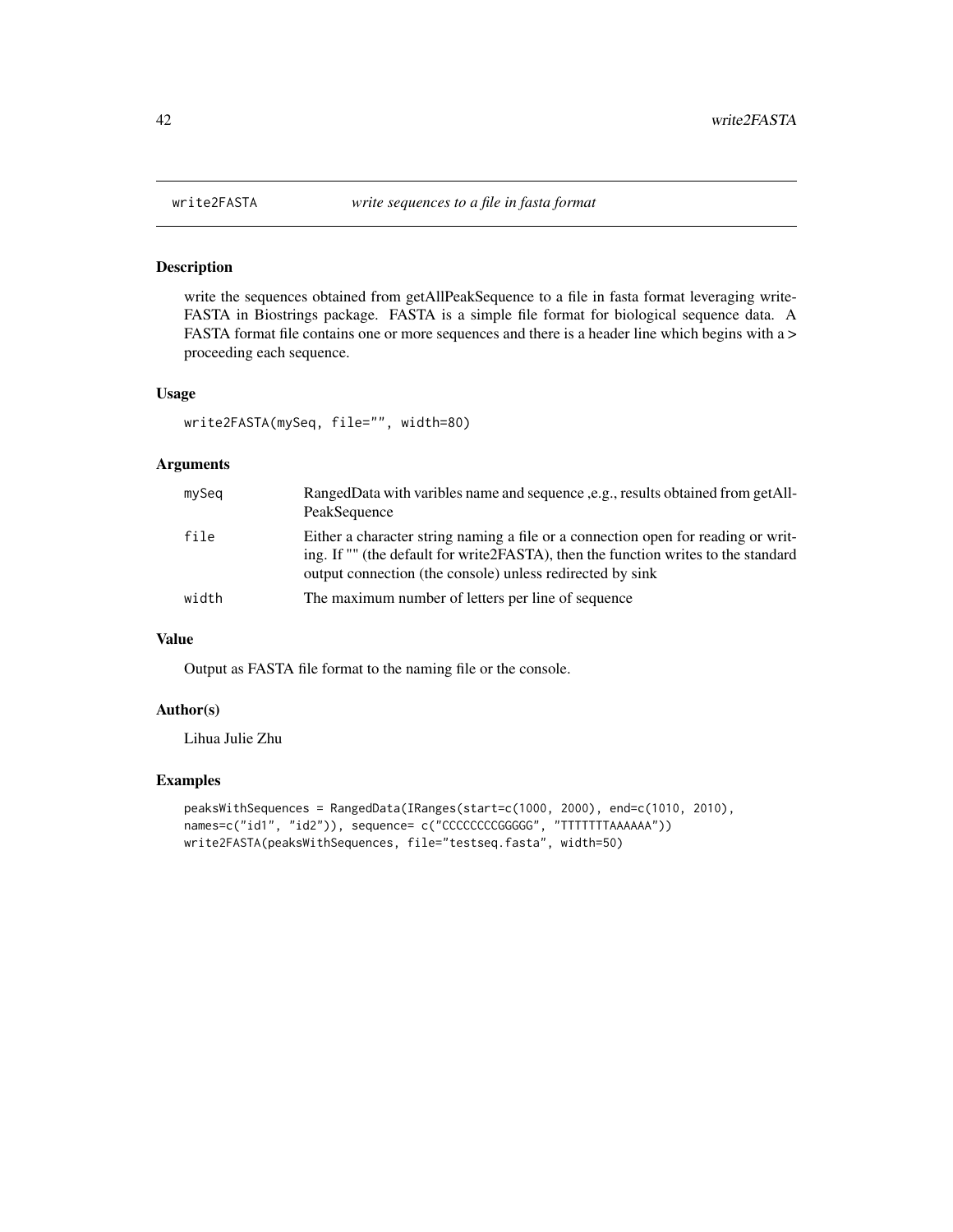# <span id="page-42-0"></span>**Index**

∗Topic datasets annotatedPeak, [7](#page-6-0) enrichedGO, [17](#page-16-0) ExonPlusUtr.human.GRCh37, [18](#page-17-0) myPeakList, [30](#page-29-0) Peaks.Ste12.Replicate1, [30](#page-29-0) Peaks.Ste12.Replicate2, [31](#page-30-0) Peaks.Ste12.Replicate3, [32](#page-31-0) TSS.human.GRCh37, [36](#page-35-0) TSS.human.NCBI36, [37](#page-36-0) TSS.mouse.GRCm38, [38](#page-37-0) TSS.mouse.NCBIM37, [38](#page-37-0) TSS.rat.RGSC3.4, [39](#page-38-0) TSS.rat.Rnor\_5.0, [40](#page-39-0) TSS.zebrafish.Zv8, [40](#page-39-0) TSS.zebrafish.Zv9, [41](#page-40-0) ∗Topic graph makeVennDiagram, [28](#page-27-0) ∗Topic misc addAncestors, [5](#page-4-0) addGeneIDs, [5](#page-4-0) annotatePeakInBatch, [8](#page-7-0) assignChromosomeRegion, [11](#page-10-0) BED2RangedData, [13](#page-12-0) condenseMatrixByColnames, [14](#page-13-0) convert2EntrezID, [15](#page-14-0) countPatternInSeqs, [16](#page-15-0) findOverlappingPeaks, [19](#page-18-0) findVennCounts, [20](#page-19-0) getAllPeakSequence, [22](#page-21-0) getAnnotation, [23](#page-22-0) getEnrichedGO, [24](#page-23-0) getEnrichedPATH, [26](#page-25-0) GFF2RangedData, [27](#page-26-0) peaksNearBDP, [32](#page-31-0) summarizePatternInPeaks, [34](#page-33-0) translatePattern, [35](#page-34-0) write2FASTA, [42](#page-41-0) ∗Topic package

ChIPpeakAnno-package, [3](#page-2-0)

addAncestors, [5](#page-4-0) addGeneIDs, [5](#page-4-0) annotatedPeak, [7](#page-6-0) annotatePeakInBatch, [8](#page-7-0) AnnotationDbi, *7* assignChromosomeRegion, [11](#page-10-0)

#### BED2RangedData, [13](#page-12-0)

ChIPpeakAnno *(*ChIPpeakAnno-package*)*, [3](#page-2-0) ChIPpeakAnno-package, [3](#page-2-0) condenseMatrixByColnames, [14](#page-13-0) convert2EntrezID, [15](#page-14-0) countPatternInSeqs, [16](#page-15-0)

enrichedGO, [17](#page-16-0) ExonPlusUtr.human.GRCh37, [18](#page-17-0)

findOverlappingPeaks, [19,](#page-18-0) *29* findVennCounts, [20](#page-19-0)

getAllPeakSequence, [22](#page-21-0) getAnnotation, [23](#page-22-0) getBM, *6, 7* getEnrichedGO, [24](#page-23-0) getEnrichedPATH, [26](#page-25-0) GFF2RangedData, [27](#page-26-0)

```
listAttributes(mart), 6
listFilters(mart), 6
```
makeVennDiagram, [28](#page-27-0) myPeakList, [30](#page-29-0)

Peaks.Ste12.Replicate1, [30](#page-29-0) Peaks.Ste12.Replicate2, [31](#page-30-0) Peaks.Ste12.Replicate3, [32](#page-31-0) peaksNearBDP, [32](#page-31-0)

summarizePatternInPeaks, [34](#page-33-0)